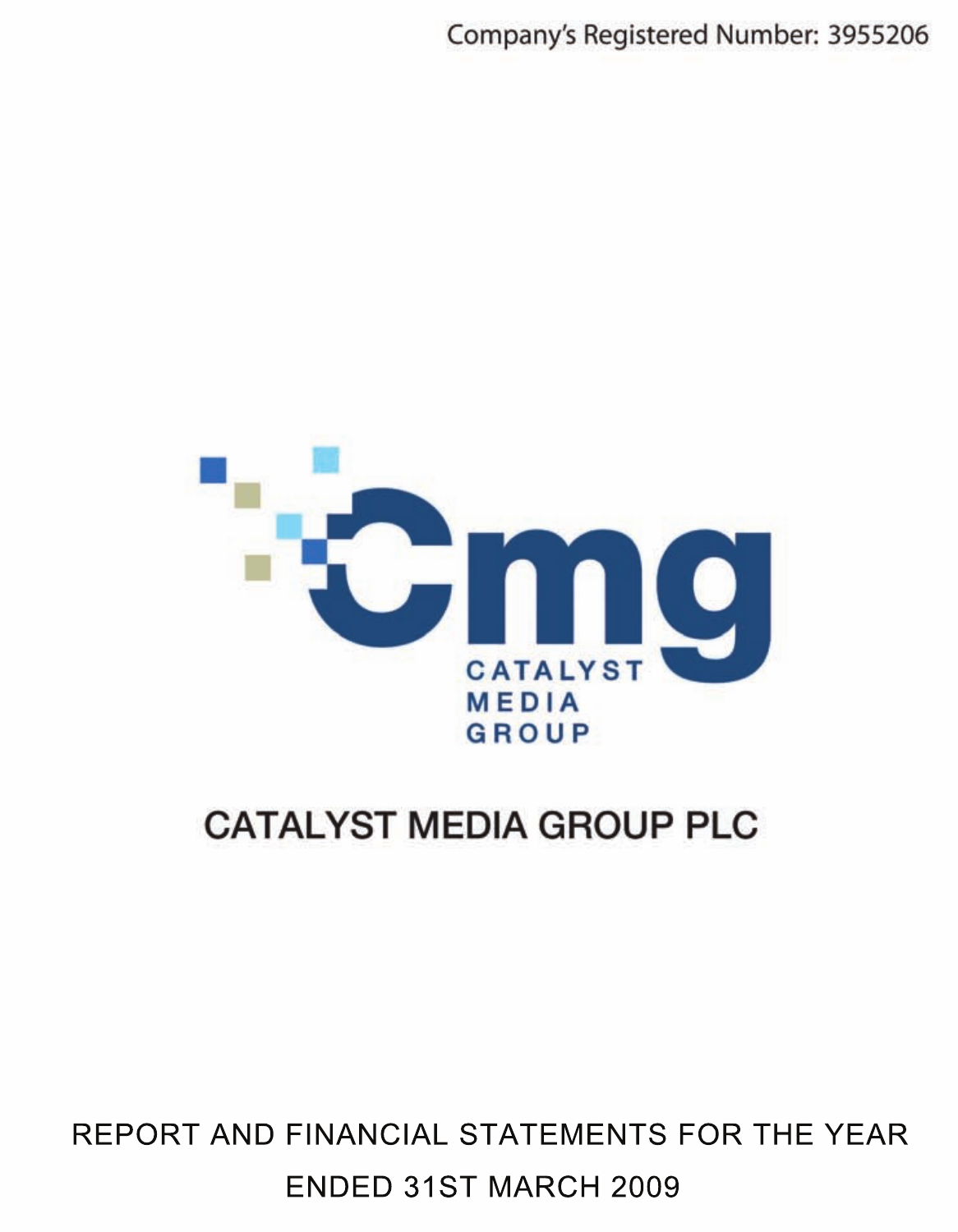#### **CATALYST MEDIA GROUP PLC Report and financial statements for the year ended 31 March 2009**

## **Contents**

|                                                | Page:     |
|------------------------------------------------|-----------|
| Directors, Secretary and Advisers              | 2         |
| Chairman's statement                           | 3         |
| Directors' report                              | 5         |
| Independent auditors' report                   | 10        |
| Consolidated income statement                  | 12        |
| Consolidated balance sheet                     | 13        |
| Consolidated cash flow statement               | 14        |
| Company balance sheet                          | 15        |
| Company cash flow statement                    | 16        |
| Notes forming part of the financial statements | $17 - 43$ |
| Consolidated statement of changes in equity    | 44        |
| Company statement of changes in equity         | 45        |
| Notice of Annual General Meeting               | 46-48     |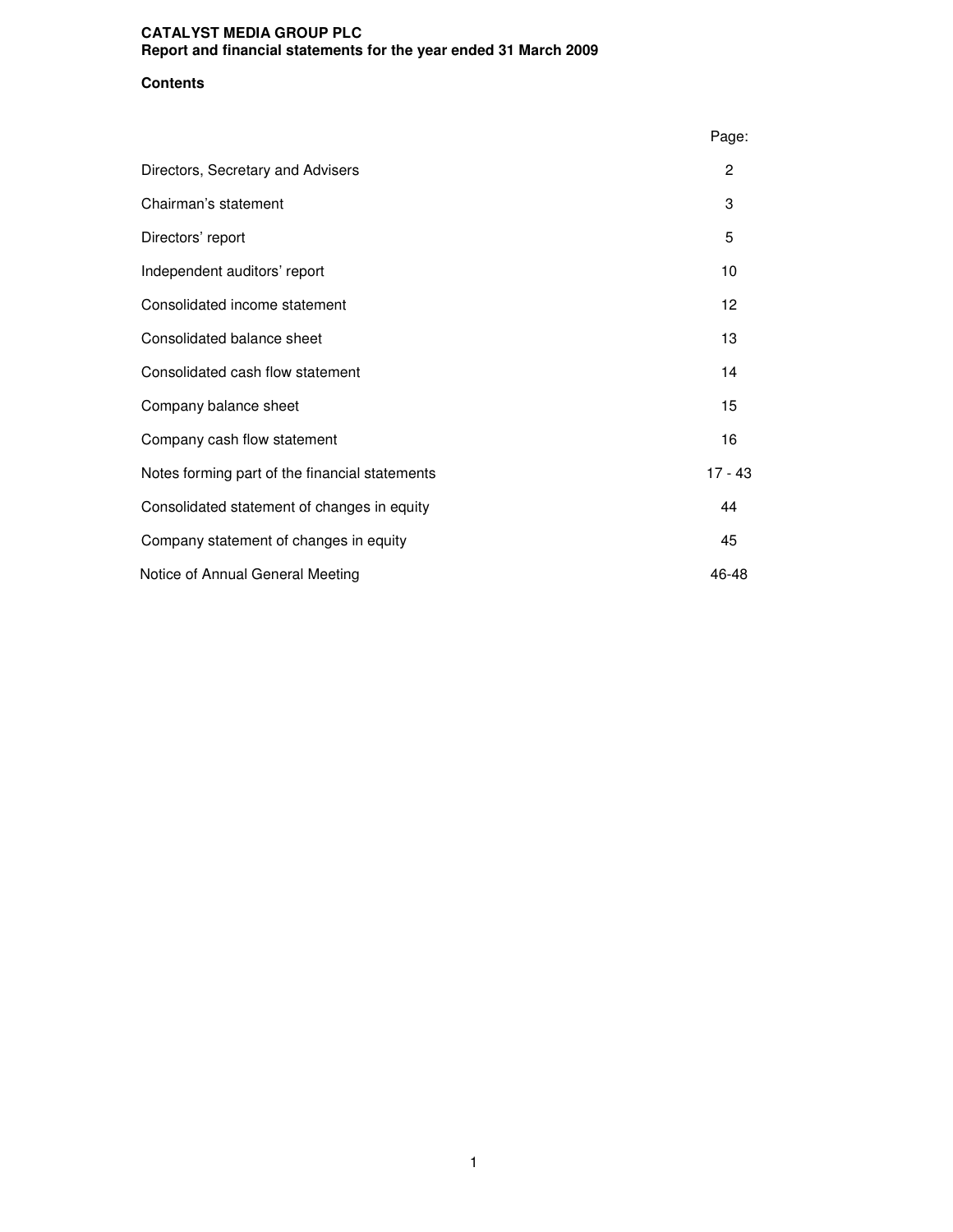## **CATALYST MEDIA GROUP PLC Report and financial statements for the year ended 31 March 2009 Directors, Secretary and Advisers**

## **Directors**

Michael Rosenberg OBE Chairman Mark Hawtin Non-executive Director Melvin Lawson Non-executive Director Christopher Mills **Non-executive Director** 

CETC (Nominees) Limited **CETC (Nominees) Limited** Portland House<br>Quadrant House **Portland** A Great Portland 17 Thomas More Street<br>Thomas More Square London E1W 1YW

# **Solicitors**

Lewis Silkin LLP 5 Chancery Lane Clifford's Inn London EC4A 1BL

# **Nominated adviser & broker Registrars**

Strand Partners Limited Capita IRG Plc 26 Mount Row 34 Beckenham Road London W1K 3SQ Beckenham

# **Auditors**

H.W. Fisher & Company Acre House 11-15 William Road London NW1 3ER

# **Bankers**

National Westminster Bank Plc Hammersmith Branch 22 Kings Mall London W6 0QD

**\_\_\_\_\_\_\_\_\_\_\_\_\_\_\_\_\_\_\_\_\_\_\_\_\_\_\_\_\_\_\_\_\_\_\_\_\_\_\_\_\_\_\_\_\_\_\_\_\_\_\_\_\_\_\_\_\_\_\_\_\_\_\_\_\_\_\_\_\_\_\_\_\_\_\_\_\_\_**

# **Secretary Registered office and Company registration Registered office and Company registration number**

4 Great Portland Street<br>London W1W 8QJ Registration number: 3955206

Kent BR3 4TU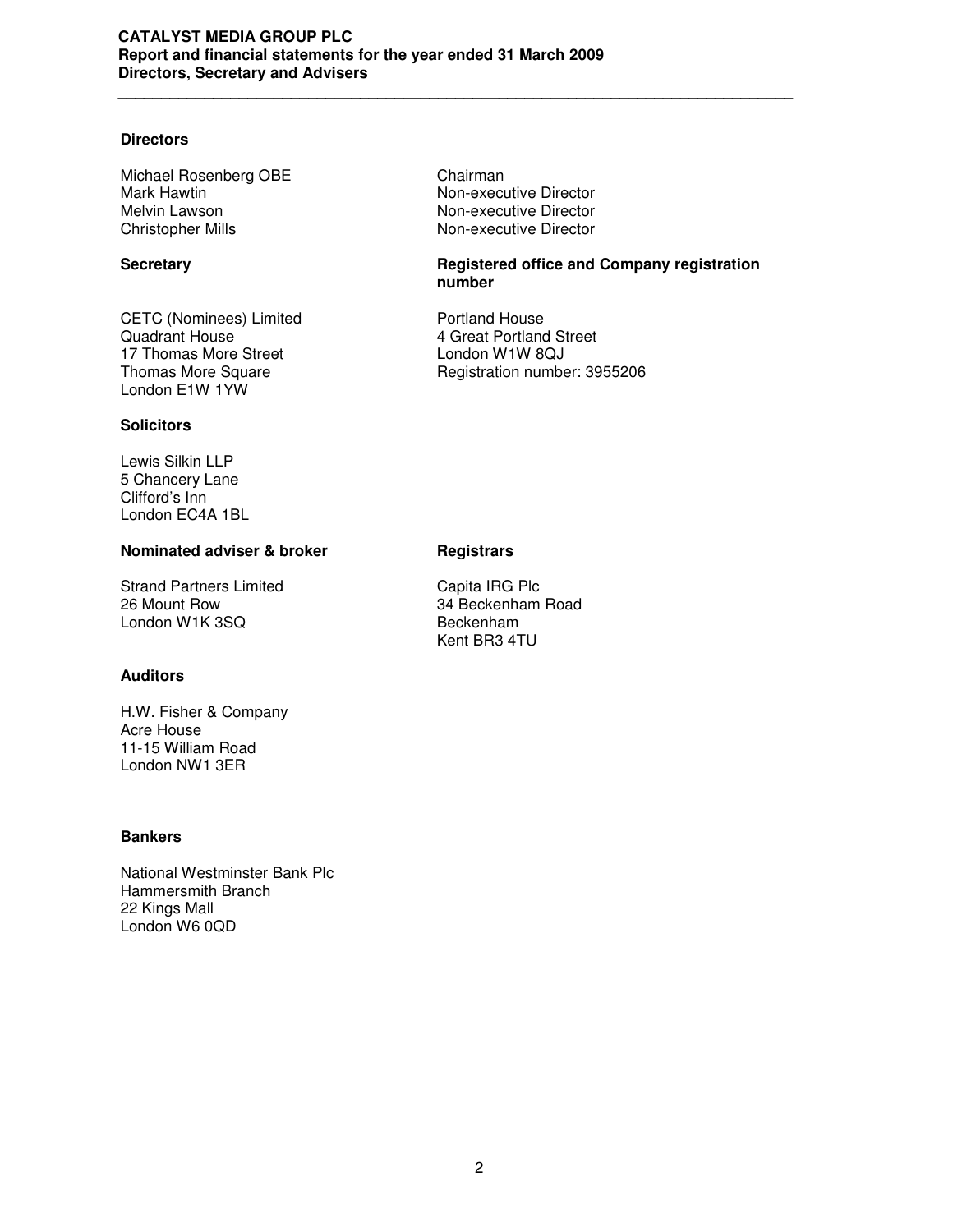During the year under review the Board of CMG has continued the process of reducing overheads with a view to focusing the Group's main activity on its holding of 20.54% in SIS.

**\_\_\_\_\_\_\_\_\_\_\_\_\_\_\_\_\_\_\_\_\_\_\_\_\_\_\_\_\_\_\_\_\_\_\_\_\_\_\_\_\_\_\_\_\_\_\_\_\_\_\_\_\_\_\_\_\_\_\_\_\_\_\_\_\_\_\_\_\_\_\_\_\_\_\_\_\_**

CMG has equity accounted its share of the SIS profits and for the year ended 31 March 2009 the Group showed profit after tax of £2.4 million (2008: £1.0 million) representing an increase of approximately 246 per cent and EPS of 8.4p(2008: 3.4p). Net Assets at the balance sheet date were £25.3 million (2008: £22.9 million) representing a net asset per share value of approximately 90p(2008: 81p).

# **SIS**

For the year ended 31 March 2009, SIS reported revenues of £193 million (2008: £159 million), profit from ongoing operations of £25.3 million (2008: £24.1 million) and profit before taxation of £21.3 million (2008: £26.1 million).

The principal activities of SIS are:

The provision of satellite news-gathering and associated transmission services through its market leading SISLINK division, which now accounts for the major contribution to its continuing profitability (Uplink Services);

The provision of outside broadcast television production units, including sound, support and communication (Outside Broadcast);

• The provision of television production services for other broadcasters(Other Services); and

The long established business providing integrated TV and information services delivered via satellite to licensed betting offices in the UK, Ireland and overseas (Racing Services).

The SIS Group acquired the BBC Outside broadcast business on 1 April 2008 and is now one of the most experienced television, production and outside broadcast service providers in Europe. With a fleet of over 110 uplinks covering the spectrum of state-of-the-art uplink trucks, its proprietary automated Upod technology and its rapidly deployed, dismountable Drive Fly kits, it is now the largest provider of transportable satellite uplink services in the world. It covers 100,000 hours of live events worldwide each year, including Formula One, The Wimbledon Championships ,UEFA Champions League football and European Tour Golf and delivers approximately 80% of live news feeds across the UK.

During the year ended 31 March 2008, Turf TV, a competitor of SIS, launched a TV service providing coverage of horseracing to the UK and Ireland's Bookmakers. Turf TV's High Court claim against SIS was comprehensively dismissed in August 2008 and SIS was awarded significant costs.

The SIS Group has subsequently strengthened its position and is delivering not only its own televised services, but also those of Turf TV into more than 75% of the UK market. The SIS Group intends to stay ahead of the competition by offering visual and data services that are of the highest quality and competitively priced.

On 22 July 2009 it was announced that SIS had signed a long term agreement with Arena Leisure plc ("Arena"), the UK's leading operator of horseracing fixtures, which owns and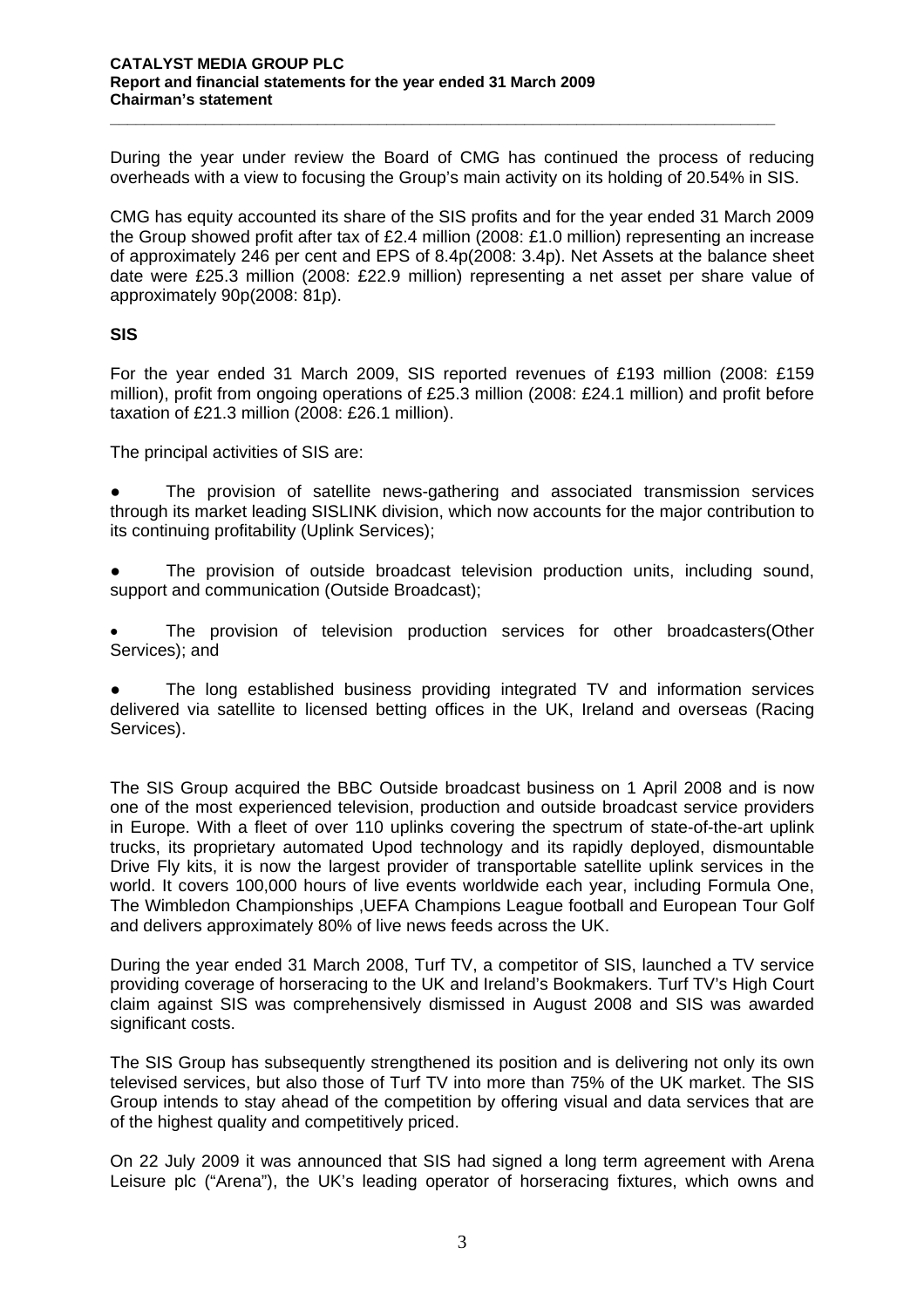#### **CATALYST MEDIA GROUP PLC Report and financial statements for the year ended 31 March 2009 Chairman's statement**

operates seven race courses in the UK. The rights agreement ensures that SIS will continue to provide horse racing images from Doncaster, Royal Windsor, Folkestone, Lingfield Park, Southwell, Wolverhampton and Worcester in its services to Licensed Betting Offices until the end of 2016. The tracks include all weather and floodlit courses that ensure racing is available to bookmakers all year round and during the increasingly important evening trading period.

**\_\_\_\_\_\_\_\_\_\_\_\_\_\_\_\_\_\_\_\_\_\_\_\_\_\_\_\_\_\_\_\_\_\_\_\_\_\_\_\_\_\_\_\_\_\_\_\_\_\_\_\_\_\_\_\_\_\_\_\_\_\_\_\_\_\_\_\_\_\_\_\_\_\_\_\_\_**

Furthermore SIS has signed a long term agreement with Northern Racing Ltd an operator of ten racecourses in the UK including Chepstow and Fontwell Park. The agreement now runs to 2017.

# OTHER ACTIVITIES

In addition to focussing on its investment in SIS, CMG has also continued the development of the two on line games, namely Tringo and Spoof, that have been referred to in previous statements. CMG are in active discussions to bring these games to market in the near term.

In April 2008, Newsplayer International Limited was sold for £225,000. This completed the exit from previous businesses owned by the Group save for the development of the games referred to above.

# **SIS DIVIDEND POLICY**

During the year ended 31 March 2009, SIS paid a dividend of £15 million to shareholders and has a policy in place to pay dividends of not less than 50% of retained profits subject only to cash flow needs. Assuming that dividends continue to be distributed by SIS it is anticipated that borrowings within CMG Group will continue to reduce which will enable the Board to give consideration to the payment of dividends by the end of 2010.

# **Conclusion**

SIS continues to trade profitably in its core businesses with long term income secured. In addition the acquisition of the 'BBC Outside Broadcast' business has added significantly to the scale of the SISLINK business.

The online games of Tringo and Spoof have now reached the stage where they can be commercially exploited and active discussions are underway with a view to seeking to bring them to market in the near term

Meanwhile the overheads of CMG continue to be reduced and, excluding financing costs related to the SIS investment and the retirement of older debt and other exceptional costs, were £324,651 for the year (2008: £642,703). These are anticipated to be further reduced in the year ending 31 March 2010.

**Michael Rosenberg OBE Chairman**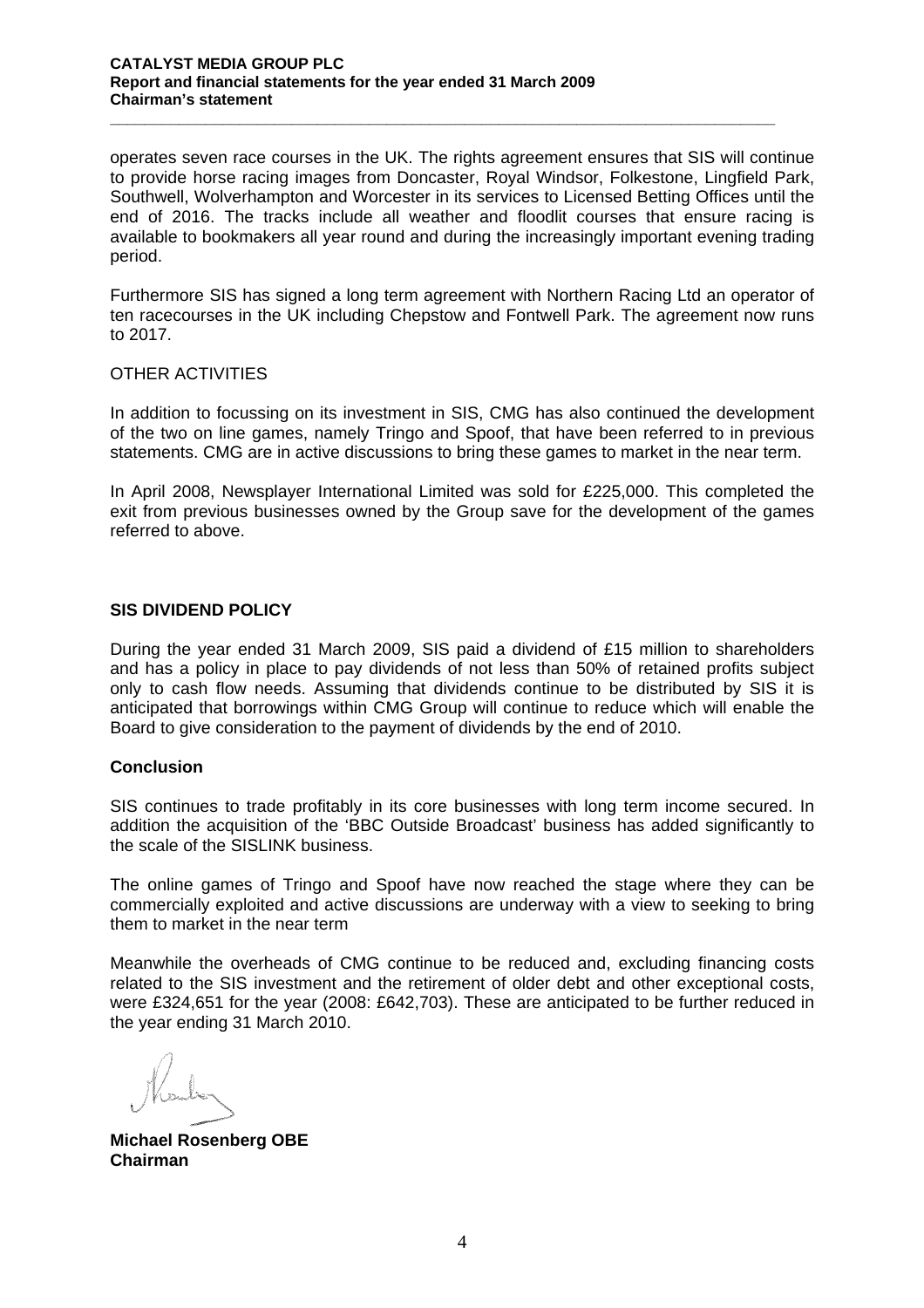#### **CATALYST MEDIA GROUP PLC Report and financial statements for the year ended 31 March 2009 Directors Report**

The directors present their annual report and the audited financial statements for the year ended 31 March 2009.

**\_\_\_\_\_\_\_\_\_\_\_\_\_\_\_\_\_\_\_\_\_\_\_\_\_\_\_\_\_\_\_\_\_\_\_\_\_\_\_\_\_\_\_\_\_\_\_\_\_\_\_\_\_\_\_\_\_\_\_\_\_\_\_\_\_\_\_\_\_\_\_\_\_\_\_\_\_** 

#### **Financial reporting**

The financial statements for 2009 have been prepared in accordance with the Group's accounting policies under International Financial Reporting Standards (IFRSs) as adopted by the European Union.

#### **Results and dividends**

The Group made a profit after taxation of £2.5million (2008: £1 million). Further details are shown in the Group income statement on page 12.

The Directors do not recommend a dividend.

#### **Principal activities and review of the business**

The principal activities of the business are outlined and reviewed in the Chairman's Statement. A review of the business is included within the Chairman's Statement.

#### **Principal risks and uncertainties**

#### **Investment in SIS**

The principal strategic investment of the Group is its 20.54% holding in Satellite Information Services (Holdings) Limited (SIS). The Group is entitled to appoint one director to the board of SIS which currently comprises ten directors, of which six are appointed by shareholders, three are independent and one is the chief executive. Although it can influence the board on strategic decisions, the Group is not in a position to control the day-to-day business and affairs of SIS other than with the support of other directors and a majority of shareholders of SIS.

SIS has adopted a formal dividend policy to pay out no less than 50% of distributable earnings subject to cash flow considerations. However any future dividends paid by SIS are, inter alia, dependent on the profitability of SIS and the resolutions of the board of to declare such dividends.

There are a number of risks and uncertainties associated with the business of SIS which could potentially have an adverse impact on the value of the Group's investment.

- SIS operates in competitive markets. This can result in downward pressure on prices and loss of customers. SIS aims to mitigate this risk by expanding the range of products and services it offers.
- The customers of SIS rely upon real time data and uninterrupted content delivery. Loss of content would result in reduced quality of services and potentially reduced income. Therefore SIS has adopted advanced disaster recovery solutions and has built back up facilities which are located around the country.

#### **Financial risks**

Dividend income from the Group's investment in SIS is currently a major source of new funding for the Group.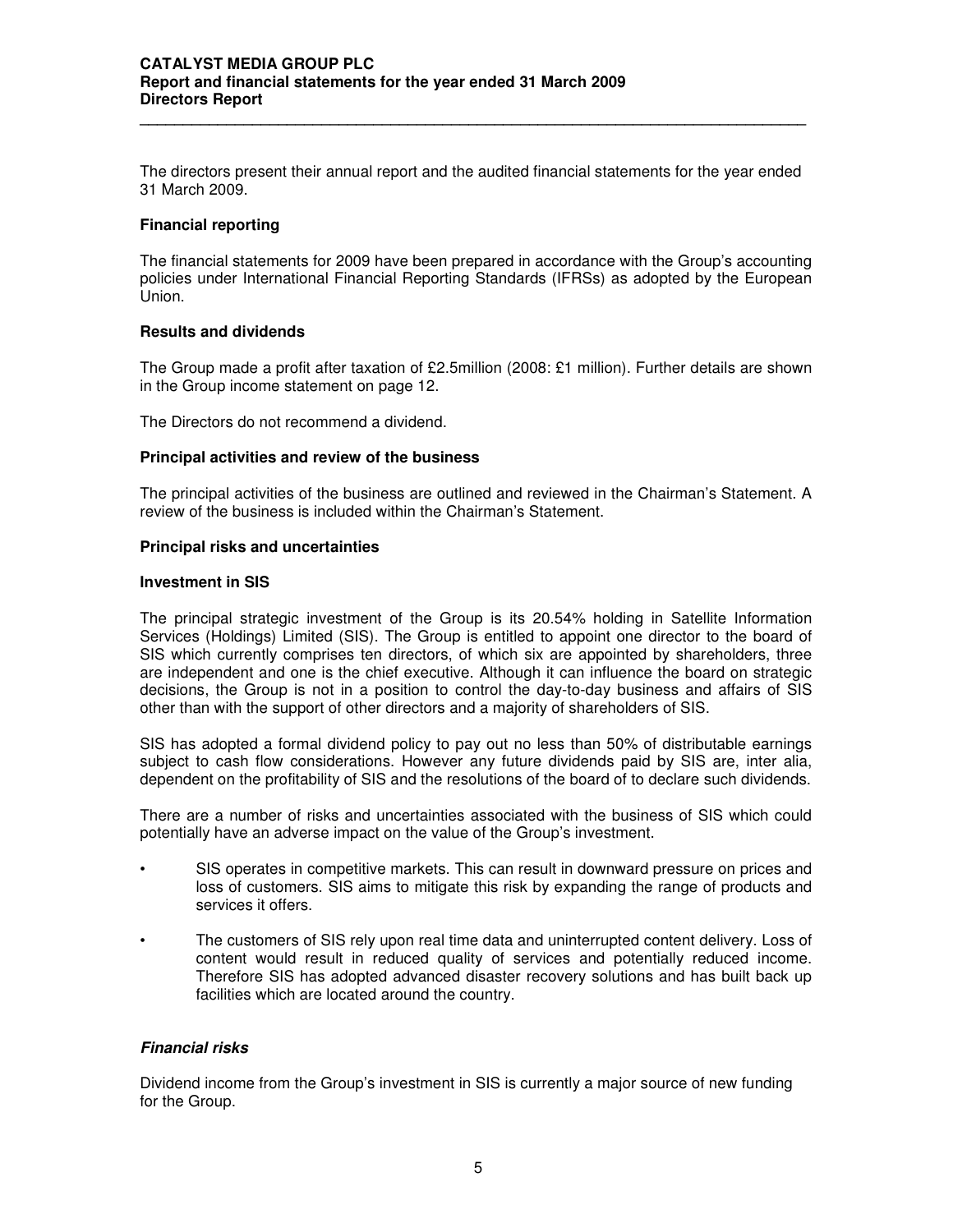#### **Key Performance Indicators (KPIs)**

The Company's key performance indicators used by the Board in monitoring the general performance of the Group and its investments are:

**\_\_\_\_\_\_\_\_\_\_\_\_\_\_\_\_\_\_\_\_\_\_\_\_\_\_\_\_\_\_\_\_\_\_\_\_\_\_\_\_\_\_\_\_\_\_\_\_\_\_\_\_\_\_\_\_\_\_\_\_\_\_\_\_\_\_\_\_\_\_\_\_\_\_\_\_\_** 

#### **Earnings per share (EPS)**

EPS shows the relative performance year-on-year of the Group profitability measured as an amount of profit or loss attributable to one equity share. The calculation of earnings per share is based on the weighted average number of issued ordinary shares in issue for the financial year and the profit/ (loss) after taxation attributable to ordinary shareholders. EPS in respect of continuing operations for the year and the previous year is shown in the Group income statement on page 12. The EPS shows an improvement in the performance of the Group from the previous year.

#### **Net asset value per share.**

The net asset value of per share of the group is 90.3 pence (2008: 81.5 pence). The net asset value per share has improved over the year to 31 March 2009 mainly due to the receipt of a dividend from SIS and reduction in the year of debt from £7.3 million to £3.8 million. The net asset value of the Group at 31 March 2009 and 31 March 2008 is shown on the Group balance sheet on page 13.

#### **Key Performance Indicators of Associate**

The directors additionally monitor the performance of SIS in order to evaluate the general performance of the group. The KPI most relevant to the group is:

#### **Net Cash inflow from Operating activities**

The net cash inflow for SIS was £39.8 million (2008: £26.8 million). Net Cash inflow is calculated by reconciling Operating profit to cash generated from SIS's activities. The increase is due to improved operating profit as well as improved working capital management.

#### **Directors**

The Directors of the Company during the year were:

| Michael Rosenberg OBE    | Chairman               |
|--------------------------|------------------------|
| Mark Hawtin              | Non-executive Director |
| Melvin Lawson            | Non-executive Director |
| <b>Christopher Mills</b> | Non-executive Director |
| Anna Prestwich           | Resigned 28 May 2008   |
|                          |                        |

The Company has Directors' and Officers liability insurance in place.

#### **Employees**

The Group had no other employees other than the Directors at 31 March 2009.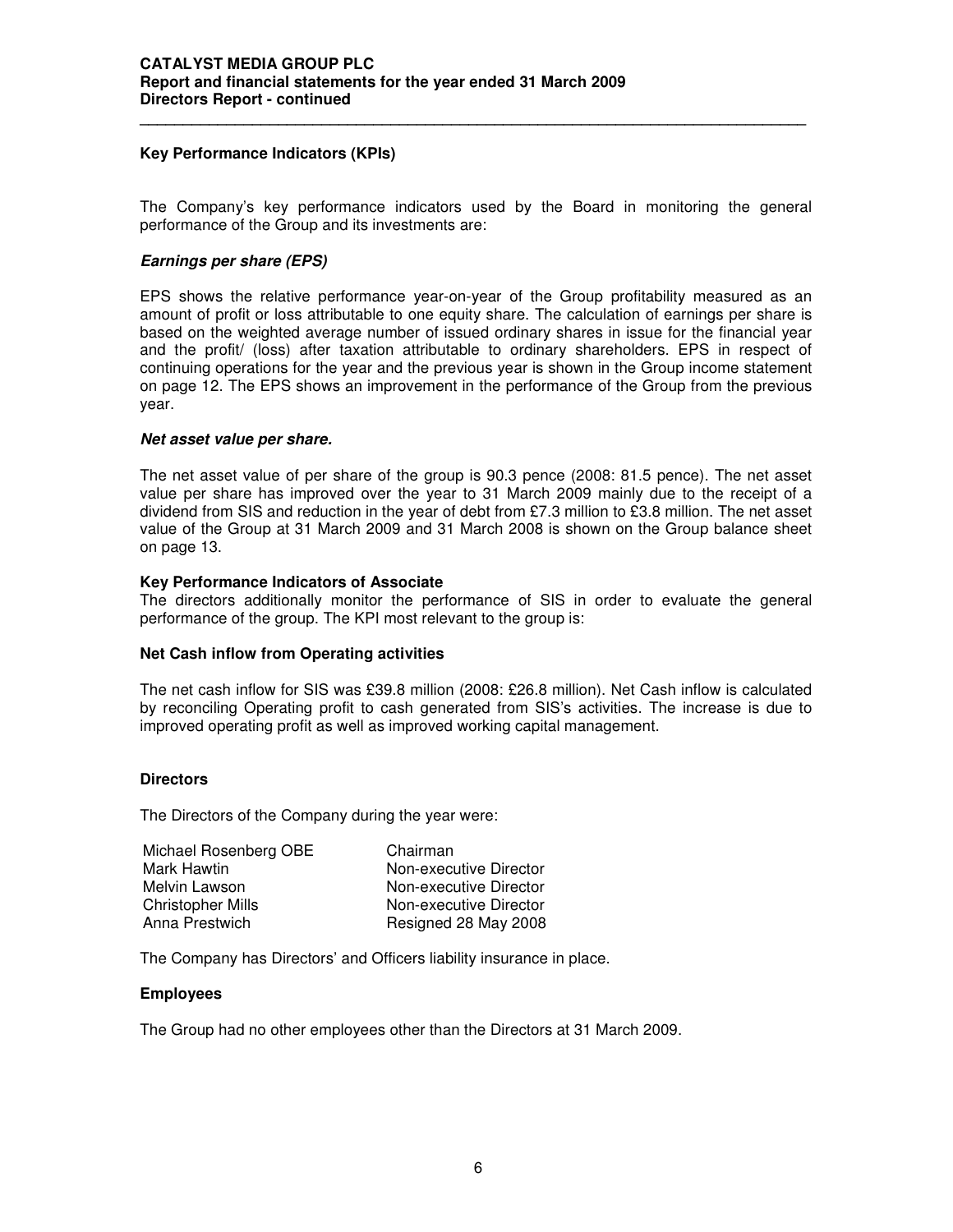#### **Post-balance sheet events**

There were no significant post-balance sheet events.

#### **Policy and practice on the payment of creditors**

The policy of the Group is to settle supplier invoices within the terms and conditions of trade agreed with individual suppliers. At the year-end the Group had an average of 93 days (2008 – 71 days) purchases outstanding.

**\_\_\_\_\_\_\_\_\_\_\_\_\_\_\_\_\_\_\_\_\_\_\_\_\_\_\_\_\_\_\_\_\_\_\_\_\_\_\_\_\_\_\_\_\_\_\_\_\_\_\_\_\_\_\_\_\_\_\_\_\_\_\_\_\_\_\_\_\_\_\_\_\_\_\_\_\_** 

## **Political and charitable donations**

The Group made charitable donations totaling £Nil during the year (2008: £500). The Company made no political donations.

#### **Going concern**

The directors can report that based on the Group's budgets and financial projections, they have satisfied themselves that the business is a going concern. The Board has a reasonable expectation that the Company and Group have adequate resources and facilities to continue in operational existence for the foreseeable future and therefore the accounts are prepared on a going concern basis.

## **Auditors**

In the case of each person who was a director at the time this report was approved:

- so far as that director was aware there was no relevant available information of which the Company's auditors were unaware: and
- that director has taken all steps that the director ought to have taken as a director to make himself or herself aware of any relevant audit information and to establish that the Company's auditors were aware of that information.

A resolution to reappoint H.W Fisher and Company as auditors to the Company will be proposed at the forthcoming Annual General Meeting (notice of which is set out on page 46).

#### **Corporate governance**

#### **Internal financial control**

The Group operates a system of internal financial control commensurate with its current size and activities, is designed to ensure that the possibility of misstatement or loss is kept to a minimum. There is a comprehensive system in place for financial reporting and the Board receives a number of reports to enable it to carry out these functions in the most efficient manner. These procedures include the preparation of management accounts, forecast variance analysis and other ad hoc reports. There are clearly defined authority limits throughout the Group, including those matters which are reserved specifically for the Board. The Board has responsibility for the effectiveness of the internal financial control framework. Such a system can only provide reasonable and not absolute assurance against material misstatement. The Group does not currently have, nor considers there is currently a need for, an internal audit function.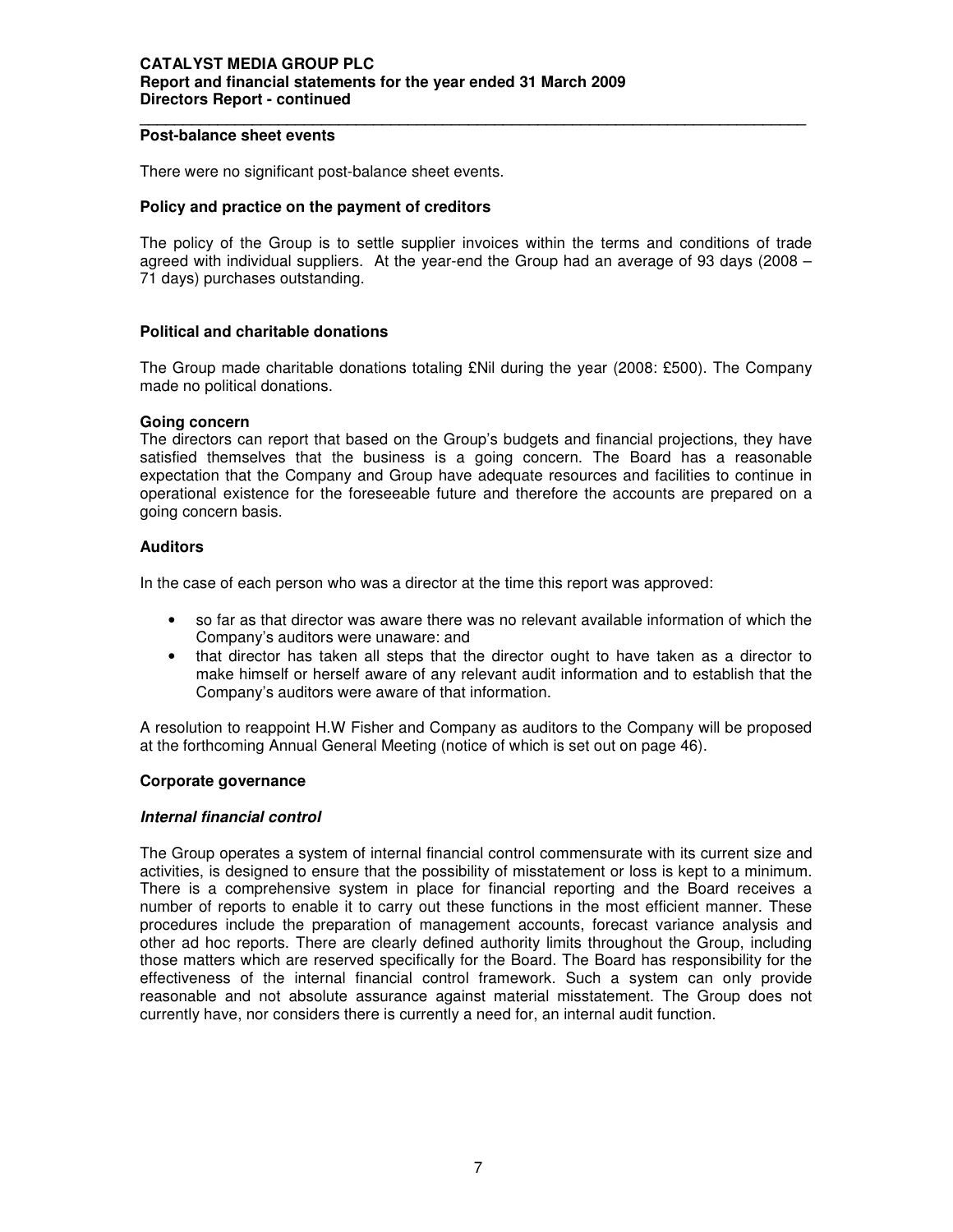#### **CATALYST MEDIA GROUP PLC Report and financial statements for the year ended 31 March 2009 Directors Report - continued**

#### **Directors' responsibilities**

The directors are responsible for preparing the annual report and the financial statements in accordance with the Companies Act 1985. The directors are also required to prepare financial statements for the Group in accordance with International Financial Reporting Standards as adopted by the European Union (IFRSs) and the rules of the London Stock Exchange for companies trading securities on the Alternative Investment Market.

**\_\_\_\_\_\_\_\_\_\_\_\_\_\_\_\_\_\_\_\_\_\_\_\_\_\_\_\_\_\_\_\_\_\_\_\_\_\_\_\_\_\_\_\_\_\_\_\_\_\_\_\_\_\_\_\_\_\_\_\_\_\_\_\_\_\_\_\_\_\_\_\_\_\_\_\_\_** 

In relation to the Group financial statements, the directors are required to prepare financial statements for each financial year which present fairly the financial position of the Group and its financial performance and cash flows for that period. In relation to the Company's financial statements, the directors are required by law to prepare financial statements for each financial year that give a true and fair view of the state of the affairs of the Company for that period, In preparing the Group and Company financial statements, the directors are required to:

- select suitable accounting policies and apply them consistently;
- present information, including accounting policies, in a manner that provides relevant, reliable, comparable and understandable information; and
- provide additional disclosures when compliance with the specific requirements in applicable accounting standards are insufficient to enable users to understand the impact of particular transactions, other events and conditions on the entity's financial position and financial performance;
- prepare the financial statements on the going concern basis, unless it is inappropriate to do so;
- state that the Group has complied with the applicable accounting standards subject to any material departures disclosed and explained in the financial statements.

The directors are responsible for keeping proper accounting records which disclose with reasonable accuracy at any time the financial position of the Group and of the Company and enable them to ensure that the financial statements comply with the Companies Act 1985. They are also responsible for safeguarding the assets of the Group and hence for taking reasonable steps for the prevention and detection of fraud and other irregularities. The directors have a reasonable expectation that the Group has adequate resources to continue in operational existence for the foreseeable future. For this reason they continue to adopt the going concern basis in preparing financial statements.

Financial statements are published on the Group's website in accordance with legislation in the United Kingdom governing the preparation and dissemination of financial statements, which may vary from legislation in other jurisdictions. The maintenance and integrity of the Group's website is the responsibility of the directors. The directors' responsibility also extends to the ongoing integrity of the financial statements contained therein.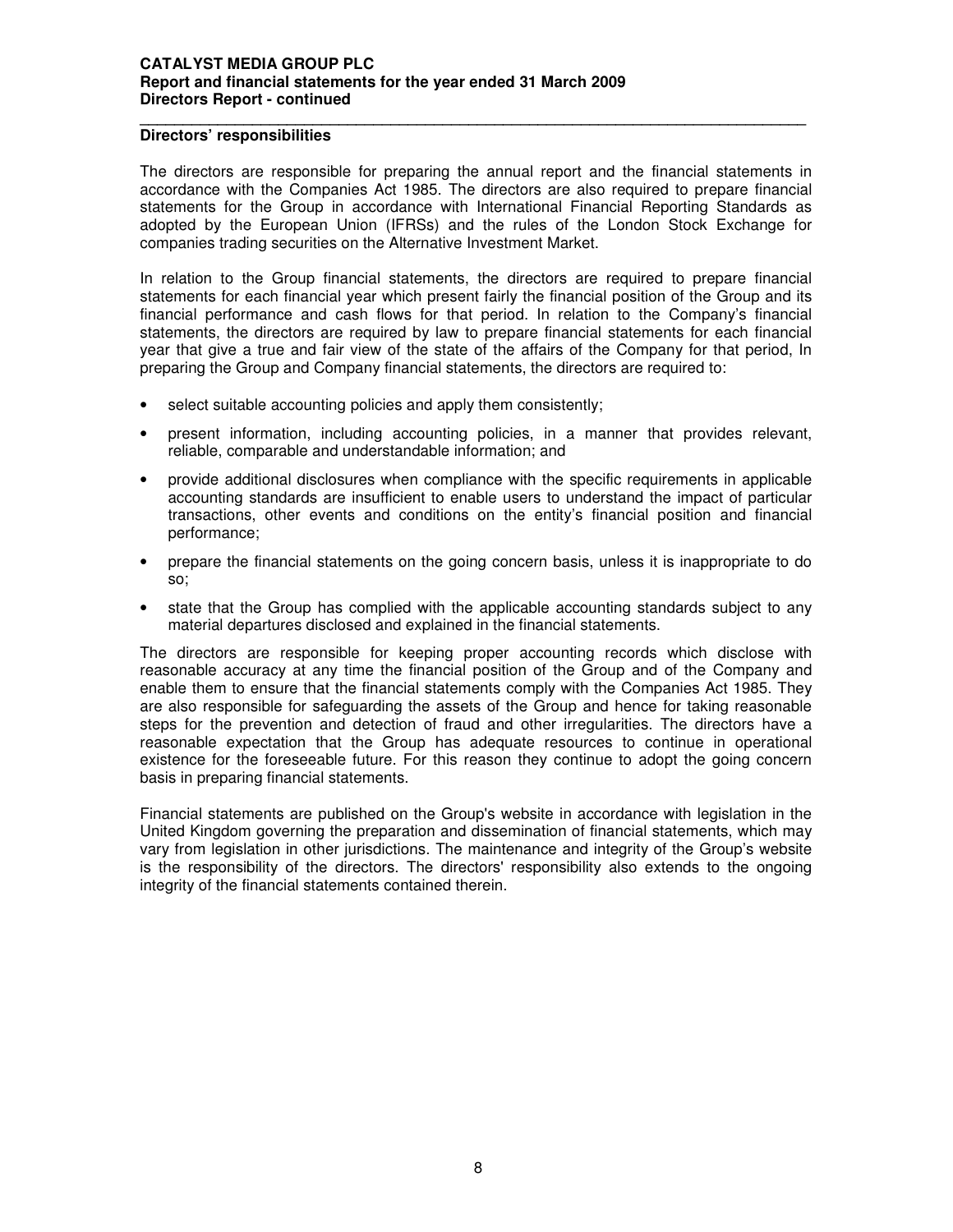## **CATALYST MEDIA GROUP PLC Report and financial statements for the year ended 31 March 2009 Directors Report - continued**

# **Annual General Meeting**

Notice of the Annual General Meeting of the Company for 2009 is on page 46.

**\_\_\_\_\_\_\_\_\_\_\_\_\_\_\_\_\_\_\_\_\_\_\_\_\_\_\_\_\_\_\_\_\_\_\_\_\_\_\_\_\_\_\_\_\_\_\_\_\_\_\_\_\_\_\_\_\_\_\_\_\_\_\_\_\_\_\_\_\_\_\_\_\_\_**

On behalf of the Board

Michael Rosenberg OBE Chairman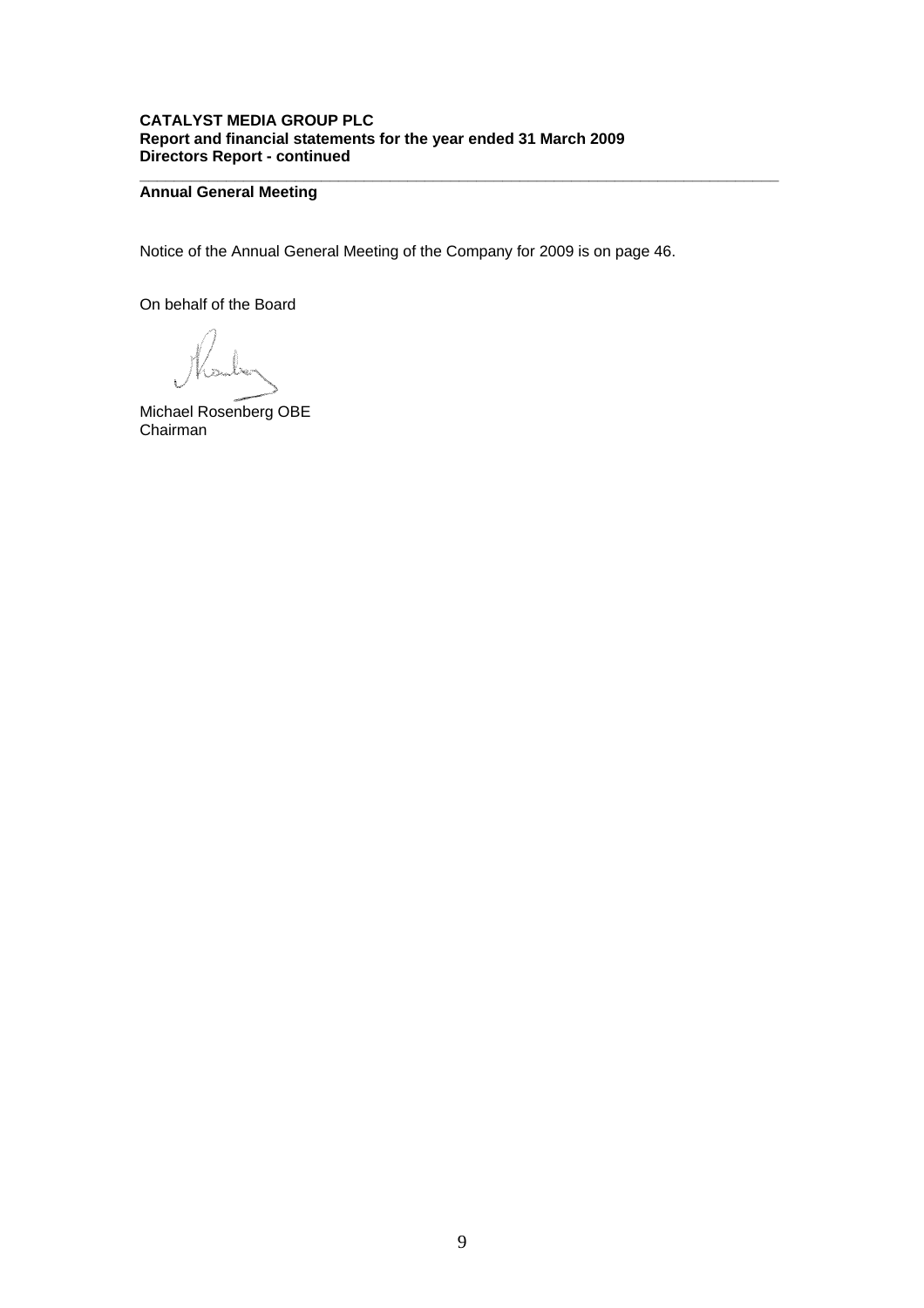# **H.W. FISHER & COMPANY**

#### **Independent auditors' report to the shareholders of Catalyst Media Group plc**

We have audited the Group and parent Company financial statements (the 'financial statements') of Catalyst Media Group plc for the year ended 31 March 2009 which comprise the Group Income Statement, the Group and parent Company Balance Sheets, the Group and parent Company Cash Flow Statements, the Group and parent Company Statements of Changes in Equity, and the related notes 1 to 30. These financial statements have been prepared under the accounting policies set out therein.

This report is made solely to the Company's members, as a body, in accordance with Section 235 of the Companies Act 1985. Our audit work has been undertaken so that we might state to the Company's members those matters we are required to state to them in an auditors' report and for no other purpose. To the fullest extent permitted by law, we do not accept or assume responsibility to anyone other than the Company and the Company's members as a body, for our audit work, for this report, or for the opinions we have formed.

## **Respective responsibilities of directors and auditors**

The directors' responsibilities for preparing the Annual Report and the financial statements in accordance with applicable law and International Financial Reporting Standards (IFRSs) as adopted by the European Union applied in accordance with the provisions of the Companies Act 1985 are set out in the Statement of Directors' Responsibilities.

Our responsibility is to audit the financial statements in accordance with relevant legal and regulatory requirements and International Standards on Auditing (UK and Ireland).

We report to you our opinion as to whether the financial statements give a true and fair view and are properly prepared in accordance with the Companies Act 1985. We report to you whether in our opinion the information given in the Chairman's statement and the Directors' Report is consistent with the financial statements. We also report to you if, in our opinion, the Company has not kept proper accounting records, if we have not received all the information and explanations we require for our audit, or if the information specified by law regarding directors' remuneration and transactions with the Company is not disclosed.

We read other information contained in the Annual Report and consider whether it is consistent with the audited financial statements. This other information comprises only the Directors' report and the Chairman's Statement. We consider the implications for our report if we become aware of any apparent misstatements or material inconsistencies with the financial statements. Our responsibilities do not extend to any other information.

#### **Basis of audit opinion**

We conducted our audit in accordance with International Standards on Auditing (UK and Ireland) issued by the Auditing Practices Board. An audit includes examination, on a test basis, of evidence relevant to the amounts and disclosures in the Financial statements. It also includes an assessment of the significant estimates and judgements made by the directors in the preparation of the financial statements, and of whether the accounting policies are appropriate to the Company's circumstances, consistently applied and adequately disclosed.

We planned and performed our audit so as to obtain all the information and explanations which we considered necessary in order to provide us with sufficient evidence to give reasonable assurance that the financial statements are free from material misstatement, whether caused by fraud or other irregularity or error. In forming our opinion we also evaluated the overall adequacy of the presentation of information in the financial statements.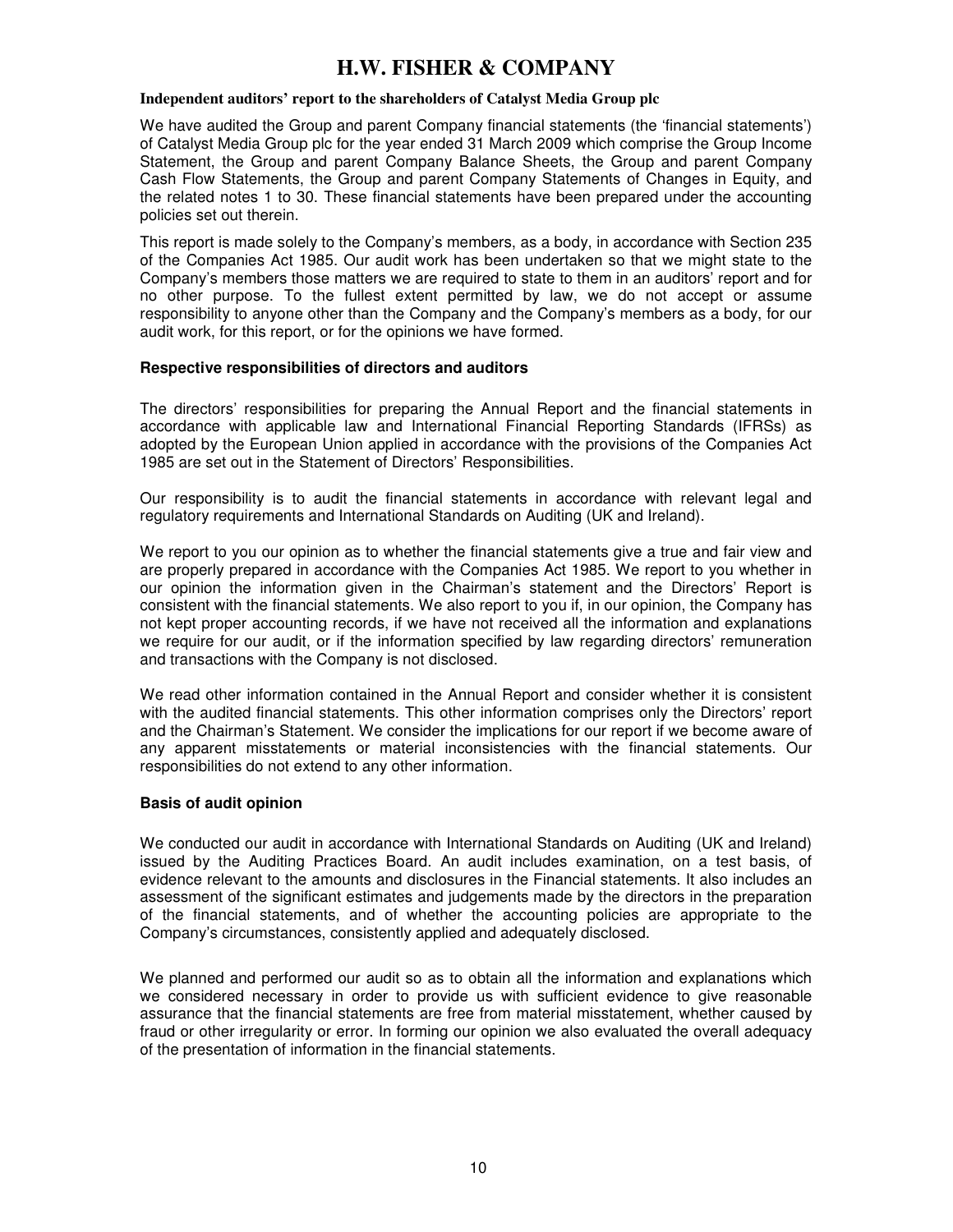# **H.W. FISHER & COMPANY**

**\_\_\_\_\_\_\_\_\_\_\_\_\_\_\_\_\_\_\_\_\_\_\_\_\_\_\_\_\_\_\_\_\_\_\_\_\_\_\_\_\_\_\_\_\_\_\_\_\_\_\_\_\_\_\_\_\_\_\_\_\_\_\_\_\_\_\_\_\_\_\_\_\_\_\_\_\_** 

#### **Independent auditors' report to the shareholders of Catalyst Media Group plc - continued**

# **Opinion**

In our opinion:

- the financial statements give a true and fair view, in accordance with IFRS as adopted by the European Union applied in accordance with the provisions of the Companies Act 1985, of the state of the Group's and parent Company's affairs as at 31 March 2009 and of the Group's profit for the year then ended;
- the financial statements have been properly prepared in accordance with the Companies Act 1985 and
- the information given in the Directors' Report is consistent with the financial statements.

HwFidresd Company

**H.W Fisher & Company Acre House Acre House** Chartered Accountants 11-15 William Road Registered Auditors **London** 

NW1 3ER

Date: 29 September 2009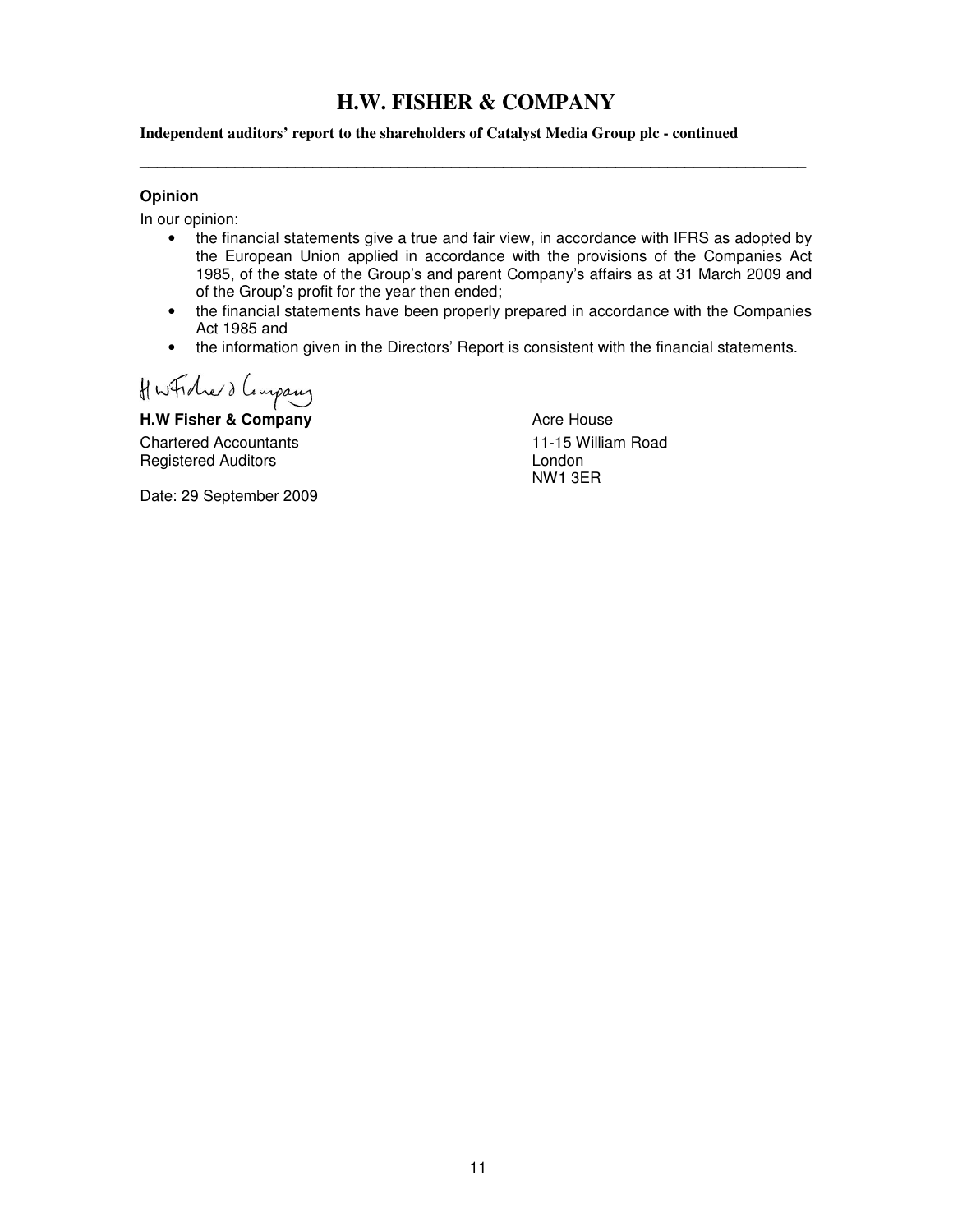|                                                                                       | <b>Note</b> | 2009<br>£             | 2008<br>£               |
|---------------------------------------------------------------------------------------|-------------|-----------------------|-------------------------|
| Revenue                                                                               | $\mathbf 2$ | 92,392                | 130,337                 |
| Cost of sales                                                                         |             | (2,990)               |                         |
| Gross profit                                                                          |             | 89,402                | 130,337                 |
| Administrative expenses<br>Loss on sale of subsidiary<br>Profit on sale of investment |             | (324, 651)            | (642, 703)<br>(21, 561) |
| Impairment of development costs<br>Total administrative expenses                      | 14          | (66,447<br>(391, 098) | (129,254)<br>(793, 518) |
| Operating loss                                                                        |             | (301, 696)            | (663, 181)              |
| Financial income<br><b>Financial costs</b>                                            | 9<br>10     | 32,322<br>(906, 563)  | 64,646<br>(1,809,778)   |
| Net financial costs                                                                   |             | $\sqrt{874,241}$      | (1,745,132)             |
| Share of profit from equity-accounted associate                                       | 1           | 3,114,275             | 2,814,023               |
| Profit/(loss) before taxation                                                         |             | 1,938,338             | 405,710                 |
| <b>Taxation</b>                                                                       | 12          | 310,000               | 687,000                 |
| Profit/(loss) for the year from continuing operations                                 |             | 2,248,338             | 1,092,710               |
| Profit/(loss) for the year from discontinued operations                               | 4           | 217,378               | (132, 634)              |
| Profit/(loss) for the year                                                            |             | 2,465,716             | 960,076                 |
| Loss for the period attributable to minority interests                                |             |                       |                         |
| Profit/(loss) attributable to equity holders of the Company                           |             | 2,465,716             | 960,076                 |
| Earnings/(loss) per share:                                                            |             |                       |                         |
| <b>Basic</b>                                                                          | 13          | 8.8p                  | 3.4p                    |
| Diluted (As restated 2008)                                                            | 13          | 8.8 <sub>p</sub>      | 3.4 <sub>p</sub>        |
| Earnings /(loss) per share from continuing operations:                                |             |                       |                         |
| <b>Basic</b>                                                                          | 13          | 8.0p                  | 3.9 <sub>p</sub>        |
| Diluted (As restated 2008)                                                            | 13          | 8.0 <sub>p</sub>      | 3.9 <sub>p</sub>        |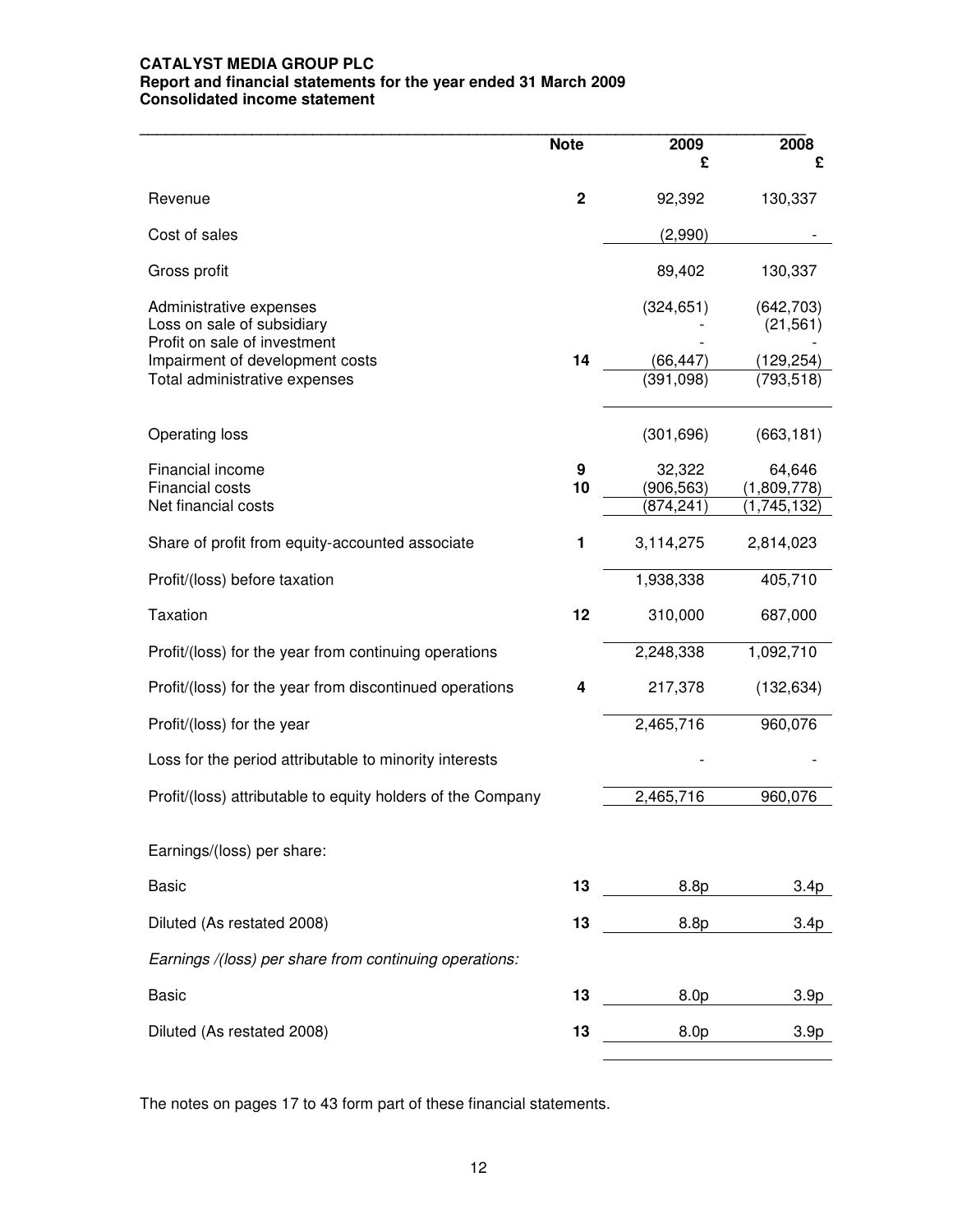#### **CATALYST MEDIA GROUP PLC Report and financial statements for the year ended 31 March 2009 Consolidated balance sheet**

|                                                                      |             | 2009           | 2008         |
|----------------------------------------------------------------------|-------------|----------------|--------------|
|                                                                      | <b>Note</b> | £              | £            |
| <b>Assets</b>                                                        |             |                |              |
| <b>Non-current assets</b>                                            |             |                |              |
| Intangible assets                                                    | 14          |                | 66,447       |
| Property, plant and equipment                                        | 15          | 278            | 758          |
| Investment in associate                                              | 1           | 28,942,897     | 28,909,152   |
|                                                                      |             | 28,943,175     | 28,976,357   |
| <b>Current assets</b>                                                |             |                |              |
| Trade and other receivables                                          | 17          | 232,319        | 225,667      |
| Corporation tax receivable                                           | 18          | 118,390        | 300,523      |
| Cash and cash equivalents                                            | 19          | 72,951         | 1,209,088    |
|                                                                      |             | 423,660        | 1,735,278    |
| <b>Total assets</b>                                                  |             | 29,366,835     | 30,711,635   |
| <b>Equity and liabilities</b>                                        |             |                |              |
| Capital and reserves attributable to equity holders of<br>the parent |             |                |              |
| Share capital                                                        | 20          | 9,243,197      | 9,243,197    |
| Share premium                                                        |             | 38,904,450     | 38,904,450   |
| Merger reserve                                                       |             | 2,402,674      | 2,402,674    |
| <b>Retained deficit</b>                                              |             | (25, 145, 127) | (27,610,843) |
| <b>Total equity</b>                                                  |             | 25,405,194     | 22,939,478   |
|                                                                      |             |                |              |
| <b>Non-current liabilities</b>                                       |             |                |              |
| Interest-bearing loans and borrowings                                | 21          | 3,763,899      | 7,312,689    |
| <b>Current liabilities</b>                                           |             |                |              |
| Trade and other payables                                             | 22          | 197,742        | 459,468      |
|                                                                      |             | 197,742        | 459,468      |
| <b>Total equity and liabilities</b>                                  |             | 29,366,835     | 30,711,635   |

The financial statements were approved by the Board of Directors and authorised for issue on 29<sup>th</sup> September 2009

Michael Rosenberg OBE **Director**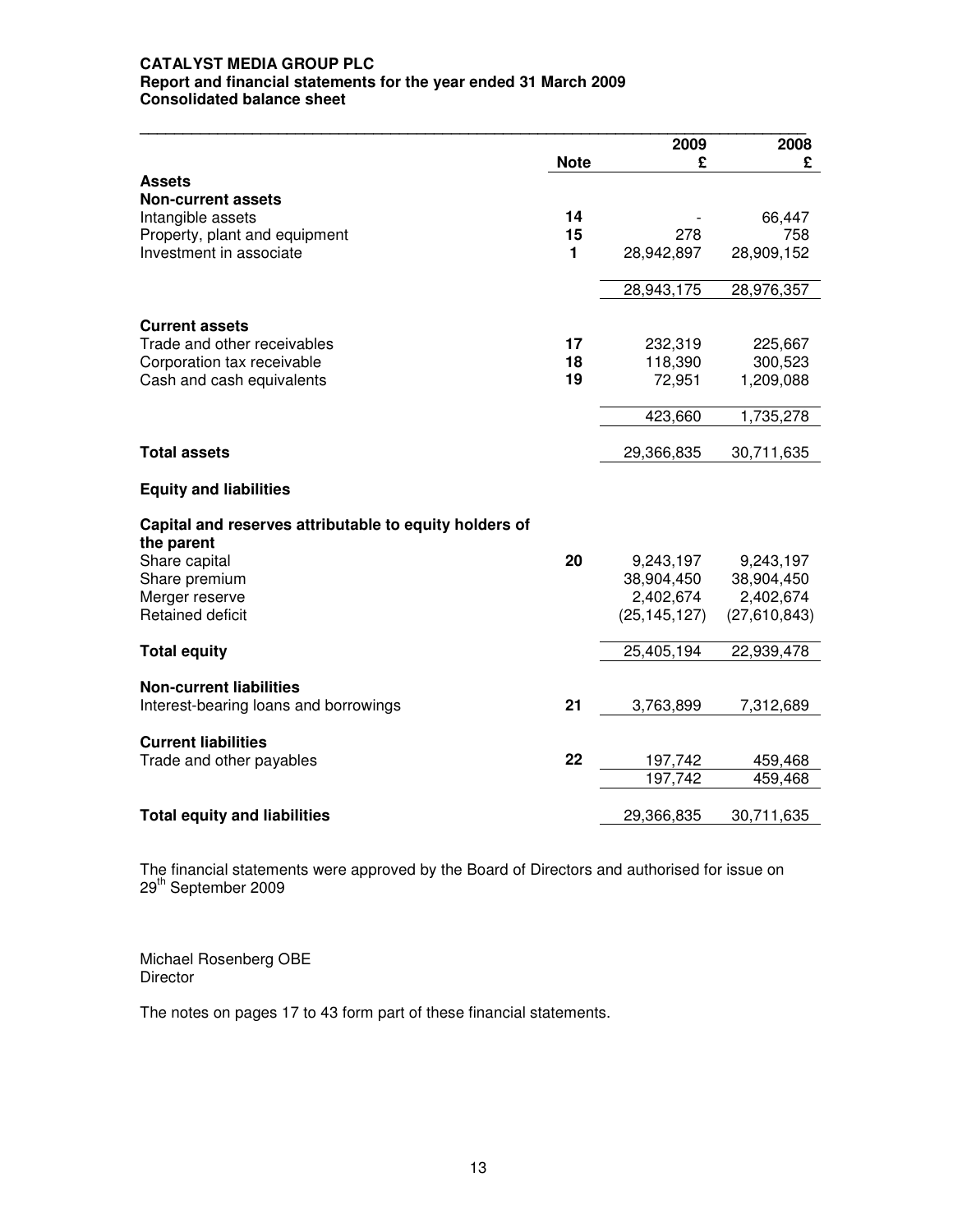## **CATALYST MEDIA GROUP PLC Report and financial statements for the year ended 31 March 2009 Consolidated cash flow statement**

| Cash flow from operating activities<br>Profit/(loss) before taxation including discontinued<br>operations<br>2,465,716<br>273,076<br>Adjustments for:<br>Depreciation, amortisation and impairment<br>66,927<br>168,522<br>Effect of foreign currency translation movements<br>Share of profit from associate<br>(3, 114, 275)<br>(2,814,023)<br>Loss/(profit) from sale of subsidiary and interest in<br>associate<br>(217, 378)<br>61,566<br>Loss on sale of plant and equipment<br>Finance income<br>(32, 322)<br>(64, 646)<br>Finance expense<br>1,010,499<br>1,809,778<br>Corporation taxes recovered<br>310,000<br>618,887<br>Net cash flow from operating activities before<br>changes in working capital<br>489,167<br>53,273<br>Decrease/(increase) in trade and other receivables<br>(134, 519)<br>256,592<br>Increase/(decrease) in trade and other payables<br>82,751<br>(1,442,966)<br>Net cash flow used in operating activities<br>437,399<br>(1, 133, 101)<br><b>Investing activities</b><br>Payments for property, plant and equipment<br>Dividend received<br>3,080,530<br>2,053,685<br>Interest received<br>32,322<br>64,646<br>Sale of subsidiary<br>93,248<br>Net cash flow from investing activities<br>3,112,852<br>2,210,910 | 113   |
|------------------------------------------------------------------------------------------------------------------------------------------------------------------------------------------------------------------------------------------------------------------------------------------------------------------------------------------------------------------------------------------------------------------------------------------------------------------------------------------------------------------------------------------------------------------------------------------------------------------------------------------------------------------------------------------------------------------------------------------------------------------------------------------------------------------------------------------------------------------------------------------------------------------------------------------------------------------------------------------------------------------------------------------------------------------------------------------------------------------------------------------------------------------------------------------------------------------------------------------------------|-------|
|                                                                                                                                                                                                                                                                                                                                                                                                                                                                                                                                                                                                                                                                                                                                                                                                                                                                                                                                                                                                                                                                                                                                                                                                                                                      |       |
|                                                                                                                                                                                                                                                                                                                                                                                                                                                                                                                                                                                                                                                                                                                                                                                                                                                                                                                                                                                                                                                                                                                                                                                                                                                      |       |
|                                                                                                                                                                                                                                                                                                                                                                                                                                                                                                                                                                                                                                                                                                                                                                                                                                                                                                                                                                                                                                                                                                                                                                                                                                                      |       |
|                                                                                                                                                                                                                                                                                                                                                                                                                                                                                                                                                                                                                                                                                                                                                                                                                                                                                                                                                                                                                                                                                                                                                                                                                                                      |       |
|                                                                                                                                                                                                                                                                                                                                                                                                                                                                                                                                                                                                                                                                                                                                                                                                                                                                                                                                                                                                                                                                                                                                                                                                                                                      |       |
|                                                                                                                                                                                                                                                                                                                                                                                                                                                                                                                                                                                                                                                                                                                                                                                                                                                                                                                                                                                                                                                                                                                                                                                                                                                      |       |
|                                                                                                                                                                                                                                                                                                                                                                                                                                                                                                                                                                                                                                                                                                                                                                                                                                                                                                                                                                                                                                                                                                                                                                                                                                                      |       |
|                                                                                                                                                                                                                                                                                                                                                                                                                                                                                                                                                                                                                                                                                                                                                                                                                                                                                                                                                                                                                                                                                                                                                                                                                                                      |       |
|                                                                                                                                                                                                                                                                                                                                                                                                                                                                                                                                                                                                                                                                                                                                                                                                                                                                                                                                                                                                                                                                                                                                                                                                                                                      |       |
|                                                                                                                                                                                                                                                                                                                                                                                                                                                                                                                                                                                                                                                                                                                                                                                                                                                                                                                                                                                                                                                                                                                                                                                                                                                      |       |
|                                                                                                                                                                                                                                                                                                                                                                                                                                                                                                                                                                                                                                                                                                                                                                                                                                                                                                                                                                                                                                                                                                                                                                                                                                                      |       |
|                                                                                                                                                                                                                                                                                                                                                                                                                                                                                                                                                                                                                                                                                                                                                                                                                                                                                                                                                                                                                                                                                                                                                                                                                                                      | (669) |
|                                                                                                                                                                                                                                                                                                                                                                                                                                                                                                                                                                                                                                                                                                                                                                                                                                                                                                                                                                                                                                                                                                                                                                                                                                                      |       |
|                                                                                                                                                                                                                                                                                                                                                                                                                                                                                                                                                                                                                                                                                                                                                                                                                                                                                                                                                                                                                                                                                                                                                                                                                                                      |       |
|                                                                                                                                                                                                                                                                                                                                                                                                                                                                                                                                                                                                                                                                                                                                                                                                                                                                                                                                                                                                                                                                                                                                                                                                                                                      |       |
| <b>Financing activities</b>                                                                                                                                                                                                                                                                                                                                                                                                                                                                                                                                                                                                                                                                                                                                                                                                                                                                                                                                                                                                                                                                                                                                                                                                                          |       |
| Issue of ordinary shares<br>10,500,000                                                                                                                                                                                                                                                                                                                                                                                                                                                                                                                                                                                                                                                                                                                                                                                                                                                                                                                                                                                                                                                                                                                                                                                                               |       |
| Cost of share issue<br>(391, 837)<br>Proceeds from long-term borrowings<br>3,763,899<br>7,312,689                                                                                                                                                                                                                                                                                                                                                                                                                                                                                                                                                                                                                                                                                                                                                                                                                                                                                                                                                                                                                                                                                                                                                    |       |
| (7,312,689)<br>(17, 465, 000)<br>Repayment of long-term borrowings                                                                                                                                                                                                                                                                                                                                                                                                                                                                                                                                                                                                                                                                                                                                                                                                                                                                                                                                                                                                                                                                                                                                                                                   |       |
| (1, 137, 598)<br>(1,773,159)<br>Interest paid                                                                                                                                                                                                                                                                                                                                                                                                                                                                                                                                                                                                                                                                                                                                                                                                                                                                                                                                                                                                                                                                                                                                                                                                        |       |
| (4,686,388)<br>Net cash flow from financing activities<br>(1,817,307)                                                                                                                                                                                                                                                                                                                                                                                                                                                                                                                                                                                                                                                                                                                                                                                                                                                                                                                                                                                                                                                                                                                                                                                |       |
| Net (decrease)/increase in cash and cash                                                                                                                                                                                                                                                                                                                                                                                                                                                                                                                                                                                                                                                                                                                                                                                                                                                                                                                                                                                                                                                                                                                                                                                                             |       |
| equivalents in the year<br>(1, 136, 137)<br>(739, 498)<br>Cash and cash equivalents at the beginning of the year<br>1,209,088<br>1,948,586                                                                                                                                                                                                                                                                                                                                                                                                                                                                                                                                                                                                                                                                                                                                                                                                                                                                                                                                                                                                                                                                                                           |       |
| Cash and cash equivalents at the end of the year<br>19<br>72,951<br>1,209,088                                                                                                                                                                                                                                                                                                                                                                                                                                                                                                                                                                                                                                                                                                                                                                                                                                                                                                                                                                                                                                                                                                                                                                        |       |

**\_\_\_\_\_\_\_\_\_\_\_\_\_\_\_\_\_\_\_\_\_\_\_\_\_\_\_\_\_\_\_\_\_\_\_\_\_\_\_\_\_\_\_\_\_\_\_\_\_\_\_\_\_\_\_\_\_\_\_\_\_\_\_\_\_\_\_\_\_\_\_\_\_\_\_\_\_\_\_\_\_\_\_\_\_\_**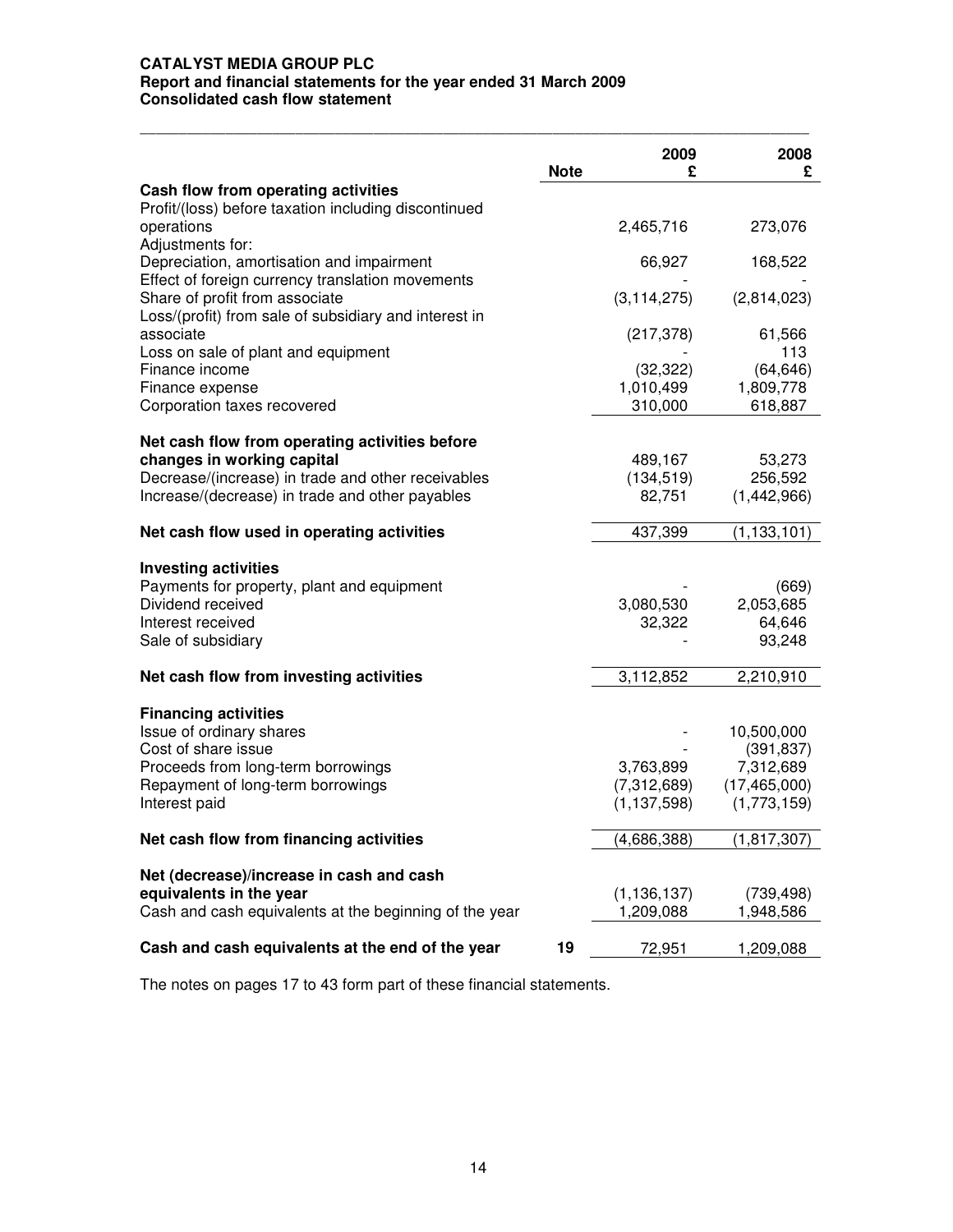## **CATALYST MEDIA GROUP PLC Report and financial statements for the year ended 31 March 2009 Company balance sheet**

|                                                        | <b>Note</b> | 2009<br>£      | 2008<br>£      |
|--------------------------------------------------------|-------------|----------------|----------------|
| <b>Assets</b>                                          |             |                |                |
| <b>Non-current assets</b>                              |             |                |                |
| Intangible assets                                      | 14          |                | 42,954         |
| Property, plant and equipment                          | 15          | 278            | 758            |
| Investments                                            | 16          | 16,790,142     | 17,074,292     |
|                                                        |             | 16,790,420     | 17,118,004     |
| <b>Current assets</b>                                  |             |                |                |
| Trade and other receivables                            | 17          | 2,840,966      | 5,633,221      |
| Corporation tax receivable                             | 18          | 118,390        | 300,523        |
| Cash and cash equivalents                              | 19          | 72,948         | 1,164,892      |
|                                                        |             |                |                |
|                                                        |             | 3,032,304      | 7,098,636      |
|                                                        |             |                |                |
| <b>Total assets</b>                                    |             | 19,822,724     | 24,216,640     |
| <b>Equity and liabilities</b>                          |             |                |                |
| Capital and reserves attributable to equity holders of |             |                |                |
| the parent                                             |             |                |                |
| Share capital                                          | 20          | 9,243,197      | 9,243,197      |
| Share premium                                          |             | 38,904,450     | 38,904,450     |
| Merger reserve                                         |             | 2,912,060      | 2,912,060      |
| <b>Retained deficit</b>                                |             | (31, 475, 416) | (30, 748, 298) |
| <b>Total equity</b>                                    |             | 19,584,291     | 20,311,409     |
|                                                        |             |                |                |
| <b>Non-current liabilities</b>                         | 21          |                |                |
| Interest-bearing loans and borrowings                  |             |                | 3,500,000      |
| <b>Current liabilities</b>                             |             |                |                |
| Trade and other payables                               | 22          | 238,433        | 405,231        |
|                                                        |             | 238,433        | 405,231        |
|                                                        |             |                |                |
| <b>Total equity and liabilities</b>                    |             | 19,822,724     | 24,216,640     |

**\_\_\_\_\_\_\_\_\_\_\_\_\_\_\_\_\_\_\_\_\_\_\_\_\_\_\_\_\_\_\_\_\_\_\_\_\_\_\_\_\_\_\_\_\_\_\_\_\_\_\_\_\_\_\_\_\_\_\_\_\_\_\_\_\_\_\_\_\_\_\_\_\_\_\_\_\_\_\_\_\_\_\_\_\_\_**

The financial statements were approved by the Board of Directors and authorised for issue on 29th September 2009

Michael Rosenberg OBE **Director**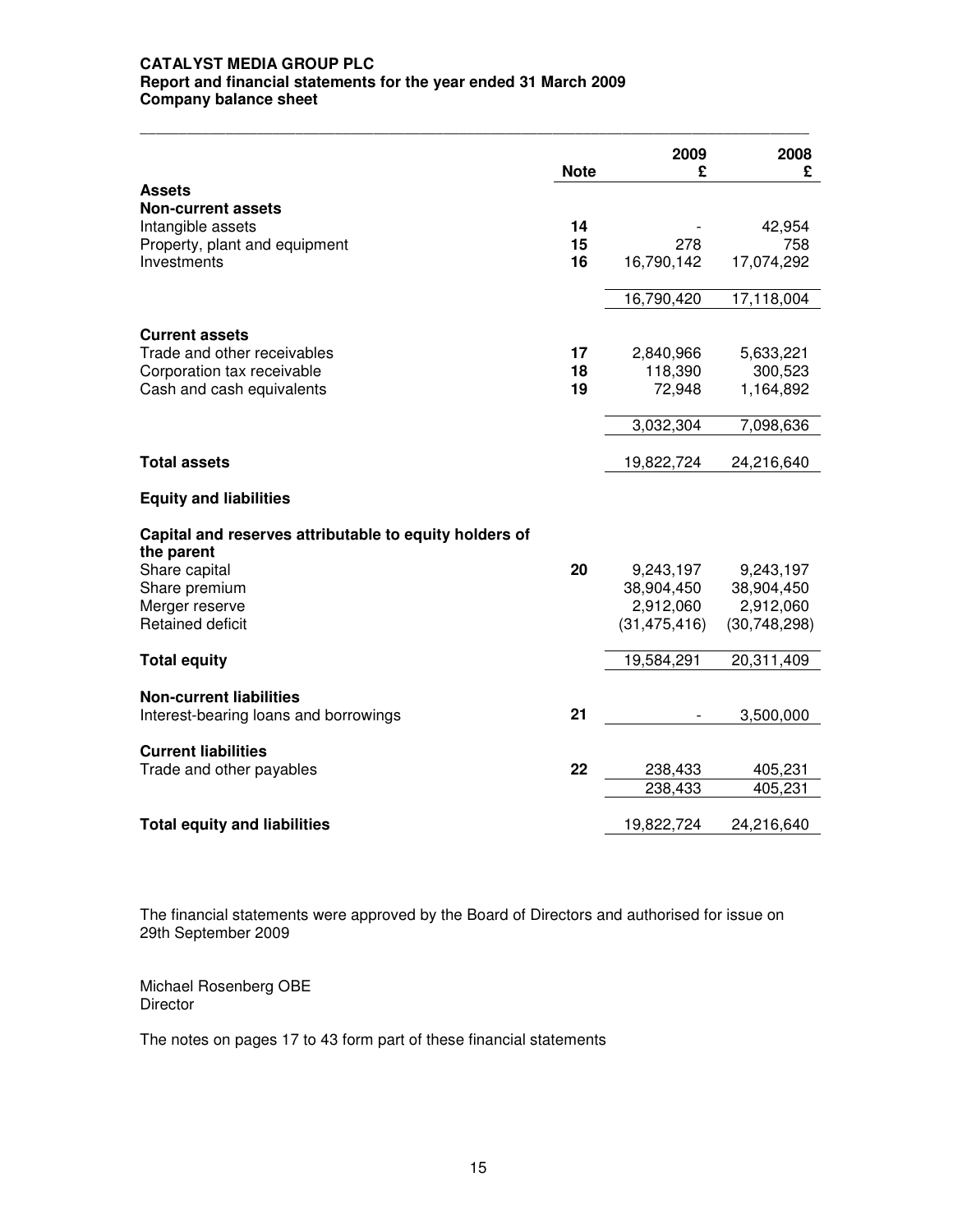## **CATALYST MEDIA GROUP PLC Report and financial statements for the year ended 31 March 2009 Company cash flow statement**

|                                                        |      | 2009        | 2008         |
|--------------------------------------------------------|------|-------------|--------------|
|                                                        | Note | £           | £            |
| Cash flow from operating activities                    |      |             |              |
| Loss before taxation                                   |      | (864, 118)  | (1,645,327)  |
| Adjustments for:                                       |      |             |              |
| Depreciation, amortisation and impairment              |      | 327,582     | 164,399      |
| Finance income                                         |      | (32, 237)   | (63, 289)    |
| Finance expense                                        |      | 271,989     | 475,375      |
| Corporation taxes recovered                            |      | 137,000     | 221,000      |
| Profit on disposal of subsidiary                       |      | (12, 911)   |              |
| Net cash flow from operating activities before         |      |             |              |
| changes in working capital                             |      | (172, 695)  | (847, 842)   |
| (Increase)/decrease in trade and other receivables     |      | 2,974,388   | (4,015,284)  |
| (Decrease)/increase in trade and other payables        |      | (65, 154)   | (9,071,734)  |
| Net cash flow (used in)/from operating activities      |      | 2,736,539   | (13,934,860) |
|                                                        |      |             |              |
| <b>Investing activities</b>                            |      |             |              |
| Payments for property, plant and equipment             |      |             | (669)        |
| Interest received                                      |      | 32,237      | 63,289       |
| Disposal of investment in group company                |      | 12,911      |              |
| Net cash flow from investing activities                |      | 45,148      | 62,620       |
| <b>Financing activities</b>                            |      |             |              |
| Issue of ordinary shares                               |      |             | 10,500,000   |
| Cost of share issue                                    |      |             | (391, 837)   |
| Proceeds from long-term borrowings                     |      |             | 3,500,000    |
| Repayment of long-term borrowings                      |      | (3,500,000) |              |
| Interest paid                                          |      | (373, 631)  | (475, 375)   |
| Net cash flow from financing activities                |      | (3,873,631) | 13,132,788   |
| Net increase/(decrease) in cash and cash equivalents   |      |             |              |
| in the year                                            |      | (1,091,944) | (739, 452)   |
| Cash and cash equivalents at the beginning of the year |      | 1,164,892   | 1,904,344    |
| Cash and cash equivalents at the end of the year       | 19   | 72,948      | 1,164,892    |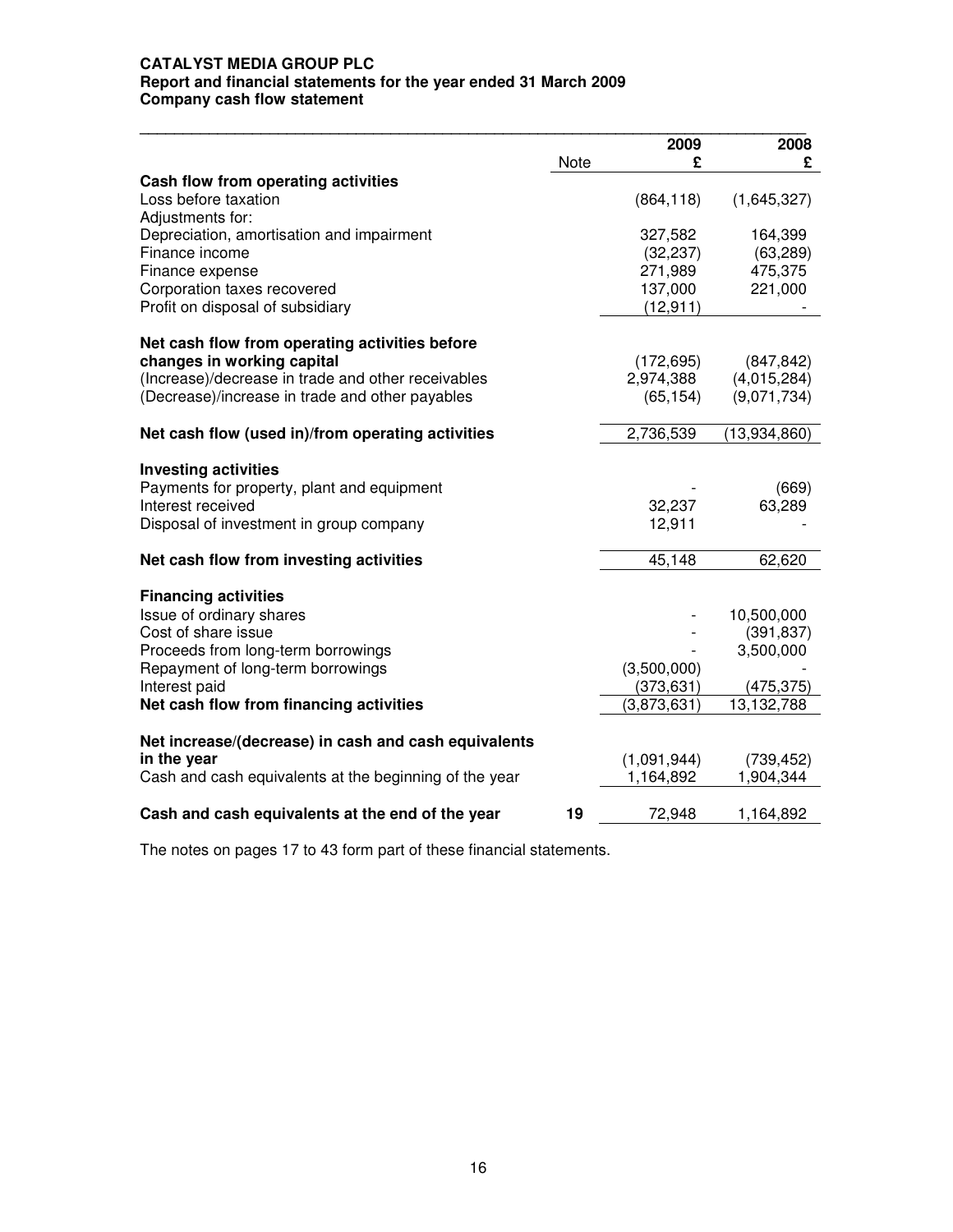| 1 Investment in associate    | assets      | Share of net Fair Value of<br>Intangibles | Total       |
|------------------------------|-------------|-------------------------------------------|-------------|
|                              | Group       | Group                                     | Group       |
| Cost                         |             |                                           |             |
| <b>At 1 April 2008</b>       | 7,731,111   | 21,178,041                                | 28,909,152  |
| Additions - share of profit  | 3,114,275   |                                           | 3,114,275   |
| Amortisation charged in year |             |                                           |             |
| Dividend received            | (3,080,530) |                                           | (3,080,530) |
| <b>At 31 March 2009</b>      | 7,764,856   | 21.178.041                                | 28,942,897  |

The Groups interest in the associate, Satellite Information Services (Holdings) Limited, a company incorporated in Great Britain, (SIS) is held by Alternateport Limited. Alternateport Limited holds an investment of 20.54% in the equity share capital of SIS and is entitled to appoint a director and alternate director to the SIS board. This right has been exercised since acquisition. Alternateport Limited is a wholly owned subsidiary of Catalyst Media Holdings Limited (CMHL) a wholly-owned subsidiary of the Company. The intangible assets recognised upon acquisition of the Group's interest represent customer contracts and relationships. These are subject to an annual impairment review.

| Share of profit of associate                     | 2009             | 2009             | 2008             |
|--------------------------------------------------|------------------|------------------|------------------|
|                                                  | <b>SIS Total</b> | <b>CMG share</b> | <b>CMG Share</b> |
|                                                  | £'000            | £'000            | £'000            |
| Revenue:                                         |                  |                  |                  |
| UK racing                                        | 113,842          | 23,383           | 25,029           |
| SIS live services                                | 55,653           | 11,431           | 2,860            |
| Other services                                   | 23,442           | 4,815            | 4,764            |
| Total revenue                                    | 192,937          | 39,629           | 32,653           |
| Operating profit from ongoing operations         | 25,346           | 5,206            | 4,956            |
| Operating profit from acquisitions               | (3,623)          | (744)            |                  |
|                                                  | 21,723           | 4,462            | 4,956            |
| Net interest receivable                          |                  |                  | 401              |
| Net interest payable                             | (384)            | (79)             |                  |
| Profit before tax                                | 21,339           | 4,383            | 5,357            |
| Taxation                                         | (6,233)          | (1,280)          | (1,673)          |
| Share of profit after taxation                   | 15,106           | 3,103            | 3,684            |
| Share of other reserve movements                 | 56               | 11               | (23)             |
| Retained profit transferred to reserves          | 15,162           | 3,114            | 3,661            |
| Amortisation of fair-value of intangible asset   |                  |                  | (847)            |
| Net income from associate                        |                  | 3,114            | 2,814            |
|                                                  |                  |                  |                  |
| Share of net assets and liabilities of associate |                  |                  |                  |
| Net assets                                       | 97,683           | 20,064           | 13,998           |
| Net liabilities                                  | (59,437)         | (12, 208)        | (6, 175)         |
| Net equity                                       | 38,246           | 7,856            | 7,823            |
| Other adjustments                                |                  | (91)             | (92)             |
|                                                  | 38,246           | 7,765            | 7,731            |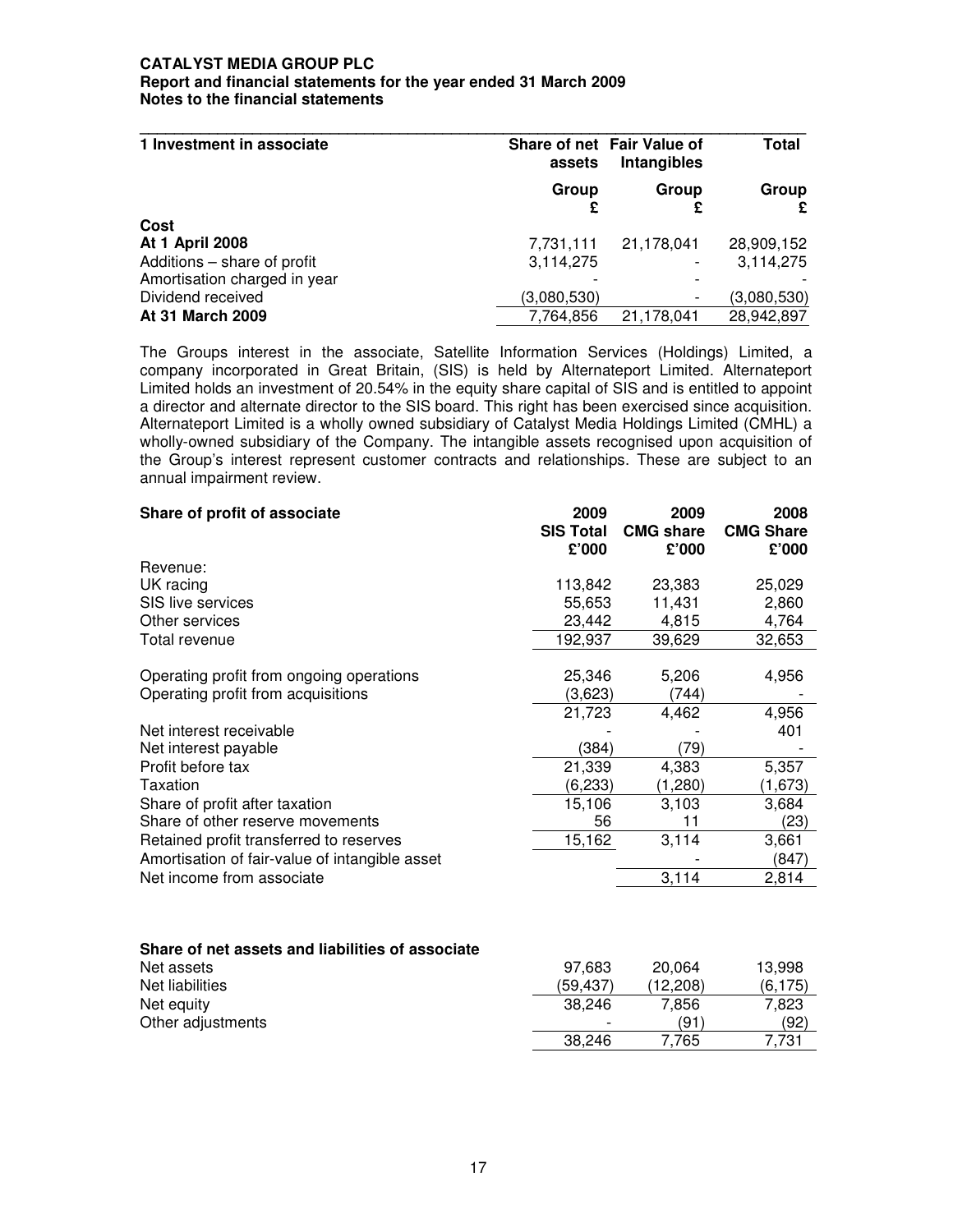# **2 Revenue**

An analysis of the Group's revenue and income is as follows:

|                                             | 2009   | 2008    |
|---------------------------------------------|--------|---------|
| Business administrative services            | 92.392 | 130.337 |
| Leisure and media $-$ discontinued (note 4) |        | 34.202  |
| <b>Total revenue</b>                        | 92.392 | 164.539 |

**\_\_\_\_\_\_\_\_\_\_\_\_\_\_\_\_\_\_\_\_\_\_\_\_\_\_\_\_\_\_\_\_\_\_\_\_\_\_\_\_\_\_\_\_\_\_\_\_\_\_\_\_\_\_\_\_\_\_\_\_\_\_\_\_\_\_\_\_\_\_\_\_\_\_\_\_\_** 

## **3 Segmental analysis**

A segment is a distinguishable component of the Group that is engaged in providing products or services in a particular business sector (business segment) or in providing products or services in a particular economic environment (geographic segment), which is subject to risks and rewards that are different in those other segments. The Group operated in the year in one segment, business administrative services and in one principal geographic area – the United Kingdom (UK). In April 2007 the Group sold its operations in the United States of America. Royalties were received from Global Media Services Inc in the year representing deferred consideration arising from the disposal of the Group's interest in that business in 2006. Management considers that this revenue arises from UK managed operations and is included within revenue arising from leisure and media activities in note 2.

The Group also holds a strategic investment in Satellite Information Services (Holdings) Limited.

| Year ended 31 March 2009              | <b>SIS</b>               | <b>Business</b><br>administrative<br>services | <b>Unallocated</b><br>activities | <b>Total</b> |
|---------------------------------------|--------------------------|-----------------------------------------------|----------------------------------|--------------|
|                                       | £                        | £                                             | £                                | £            |
| Revenue                               |                          | 92,392                                        |                                  | 92,392       |
| Segment result                        |                          | (235, 249)                                    |                                  | (235, 249)   |
| Impairment charges                    |                          |                                               | (66, 447)                        | (66, 447)    |
| Finance income                        |                          |                                               | 32,322                           | 32,322       |
| Finance costs                         |                          |                                               | (906, 563)                       | (906, 563)   |
| Share of profit of associate (note 1) | 3,114,275                |                                               |                                  | 3,114,275    |
| Discontinued operations (note 4)      |                          | 217,378                                       |                                  | 217,378      |
| Profit before tax                     | 3,114,275                | (17, 871)                                     | (940, 688)                       | 2,155,716    |
| Tax                                   |                          |                                               | 310,000                          | 310,000      |
| Profit for the year                   | 3,114,275                | (17, 871)                                     | (630, 688)                       | 2,465,716    |
| Segment assets                        | 28,942,897               | 423,938                                       |                                  | 29,366,835   |
| Segment liabilities:                  |                          |                                               |                                  |              |
| Continuing operations                 |                          | (3,961,641)                                   |                                  | (3,961,641)  |
| Discontinued operations (note 4)      |                          |                                               |                                  |              |
| <b>Total liabilities</b>              | $\overline{\phantom{a}}$ | (3,961,641)                                   |                                  | (3,961,641)  |
| Net assets                            | 28,942,897               | (3,537,703)                                   |                                  | 25,405,194   |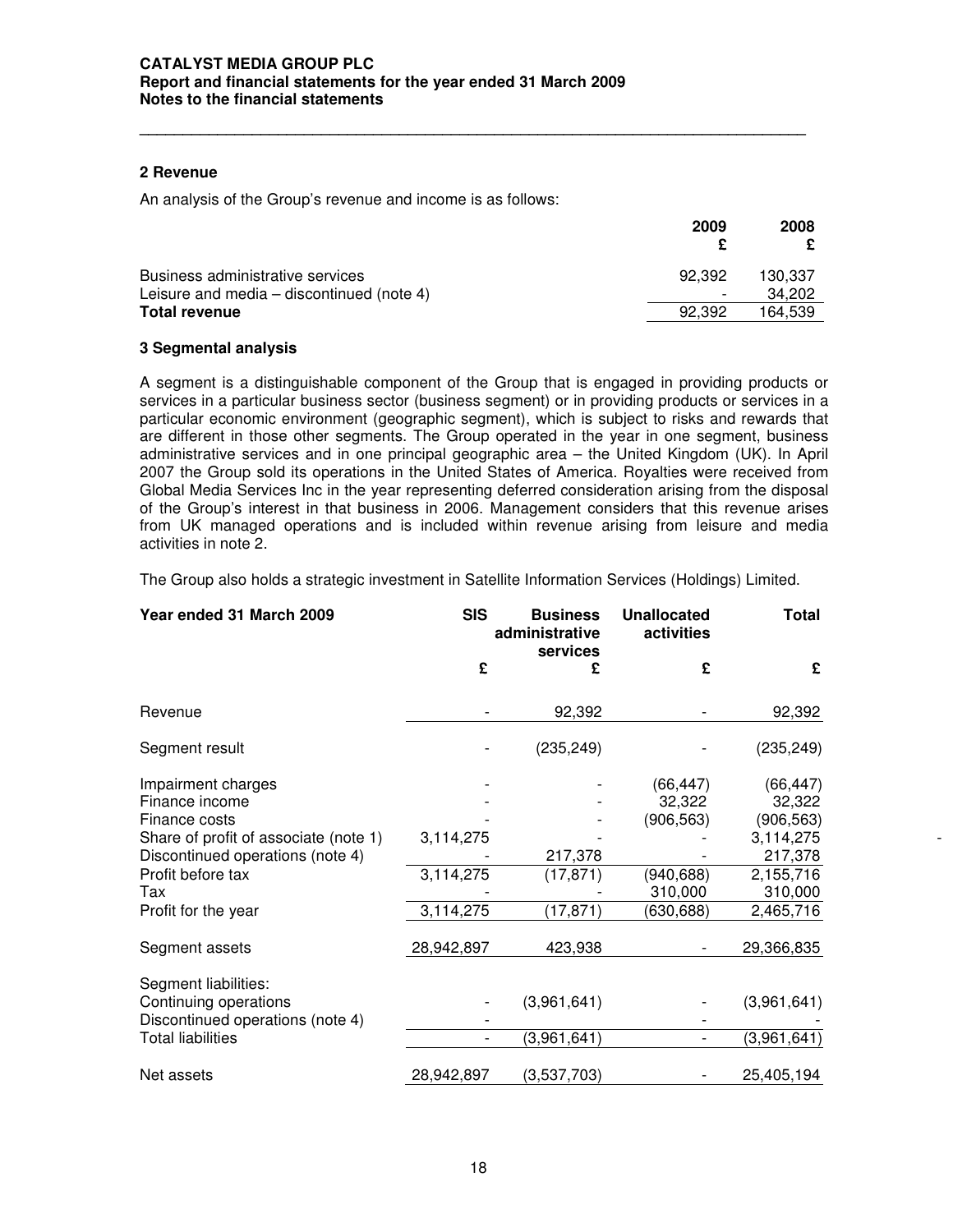#### **Other segmental information**

All capital expenditure, depreciation and amortisation and impairment charges in 2009 related to the Business Administrative Services segment.

**\_\_\_\_\_\_\_\_\_\_\_\_\_\_\_\_\_\_\_\_\_\_\_\_\_\_\_\_\_\_\_\_\_\_\_\_\_\_\_\_\_\_\_\_\_\_\_\_\_\_\_\_\_\_\_\_\_\_\_\_\_\_\_\_\_\_\_\_\_\_\_\_\_\_\_\_\_** 

| Year ended 31 March<br>2008         |                          | SIS Leisure and | Media administrative<br>services | <b>Business Unallocated</b><br>activities | <b>Total</b>  |
|-------------------------------------|--------------------------|-----------------|----------------------------------|-------------------------------------------|---------------|
|                                     | £                        | £               | £                                | £                                         | £             |
| Revenue                             |                          |                 | 130,337                          |                                           | 130,337       |
| Segment result                      |                          |                 | (499, 279)                       |                                           | (449, 279)    |
| Impairment charges                  |                          |                 |                                  | (163,902)                                 | (163,902)     |
| Finance income                      |                          |                 |                                  | 64,646                                    | 64,646        |
| Finance costs                       |                          |                 |                                  | (1,809,778)                               | (1,809,778)   |
| Share of profit of                  |                          |                 |                                  |                                           |               |
| associate (note 1)                  | 2,814,023                |                 |                                  |                                           | 2,814,023     |
| Discontinued<br>operations (note 4) |                          |                 | (132, 634)                       |                                           | (132, 634)    |
| Profit before tax                   | 2,814,023                |                 | (631, 913)                       | (1,909,034)                               | 273,076       |
| Tax                                 |                          |                 |                                  | 687,000                                   | 687,000       |
| Profit for the year                 | 2,814,023                |                 | (631,913)                        | (1, 222, 034)                             | 960,076       |
| Segment assets                      | 28,909,152               |                 | 1,802,484                        |                                           | 30,711,636    |
| Segment liabilities:                |                          |                 |                                  |                                           |               |
| Continuing operations               |                          |                 | (7,730,853)                      |                                           | (7,730,853)   |
| Discontinued                        |                          | (41, 305)       |                                  |                                           | (41, 305)     |
| operations (note 4)                 |                          |                 |                                  |                                           |               |
| <b>Total liabilities</b>            | $\overline{\phantom{0}}$ | (41, 305)       | (7,730,853)                      | $\overline{\phantom{a}}$                  | (7, 772, 158) |
| Net assets                          | 28,909,152               | (41, 305)       | (5,928,369)                      |                                           | 22,939,478    |

## **Other segmental information**

All capital expenditure, depreciation and amortisation and impairment charges in 2008 related to the Business Administrative Services segment.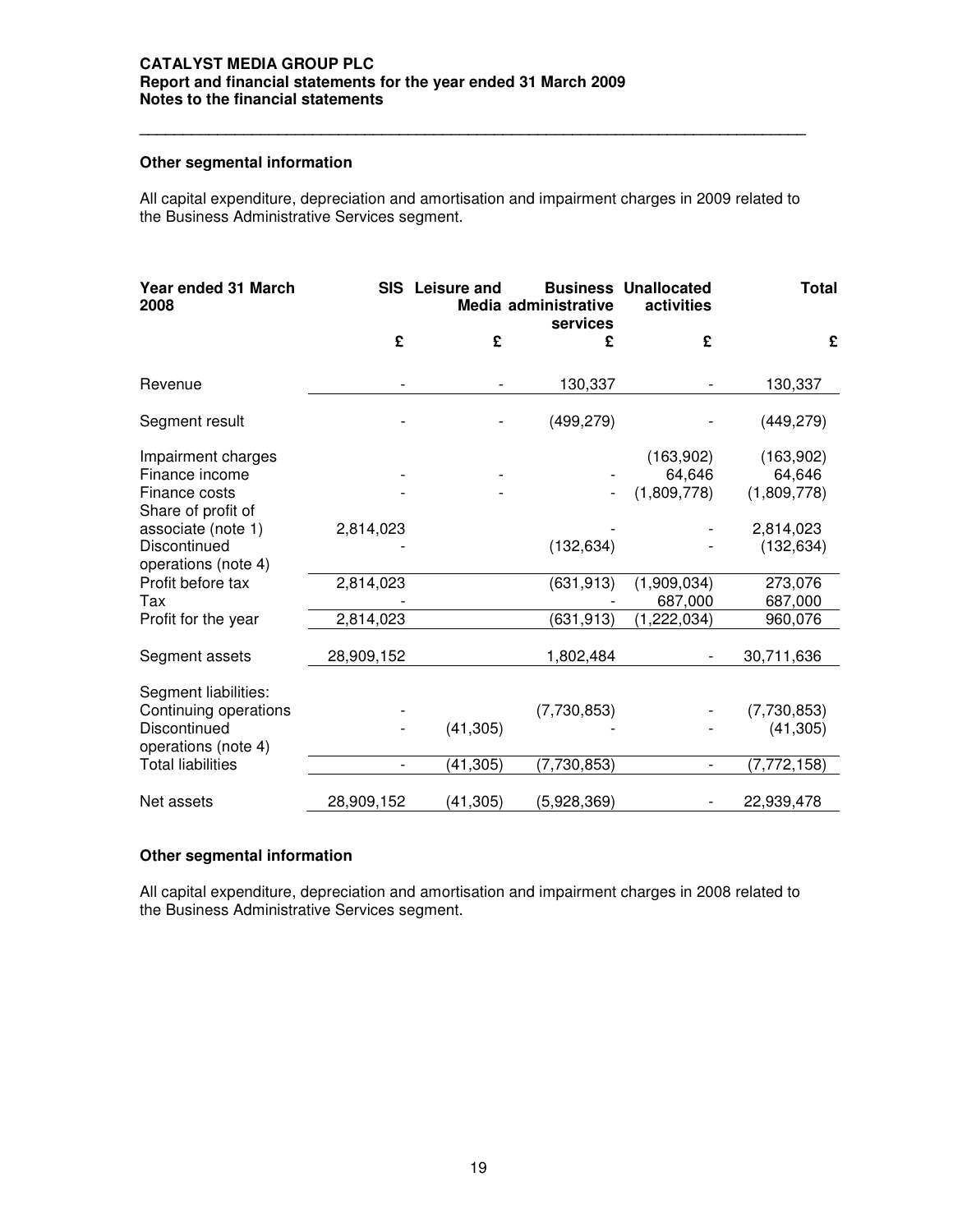| <b>4 Discontinued operations</b>                                   | <b>Note</b>    | 2009<br>£ | 2008<br>£  |
|--------------------------------------------------------------------|----------------|-----------|------------|
| Revenue                                                            | $\overline{2}$ | -         | 34,202     |
| Cost of sales                                                      |                |           | (1,948)    |
| Gross profit                                                       |                |           | 32,254     |
| Administrative expenses                                            |                | (20)      | (164, 888) |
| Interest income                                                    |                | 16        |            |
| Loss before taxation                                               |                | (4)       | (132, 634) |
| Profit on disposal                                                 |                | 217,382   |            |
| Loss before taxation                                               | 3              | 217,378   | (132, 634) |
| Earnings/(loss) per share arising from discontinued<br>operations: |                |           |            |
| <b>Basic</b>                                                       | 13             | 1p        | (0.5p)     |
| <b>Diluted</b>                                                     | 13             | 1p        | (0.5p)     |

**\_\_\_\_\_\_\_\_\_\_\_\_\_\_\_\_\_\_\_\_\_\_\_\_\_\_\_\_\_\_\_\_\_\_\_\_\_\_\_\_\_\_\_\_\_\_\_\_\_\_\_\_\_\_\_\_\_\_\_\_\_\_\_\_\_\_\_\_\_\_\_\_\_\_\_\_\_** 

The net liabilities attributable to the discontinued operations were £Nil (2008: £41,305). There were no non-current assets attributed to the discontinued operations in 2009 or 2008. The effect of taxation losses attributable to these businesses is not material for 2009 and 2008. Included within net cash flow used in operating activities are cash inflows of £225,000 (2008; cash outflows of £132,215). There are no investing or financing cash flows from the discontinued group. During the year the Catalyst Media Group Plc sold its subsidiaries, Newsplayer Limited and Newsplayer International Limited.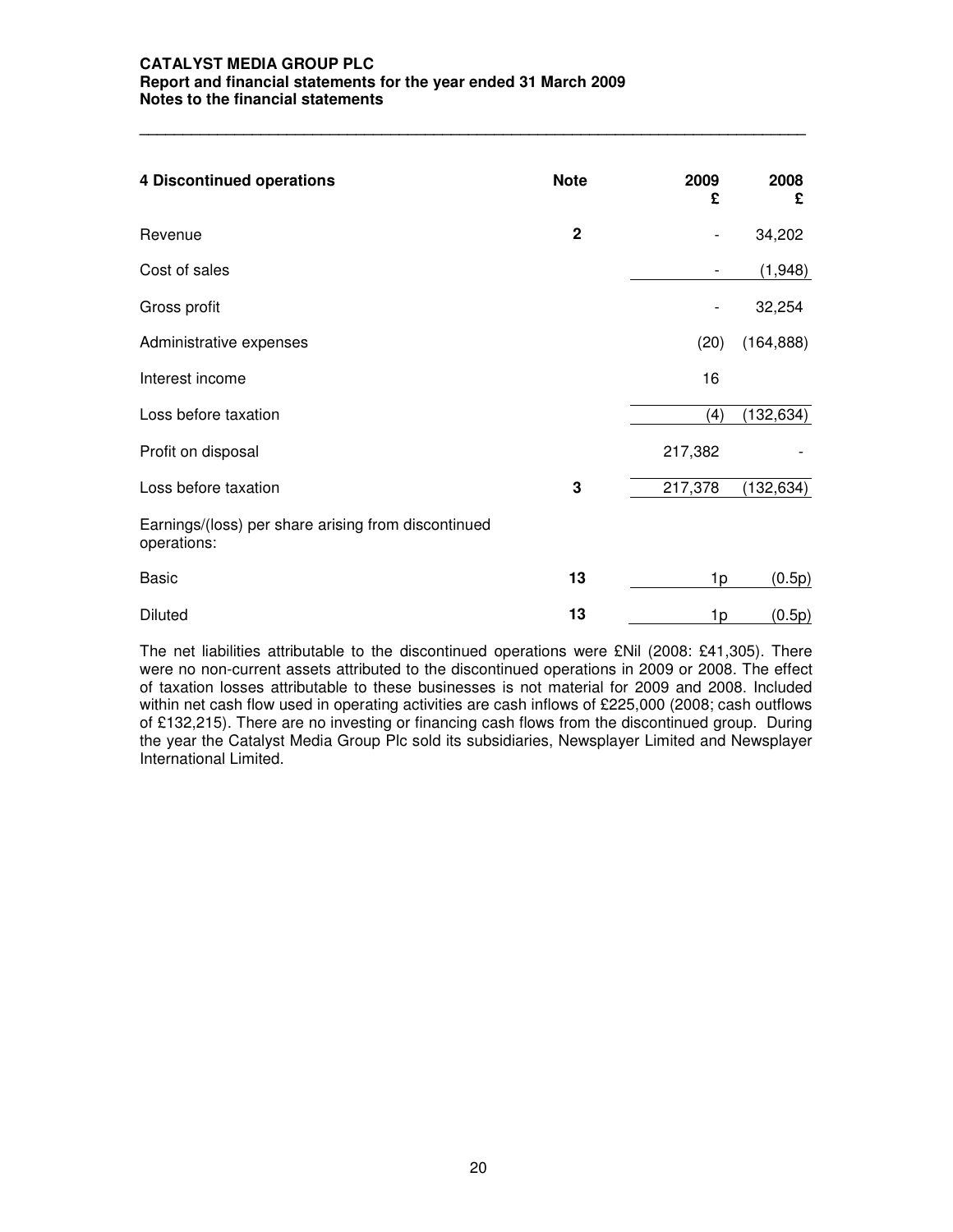#### **5 Operating loss (Group):**

|                                                       | 2009      | 2008    |
|-------------------------------------------------------|-----------|---------|
|                                                       | £         | £       |
| Operating profit/ (loss) for the year is stated after |           |         |
| charging/(crediting):                                 |           |         |
| Depreciation of plant and equipment                   | 480       | 4.620   |
| Staff costs (see note 6)                              | 36.460    | 239,639 |
| Impairment of goodwill                                |           | 104.744 |
| Foreign exchange (gains)/losses                       | (21, 376) | 32,153  |
| Impairment of intangible assets                       | 66.447    | 163,902 |
| Auditors remuneration (note 8)                        | 19.184    | 79,300  |
| Operating lease rentals                               | 50,000    | 50,000  |

**\_\_\_\_\_\_\_\_\_\_\_\_\_\_\_\_\_\_\_\_\_\_\_\_\_\_\_\_\_\_\_\_\_\_\_\_\_\_\_\_\_\_\_\_\_\_\_\_\_\_\_\_\_\_\_\_\_\_\_\_\_\_\_\_\_\_\_\_\_\_\_\_\_\_\_\_\_** 

# **Operating loss (Company):**

|                                                       | 2009<br>£ | 2008    |
|-------------------------------------------------------|-----------|---------|
| Operating profit/ (loss) for the year is stated after |           |         |
| charging/(crediting):                                 |           |         |
| Depreciation of plant and equipment                   | 480       | 491     |
| Staff costs (see note 6)                              | 36.460    | 180,959 |
| Foreign exchange (gains)/losses                       | (21, 376) |         |
| Auditors remuneration (note 8)                        | 5.000     | 5.000   |
| Operating lease rentals                               | 50,000    | 50,000  |
|                                                       |           |         |

# **6 Staff numbers and costs (Group and Company):**

The average number of persons, including executive directors, was:

|                          | 2009<br><b>Number</b>    | 2008<br><b>Number</b> |
|--------------------------|--------------------------|-----------------------|
| Selling and distribution | ۰                        |                       |
| Administration           | $\overline{\phantom{0}}$ |                       |
|                          | ۰                        |                       |

Staff costs for the above persons, including executive and non executive directors were:

|                       | 2009<br>£ | 2008    |
|-----------------------|-----------|---------|
| Wages and salaries    | 34,338    | 209,085 |
| Social security costs | 1.923     | 22.891  |
| Other staff benefits  | 199       | 7,663   |
|                       | 36,460    | 239,639 |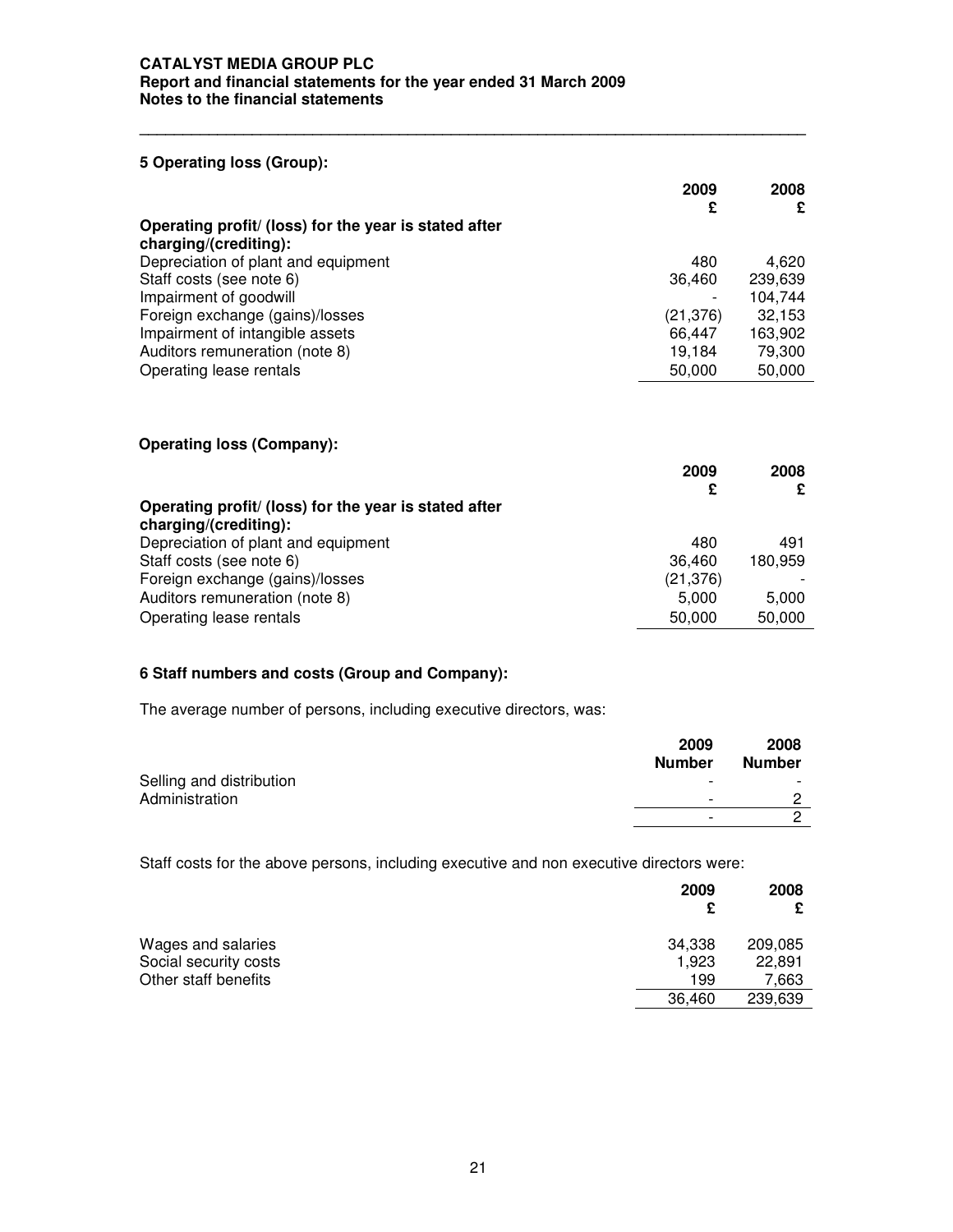#### **7 Directors' emoluments:**

Directors' emoluments for the period that each individual served as a director were as follows:

**\_\_\_\_\_\_\_\_\_\_\_\_\_\_\_\_\_\_\_\_\_\_\_\_\_\_\_\_\_\_\_\_\_\_\_\_\_\_\_\_\_\_\_\_\_\_\_\_\_\_\_\_\_\_\_\_\_\_\_\_\_\_\_\_\_\_\_\_\_\_\_\_\_\_\_\_\_** 

|                                 | 2009   | 2008    |
|---------------------------------|--------|---------|
| Salaries and fees               | 57.654 | 169.794 |
| Social security costs           |        |         |
| Compensation for loss of office | 25,000 |         |
| Other staff benefits            | 199    | 7,663   |
|                                 | 82,853 | 177.457 |
|                                 |        |         |

The aggregate of emoluments and amounts receivable under long term incentive schemes of the highest-paid director was £37,853 including £25,000 for loss of office (2008: £102,383).

#### **8 Auditors' remuneration (Group and Company)**

|                                                                    | 2009   | 2008   |
|--------------------------------------------------------------------|--------|--------|
|                                                                    |        |        |
| Fees payable for the audit of the Group's financial statements     | 14.184 | 25,000 |
| Fees payable for the audit of the Company's financial statements   | 5.000  | 5.000  |
| Fees payable for services relating to recruitment and remuneration | 3.500  |        |
| Fees payable for other services                                    | -      | 49.300 |
|                                                                    | 22.684 | 79.300 |

| 9 Finance income    | 2009   | 2008   | 2009    | 2008    |
|---------------------|--------|--------|---------|---------|
|                     | Group  | Group  | Company | Company |
| Interest receivable | 32.322 | 64.646 | 32.237  | 63,289  |

| <b>10 Finance expenses</b>        | 2009<br>Group | 2008<br>Group | 2009<br>Company | 2008<br>Company |
|-----------------------------------|---------------|---------------|-----------------|-----------------|
| Interest payable                  | 835,499       | 841,909       | 271.987         | 475.375         |
| Amortisation of borrowing costs   | 71,064        | 36,619        |                 |                 |
| Finance redemption fees (note 11) | -             | 931,250       |                 |                 |
|                                   | 906,563       | ,809,778      | 271.987         | 475.375         |

#### **11 Finance fees on retirement of long-term debt**

Early redemption fee in a subsidiary of the company crystalising upon the early retirement of long-term borrowings.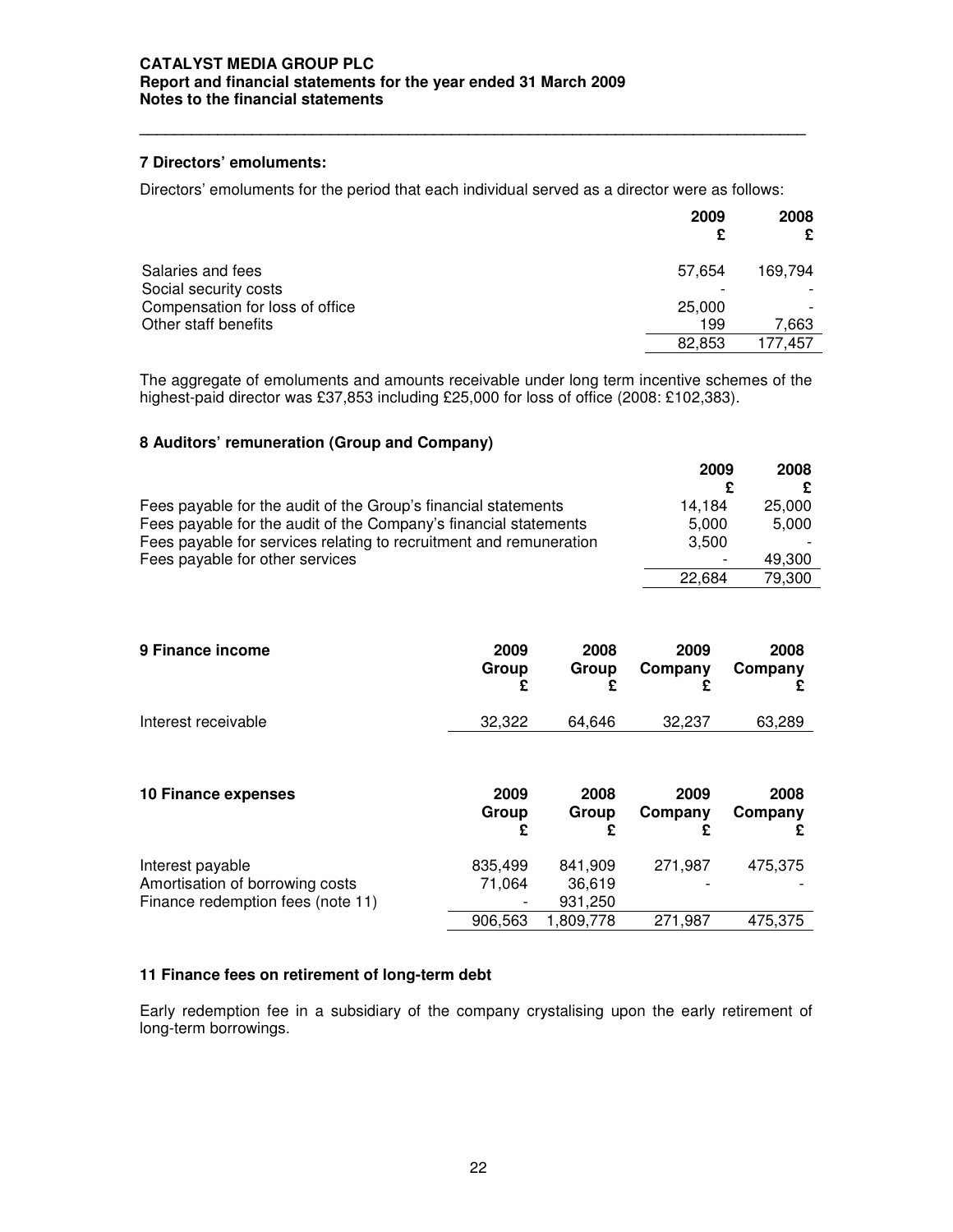| 12 Taxation (Group)                                        | 2009    | 2008              |
|------------------------------------------------------------|---------|-------------------|
| Current tax<br>Under-provision in respect of prior periods | 310.000 | 624.519<br>62.481 |
| Total tax expense for the year                             | 310,000 | 687,000           |

**\_\_\_\_\_\_\_\_\_\_\_\_\_\_\_\_\_\_\_\_\_\_\_\_\_\_\_\_\_\_\_\_\_\_\_\_\_\_\_\_\_\_\_\_\_\_\_\_\_\_\_\_\_\_\_\_\_\_\_\_\_\_\_\_\_\_\_\_\_\_\_\_\_\_\_\_\_** 

The difference between the total tax expense shown above and the amount calculated by applying the standard rate of UK corporation tax to the loss before tax is as follows:

#### Factors affecting tax charge for the year

The tax assessed for the period is lower than the standard rate of corporation tax in the UK of 28% (2008 -30%).

|                                                                                                                                                                                                                           | 2009<br>£                                          | 2008<br>£                                                            |
|---------------------------------------------------------------------------------------------------------------------------------------------------------------------------------------------------------------------------|----------------------------------------------------|----------------------------------------------------------------------|
| Profit/(loss) before tax including discontinued activities                                                                                                                                                                | 2,155,716                                          | 273,076                                                              |
| Tax on loss at standard rate of 28% (2008 $-$ 30%)                                                                                                                                                                        | 603.600                                            | 81,923                                                               |
| Expenses not deductible for tax purposes<br>Income not taxable<br>Other timing differences<br>Under-provision in respect of prior periods<br>Deferred tax<br>Tax losses for which no deferred tax asset was<br>recognised | (41,603)<br>(871, 997)<br>(1,473,700)<br>1,473,700 | 22.462<br>(727, 649)<br>(1,255)<br>(62,481)<br>223,333<br>(223, 333) |
| Current tax credit                                                                                                                                                                                                        | (310.000)                                          | (687.000)                                                            |

#### **Factors that may affect the future tax charge**

Deferred tax has not been provided in respect of timing differences relating primarily to revenue losses and management expenses as there is insufficient evidence that the benefit of the losses will be recovered. The amount of the asset not recognised is £1,814,200 (2008: £3,287,900). The above deferred tax asset has been calculated based on a UK tax rate of 28% as applicable at 31 March 2009.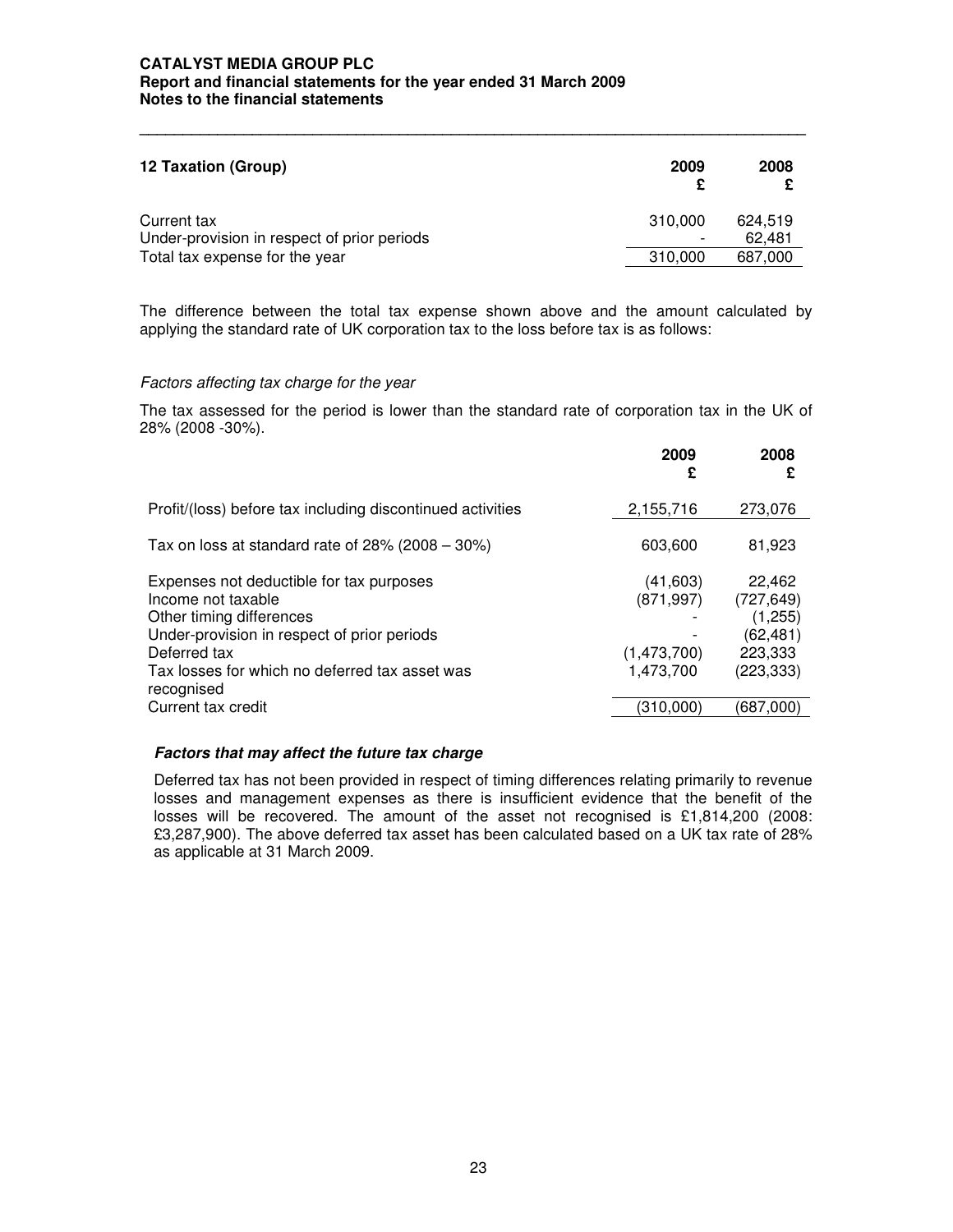#### **13 Earnings/(loss) per share**

 The calculation of the basic earnings/(loss) per share is based upon the net profit after tax and minority interests attributable to ordinary shareholders of £2,465,716 (2008: £906,076) and a weighted average number of shares in issue for the year of 28,143,190 (2008: 27,971,066).

**\_\_\_\_\_\_\_\_\_\_\_\_\_\_\_\_\_\_\_\_\_\_\_\_\_\_\_\_\_\_\_\_\_\_\_\_\_\_\_\_\_\_\_\_\_\_\_\_\_\_\_\_\_\_\_\_\_\_\_\_\_\_\_\_\_\_\_\_\_\_\_\_\_\_\_\_\_** 

The calculation of the basic earnings/(loss) per share arising in respect of continuing operations is based upon the net profit after tax and minority interests attributable to ordinary shareholders of £2,248,338 (2008: £1,092,710) and a weighted average number of shares in issue for the year of 28,143,197 (2008: 27,971,066).

The calculation of the basic loss per share arising from discontinued operations (note 4) is based upon the net profit after tax and minority interests attributable to ordinary shareholders of £217,378 (2008: loss of £132,634) and a weighted average number of shares in issue for the year of 28,143,197 (2008: 27,971,066).

#### **Diluted earnings per share**

The calculation of the diluted earnings/(loss) per share arising is based upon the net profit after tax and minority interests attributable to ordinary shareholders of £2,465,716 (2008: £960,076) and a weighted average number of shares in issue for the year of 28,143,197 (2008: 27,971,066). The share warrants disclosed in note 20 to the financial statements are deemed to have an anti-dilutive effect.

The calculation of the basic earnings/(loss) per share arising in respect on continuing operations is based upon the net profit after tax and minority interests attributable to ordinary shareholders of £2,248,338 (2008: £1,092,710) and a weighted average number of shares in issue for the year of 28,143,197 (2008: 27,971,066).

The comparative for the diluted earning per share for the year ended 31 March 2008 has been restated as the warrants in issue were deemed to have an anti-dilutive effect.

Reconciliation of shares in issue:

|                                            | Year ended<br>31 March<br>2009 | Year ended<br>31 March<br>2008<br><b>As Restated</b> |
|--------------------------------------------|--------------------------------|------------------------------------------------------|
|                                            | Group<br><b>Number</b>         | Group<br><b>Number</b>                               |
| Weighted average number of shares in issue | 28,143,197                     | 27,971,066                                           |
|                                            | 28,143,197                     | 27,971,066                                           |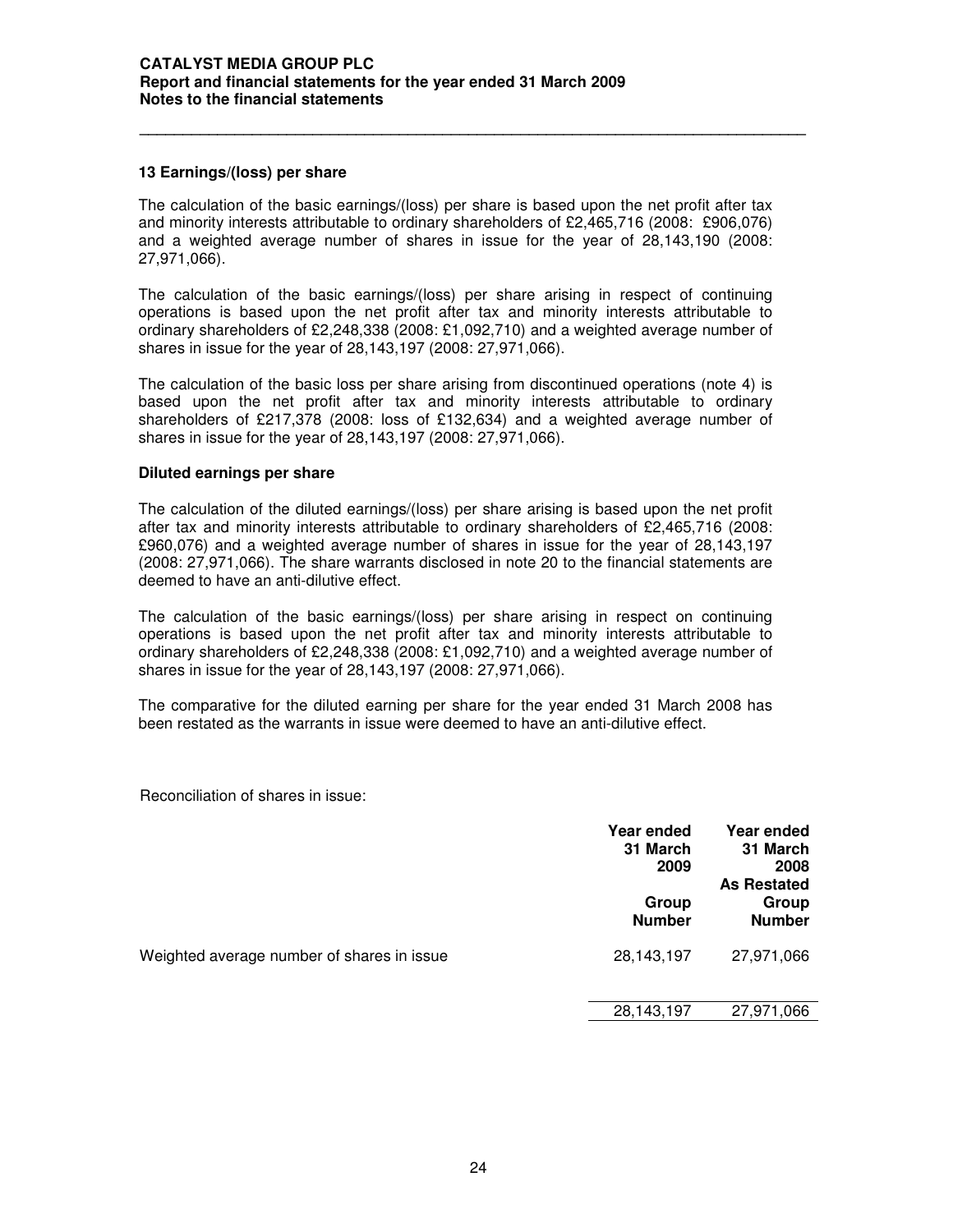# **14 Intangible assets**

| Group                                                                                  | <b>Development</b><br>expenditure<br>2009<br>£ | <b>Licences</b><br>2009<br>£         | <b>Total</b><br>2009<br>£                 |
|----------------------------------------------------------------------------------------|------------------------------------------------|--------------------------------------|-------------------------------------------|
| Cost<br>At 31 March 2008 and 31 March 2009                                             | 152,747                                        | 950,000                              | 1,102,747                                 |
| Amortisation<br><b>At 1 April 2008</b><br>Impairment charge<br>At 31 March 2009        | (129, 254)<br>(23, 493)<br>(152, 747)          | (907, 046)<br>(42, 954)<br>(950,000) | (1,036,300)<br>(66, 447)<br>(1, 102, 747) |
| Net book value<br>At 31 March 2009                                                     |                                                |                                      |                                           |
| At 31 March 2008                                                                       | 23,493                                         | 42,954                               | 66,447                                    |
| Company                                                                                |                                                |                                      | Licences<br>2009                          |
| Cost<br>At 31 March 2008 and 31 March 2009                                             |                                                |                                      | £<br>950,000                              |
|                                                                                        |                                                |                                      |                                           |
| <b>Amortisation</b><br><b>At 1 April 2008</b><br>Impairment charge<br>At 31 March 2009 |                                                |                                      | (907, 046)<br>(42, 954)<br>(950,000)      |
| Net book value                                                                         |                                                |                                      |                                           |

**\_\_\_\_\_\_\_\_\_\_\_\_\_\_\_\_\_\_\_\_\_\_\_\_\_\_\_\_\_\_\_\_\_\_\_\_\_\_\_\_\_\_\_\_\_\_\_\_\_\_\_\_\_\_\_\_\_\_\_\_\_\_\_\_\_\_\_\_\_\_\_\_\_\_\_\_\_** 

At 31 March 2009 - At 31 March 2008 **42,954** 

In accordance with IAS 38 and as described in note 30 to financial statements the directors assess intangible assets at each reporting date for impairment. There is currently uncertainty that future cash flows will be generated by the company's intangible assets and accordingly the directors have valued the intangible assets of the group at £Nil.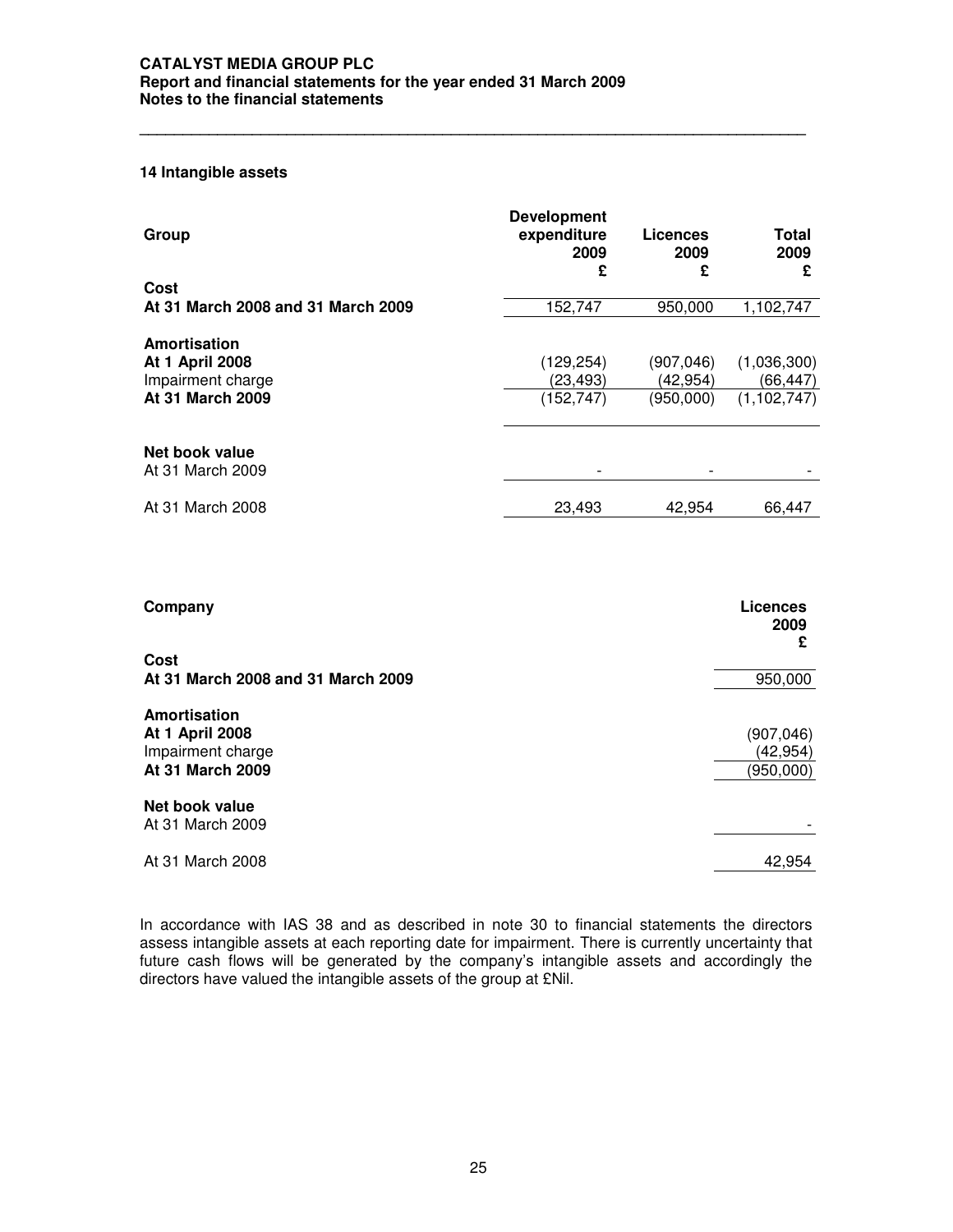| Group and company<br>equipment<br>2009<br>£<br>Cost<br>At 1 April 2007<br>90,357<br>Additions<br>669<br>91,026<br>At 1 April 2008 and 31 March 2009<br><b>Depreciation</b><br>At 1 April 2007<br>Charge for the year<br>(491)<br><b>At 1 April 2008</b><br>(90, 268)<br>(480)<br>Charge for the year<br>At 31 March 2009<br>(90, 748)<br>Net book value<br>278<br>At 31 March 2009 | 15 Property, plant and equipment | <b>Office</b> |
|------------------------------------------------------------------------------------------------------------------------------------------------------------------------------------------------------------------------------------------------------------------------------------------------------------------------------------------------------------------------------------|----------------------------------|---------------|
|                                                                                                                                                                                                                                                                                                                                                                                    |                                  |               |
|                                                                                                                                                                                                                                                                                                                                                                                    |                                  |               |
|                                                                                                                                                                                                                                                                                                                                                                                    |                                  |               |
|                                                                                                                                                                                                                                                                                                                                                                                    |                                  |               |
|                                                                                                                                                                                                                                                                                                                                                                                    |                                  |               |
|                                                                                                                                                                                                                                                                                                                                                                                    |                                  |               |
|                                                                                                                                                                                                                                                                                                                                                                                    |                                  | (89, 777)     |
|                                                                                                                                                                                                                                                                                                                                                                                    |                                  |               |
|                                                                                                                                                                                                                                                                                                                                                                                    |                                  |               |
|                                                                                                                                                                                                                                                                                                                                                                                    |                                  |               |
|                                                                                                                                                                                                                                                                                                                                                                                    |                                  |               |
|                                                                                                                                                                                                                                                                                                                                                                                    |                                  |               |
|                                                                                                                                                                                                                                                                                                                                                                                    |                                  |               |
|                                                                                                                                                                                                                                                                                                                                                                                    |                                  |               |
|                                                                                                                                                                                                                                                                                                                                                                                    | At 31 March 2008                 | 758           |

**\_\_\_\_\_\_\_\_\_\_\_\_\_\_\_\_\_\_\_\_\_\_\_\_\_\_\_\_\_\_\_\_\_\_\_\_\_\_\_\_\_\_\_\_\_\_\_\_\_\_\_\_\_\_\_\_\_\_\_\_\_\_\_\_\_\_\_\_\_\_\_\_\_\_\_\_\_**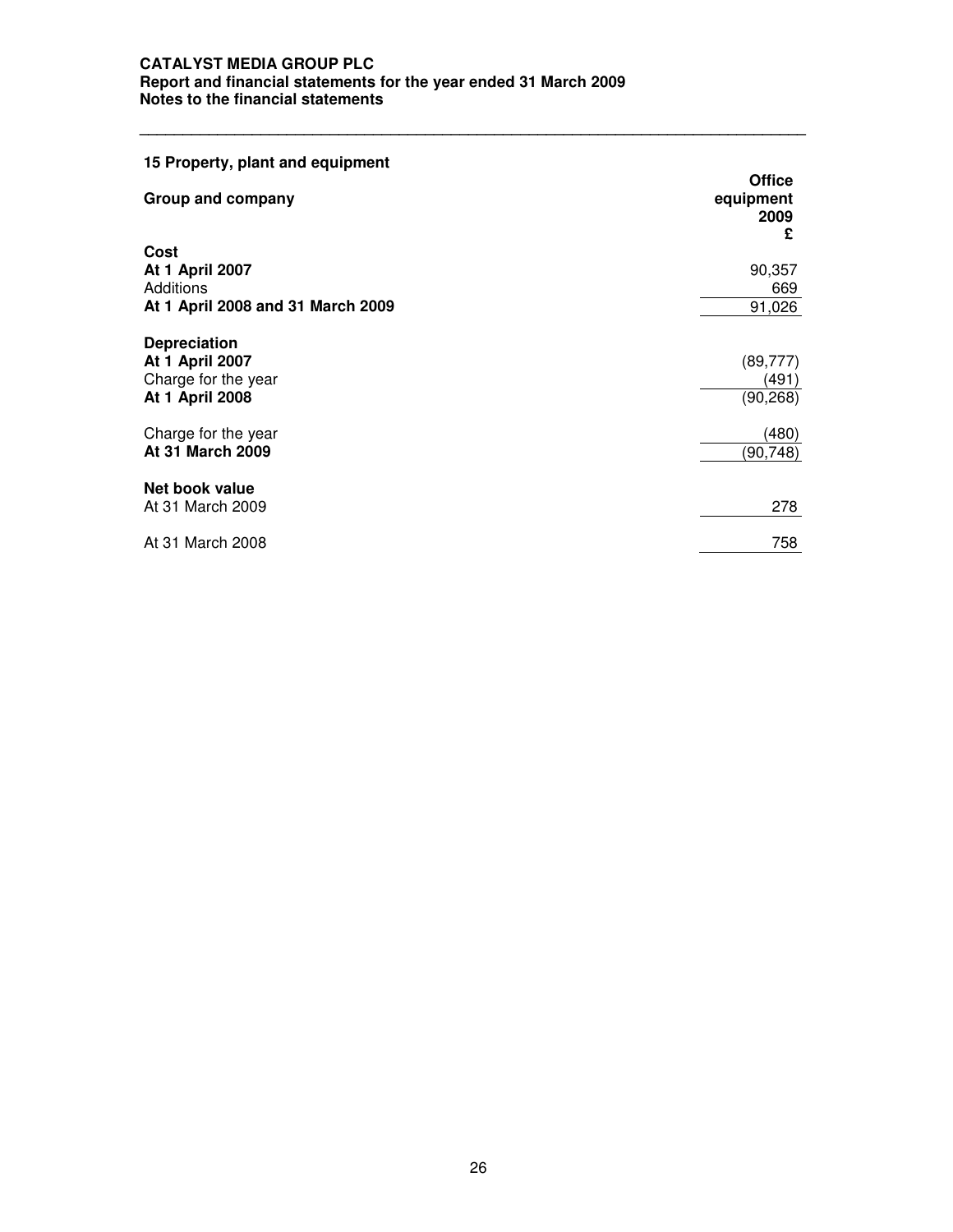| <b>16 Investments</b>  | Shares in<br>subsidiaries<br>Company |
|------------------------|--------------------------------------|
| Cost                   |                                      |
| <b>At 1 April 2008</b> | 17,074,292                           |
| Disposals              | (2)                                  |
| Impairment             | (284, 148)                           |
| At 31 March 2009       | 16,790,142                           |

Details of the investments are as follows:

|                                    | <b>Country of</b><br>incorporation<br>and operation Activity |                                       | Percentage<br>of ordinary<br>shares held |
|------------------------------------|--------------------------------------------------------------|---------------------------------------|------------------------------------------|
| Newsplayer Limited**               | Great Britain                                                | Technical and marketing services      | 100                                      |
| Newsplayer International Limited** | Guernsev                                                     | Website administration and<br>finance | 100                                      |
| Spoof.com Limited                  | <b>Great Britain</b>                                         | <b>Skilled Games</b>                  | 100                                      |
| Alternateport Limited*             | Great Britain                                                | <b>Investment Company</b>             | 100                                      |
| Catalyst Media Holdings Limited    | Great Britain                                                | <b>Investment Company</b>             | 100                                      |
| <b>CMG Ventures Limited***</b>     | Great Britain                                                | <b>Holding Company</b>                | 100                                      |

- \* A subsidiary of Catalyst Media Holdings Limited
- **\*\*** Disposed of Newsplayer Limited and Newsplayer International Limited April 2008
- \*\*\* During the year Newsplayer Group Limited changed its name to CMG Ventures Limited

In August 2009 the dormant subsidiaries VideoTV Plc, Catalyst Media Services Limited and Stable Technology Investment Limited were dissolved.

| 17 Trade and other receivables    | 2009<br>Group | 2008<br>Group | 2009<br>Company | 2008<br>Company |
|-----------------------------------|---------------|---------------|-----------------|-----------------|
| Trade debtors                     | 4.546         | 24,190        | 4.546           | 24,190          |
| Amounts owed by Group companies   |               |               | 2,729,588       | 5,424,554       |
| Prepayments                       | 150,034       | 58,914        | 46,098          | 58,914          |
| Other debtors                     | 77,739        | 142,563       | 60,734          | 125,563         |
|                                   | 232,319       | 225,667       | 2,840,966       | 5,633,221       |
|                                   |               |               |                 |                 |
| Amounts due in more than one year |               | 55,871        |                 | 5,255,425       |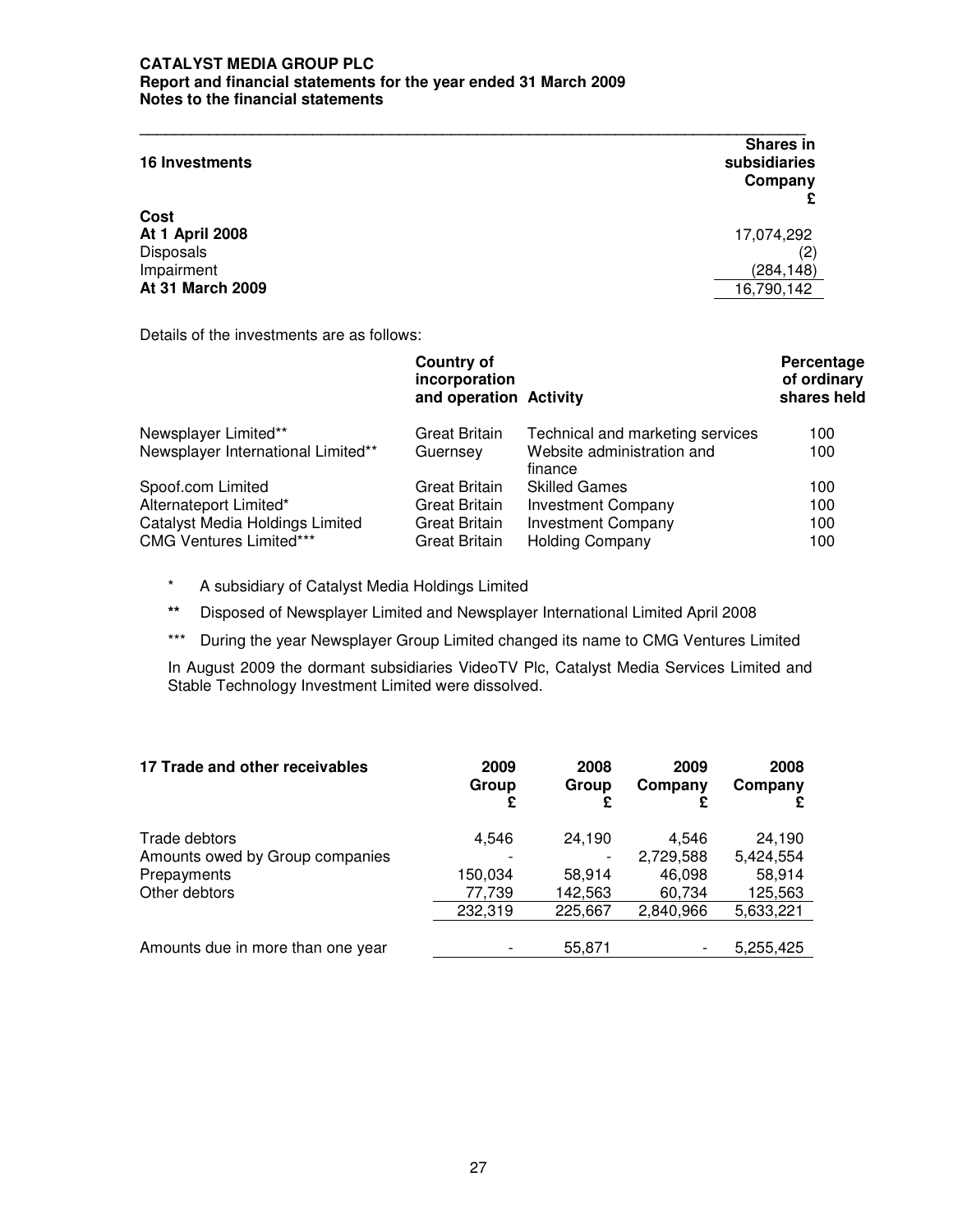| <b>18 Corporation tax receivable</b> | 2009<br>Group<br>£ | 2008<br>Group<br>£ | 2009<br>Company      | 2008<br>Company |
|--------------------------------------|--------------------|--------------------|----------------------|-----------------|
| Consortium relief receivable         | 118,390            | 300,523            | 118,390              | 300,523         |
| 19 Cash and cash equivalents         | 2009<br>Group<br>£ | 2008<br>Group<br>£ | 2009<br>Company<br>£ | 2008<br>Company |
| Cash at bank                         | 72,951             | 1,209,088          | 72,948               | 1,164,892       |

**\_\_\_\_\_\_\_\_\_\_\_\_\_\_\_\_\_\_\_\_\_\_\_\_\_\_\_\_\_\_\_\_\_\_\_\_\_\_\_\_\_\_\_\_\_\_\_\_\_\_\_\_\_\_\_\_\_\_\_\_\_\_\_\_\_\_\_\_\_\_\_\_\_\_\_\_\_** 

Cash and cash equivalents comprise cash.

| 20 Share capital                                                                             | 2009<br>Group<br>and<br>Company<br>£ | 2008<br>Group<br>and<br>Company |
|----------------------------------------------------------------------------------------------|--------------------------------------|---------------------------------|
| Authorised:                                                                                  |                                      |                                 |
| 65,711,223 ordinary shares of 10 pence each                                                  | 6,571,122                            | 6,571,122                       |
| 714,319,736 deferred shares of 0.9 pence each                                                | 6,428,878                            | 6,428,878                       |
|                                                                                              | 13.000.000                           | 13,000,000                      |
| Called up, allotted and fully paid:                                                          |                                      |                                 |
|                                                                                              | 2,814,319                            | 2,814,319                       |
|                                                                                              | 6,428,878                            | 6,428,878                       |
|                                                                                              | 9,243,197                            | 9,243,197                       |
| 28,143,197 ordinary shares of 10 pence each<br>714,319,736 deferred shares of 0.9 pence each |                                      |                                 |

There are 180,000 warrants in issue (2008: 180,000) exercisable at any time up to and including 27 May 2010 at £2.50 per share. There are, in addition, further warrants in issue for 1 per cent of the issued share capital of the Company at £4.00 per share exercisable at any time up to and including 4 August 2010.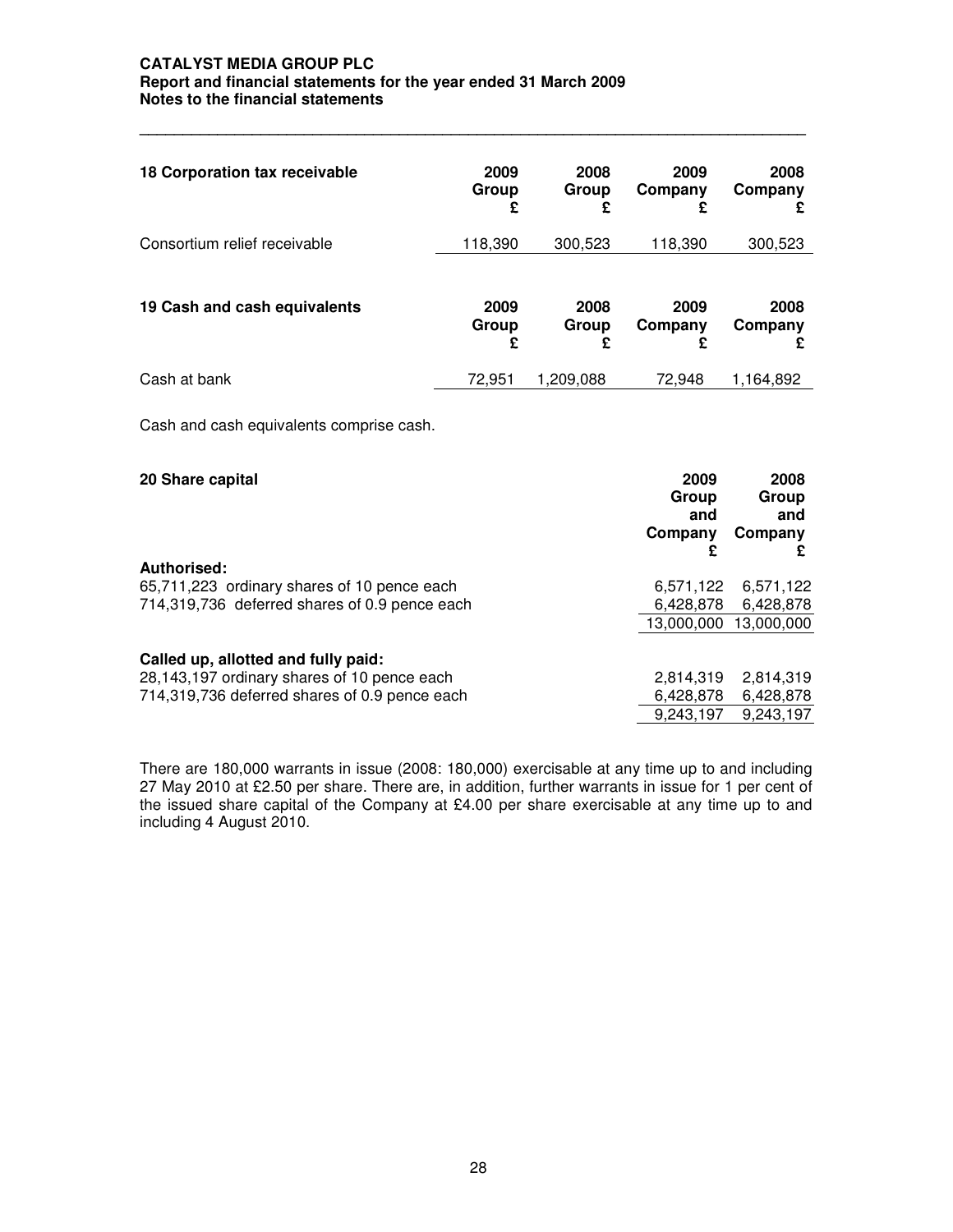#### **21 Interest-bearing loans and borrowings**

|                         | <b>Non-current</b><br>Group<br>2009 | Non-current<br>Group<br>2008 | <b>Non-current</b><br>Company<br>2009 | Non-current<br>Company<br>2008 |
|-------------------------|-------------------------------------|------------------------------|---------------------------------------|--------------------------------|
| NASCIT loan (see below) |                                     | 3,500,000                    |                                       | 3,500,000                      |
| NatWest loan            | 3,763,899                           | 3,812,689                    | $\overline{\phantom{0}}$              |                                |
|                         | 3,763,899                           | 7,312,689                    |                                       | 3,500,000                      |
|                         |                                     |                              |                                       |                                |

**\_\_\_\_\_\_\_\_\_\_\_\_\_\_\_\_\_\_\_\_\_\_\_\_\_\_\_\_\_\_\_\_\_\_\_\_\_\_\_\_\_\_\_\_\_\_\_\_\_\_\_\_\_\_\_\_\_\_\_\_\_\_\_\_\_\_\_\_\_\_\_\_\_\_\_\_\_** 

On 9 October 2008, CMG refinanced its loan with National Westminster Bank plc which is due to be repaid no later than 31 December 2011. Interest is rolled up into the loan balance and is payable at 3% margin above LIBOR. The terms of the loan contain a condition that if the company's interest-bearing indebtedness outstanding at 31 October 2009 is not less than £3.5 million then an additional fee of £125,000 will be added to the loan value. This fee has not been accrued within the financial statements. The Group is required to apply all SIS dividends received against this loan in priority to other uses. The loan is also secured by a fixed and floating charge over the Group's assets.

The loan facility includes a further revolving credit facility of £500,000 available to the group up until 31 December 2011. As at the year end these funds had not been drawn by the group.

On 10 April 2007, the Company borrowed £3.5m from North Atlantic Smaller Companies Investment Trust (NASCIT) and Oryx International Growth Fund Limited which was repaid during the year. Interest was paid quarterly and was payable at a fixed rate of 13.25% per annum.

#### **Effective interest rates and repricing analysis**

 In respect of income-earning financial assets and interest-bearing financial liabilities, the following table indicates their effective average interest rates in the year to 31 March 2009 and the periods in which they mature or, if earlier, are repriced.

|                                    | <b>Effective</b><br>interest<br>rate | Group<br><b>Total</b><br>£<br>2009 | Group<br><b>Current</b><br>£<br>2009 | Group<br>$1 - 2$ Years<br>£<br>2009 | Group<br>$2 - 5$<br>Years<br>£<br>2009 |
|------------------------------------|--------------------------------------|------------------------------------|--------------------------------------|-------------------------------------|----------------------------------------|
| Cash at bank and other<br>deposits | 4.27%                                | 72,951                             | 72,951                               | $\overline{\phantom{a}}$            |                                        |
| NatWest loan                       | 7.07%                                | (3,763,899)                        |                                      | ٠                                   | (3,763,899)                            |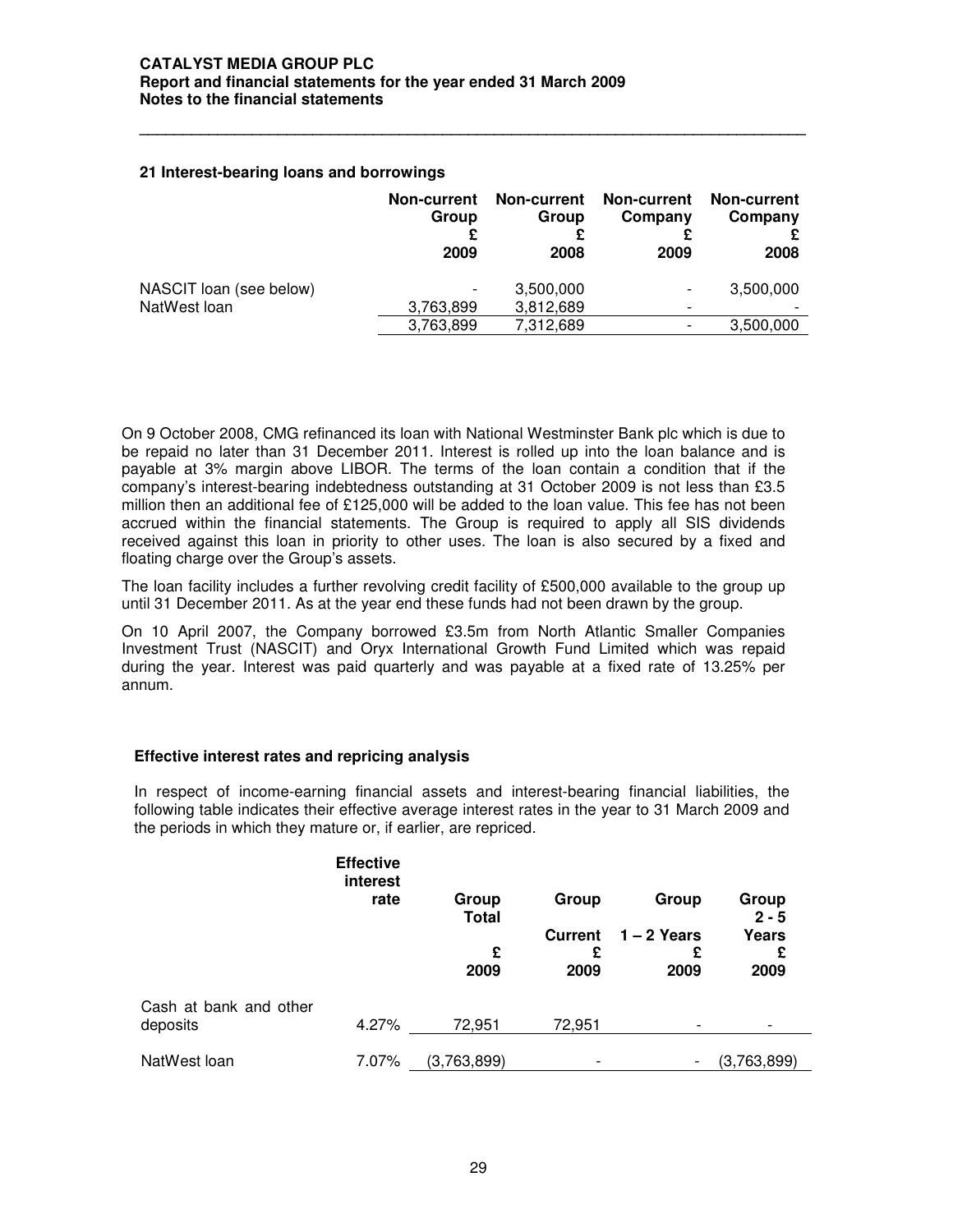| 21 Interest-bearing loans and borrowings - continued                                                                                 |                                      |                                                  |                                                   |                                                            |                                                            |
|--------------------------------------------------------------------------------------------------------------------------------------|--------------------------------------|--------------------------------------------------|---------------------------------------------------|------------------------------------------------------------|------------------------------------------------------------|
|                                                                                                                                      | <b>Effective</b><br>interest<br>rate | Company<br>Total<br>£<br>2009                    | Company<br><b>Current</b><br>£<br>2009            | Company<br>$1 - 2$ Years<br>£<br>2009                      | Company<br>2 - 5 Years<br>£<br>2009                        |
| Cash at bank and other<br>deposits                                                                                                   | 4.27%                                | 72,948                                           | 72,948                                            |                                                            |                                                            |
| 22 Trade and other payables                                                                                                          |                                      | 2009<br>Group<br>£                               | 2008<br>Group<br>£                                | 2009<br>Company<br>£                                       | 2008<br>Company<br>£                                       |
| Trade payables<br>Amounts due to Group companies<br>Other tax and social security<br>Other creditors<br>Accruals and deferred income |                                      | 82,731<br>(5,052)<br>30,005<br>90,058<br>197,742 | 50,570<br>11,646<br>116,369<br>280,883<br>459,468 | 82,731<br>40,691<br>(5,052)<br>30,005<br>90,058<br>238,433 | 49,442<br>40,489<br>11,396<br>234,343<br>69,561<br>405,231 |

**\_\_\_\_\_\_\_\_\_\_\_\_\_\_\_\_\_\_\_\_\_\_\_\_\_\_\_\_\_\_\_\_\_\_\_\_\_\_\_\_\_\_\_\_\_\_\_\_\_\_\_\_\_\_\_\_\_\_\_\_\_\_\_\_\_\_\_\_\_\_\_\_\_\_\_\_\_** 

# **23 Financial instruments**

In common with other businesses, the Group and Company (the 'Group') is exposed to risks that arise from its use of financial instruments. This note describes the Group's objectives, policies and processes for managing those risks and the methods used to measure them. Further quantitative information in respect of these risks is presented throughout these financial statements.

The significant accounting policies regarding financial instruments are disclosed in note 30.

Substantive changes to the Group's exposure to interest-bearing indebtedness are disclosed in note 21. Proceeds from the issue of the Company's shares have been utilised to reduce interestbearing loans and borrowings within the Group and also to reduce the Company's indebtedness to Group companies. There have been no other substantive changes in the Group's exposure to financial instrument risks, its objectives, policies and processes for managing those risks or the methods used to measure them from previous periods unless otherwise stated in this note.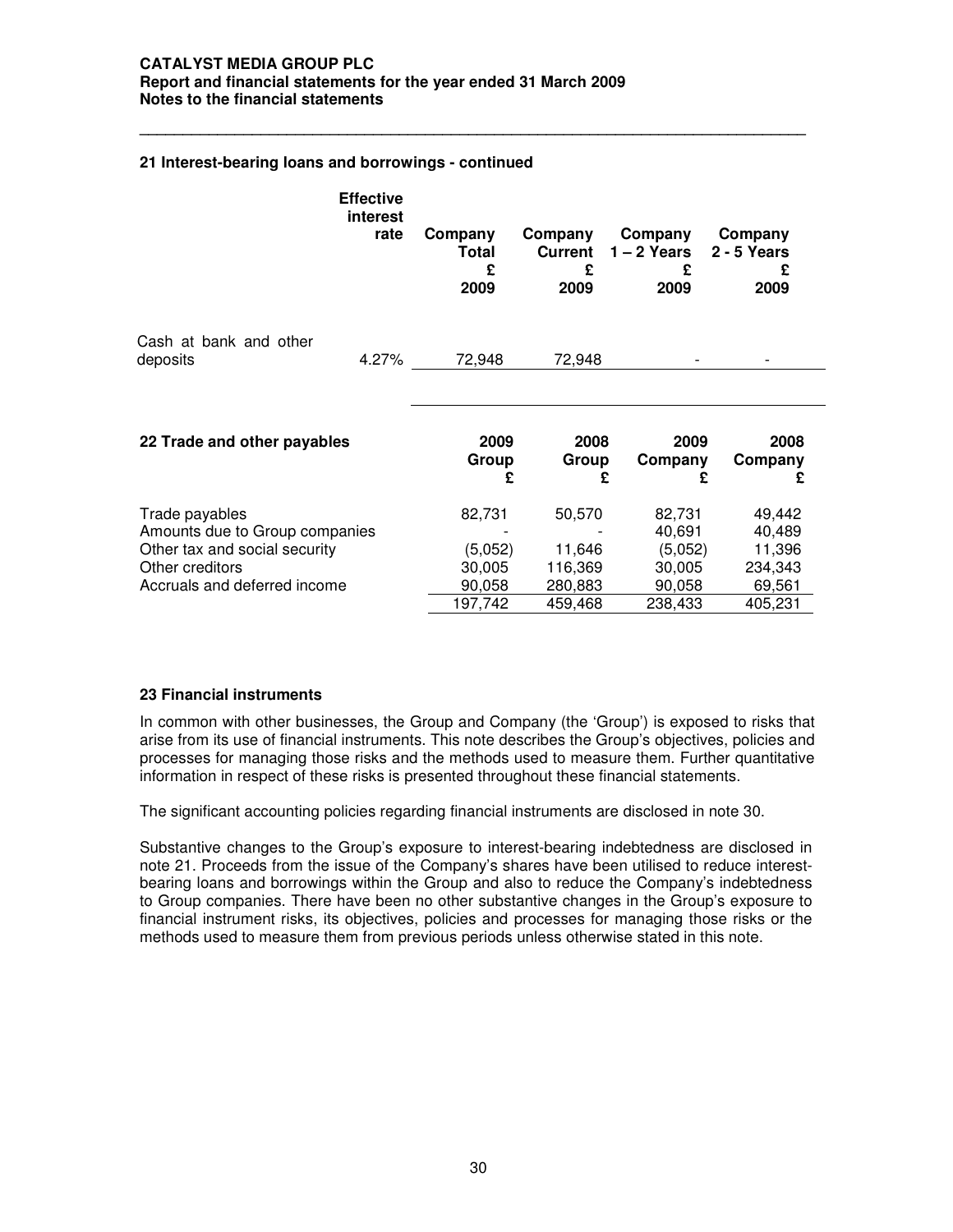#### **23 Financial instruments - continued**

#### **Principal financial instruments**

The principal financial instruments used by the Group, from which financial instrument risk arises, are as follows:

**\_\_\_\_\_\_\_\_\_\_\_\_\_\_\_\_\_\_\_\_\_\_\_\_\_\_\_\_\_\_\_\_\_\_\_\_\_\_\_\_\_\_\_\_\_\_\_\_\_\_\_\_\_\_\_\_\_\_\_\_\_\_\_\_\_\_\_\_\_\_\_\_\_\_\_\_\_** 

| Group                                                    | 2009<br>£         | 2008<br>£            |
|----------------------------------------------------------|-------------------|----------------------|
| Trade and other receivables<br>Cash and cash equivalents | 232,319<br>72,951 | 225,667<br>1,209,088 |
| Trade and other payables                                 | (197, 742)        | (559,934)            |
| Interest-bearing loans and borrowings                    | (3,763,899)       | (7,312,689)          |
| Company                                                  | 2009<br>£         | 2008<br>£            |
| Trade and other receivables                              | 2,840,966         | 5,633,221            |
| Cash and cash equivalents                                | 72,948            | 1,164,892            |
| Trade and other payables                                 | (238,433)         | (421, 699)           |
| Interest-bearing loans and borrowings                    |                   | (3,500,000)          |

#### **General objectives, policies and processes**

The Board has overall responsibility for the determination of the Group's risk management objectives and policies and, while retaining ultimate responsibility for them, it has delegated the authority for designing and operating processes that ensure the effective implementation of the objectives and policies to the Group's finance function. The Board receives regular reports from financial consultants through which it reviews the effectiveness of the processes put in place and the appropriateness of the objectives and policies it sets.

The overall objective of the Board is to set polices that seek to reduce risk as far as possible without unduly affecting the Group's competitiveness and flexibility. Further details regarding these policies are set out below:

#### Credit risk

Credit risk arises principally from the Group's and Company's trade and other receivables. It is the risk that the counterparty fails to discharge its obligation in respect of the instrument. The maximum exposure to credit risk equals the carrying value of these items in the financial statements.

Credit risk with cash and cash equivalents is reduced by placing funds with banks with high credit ratings.

#### Liquidity risk

Liquidity risk arises from the Group's and Company's management of working capital and the amount of funding committed to its gaming software development programme. It is the risk that the Group will encounter difficulty in meeting its financial obligations as they fall due.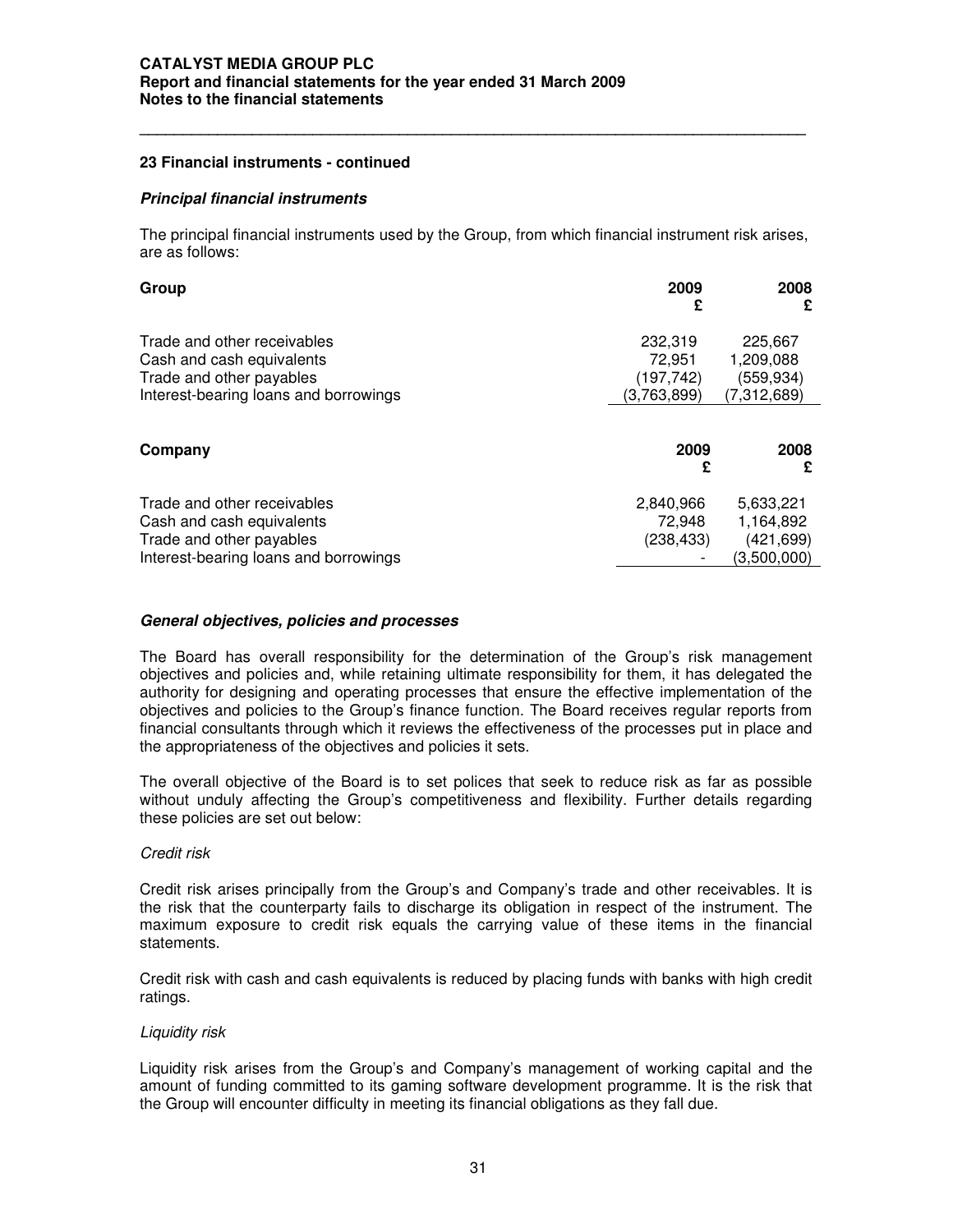The Group's policy is to ensure that it will always have sufficient cash to allow it to meet its liabilities when they become due. The principal liabilities of the Group and Company arise in respect of administrative expenditure, trade and other payables and the servicing of interestbearing debt. Trade and payables are all payable within three months.

**\_\_\_\_\_\_\_\_\_\_\_\_\_\_\_\_\_\_\_\_\_\_\_\_\_\_\_\_\_\_\_\_\_\_\_\_\_\_\_\_\_\_\_\_\_\_\_\_\_\_\_\_\_\_\_\_\_\_\_\_\_\_\_\_\_\_\_\_\_\_\_\_\_\_\_\_\_** 

Further discussion of the Group's liquidity position is set out in the Directors' Report and further information in respect of the Group and Company interest-bearing indebtedness is disclosed in note 21.

The Board receives cash flow projections on a regular basis as well as information on cash balances.

#### Interest rate risk

The Group and the Company are exposed to interest rate risk in respect of its interest-bearing loans and borrowings which are variable rate instruments. The Group and Company are also exposed to interest rate risk in respect of surplus funds held on deposit. The Board does not currently undertake hedging arrangements.

#### **Interest rate table**

The following table demonstrates the sensitivity to a reasonable and possible change in interest rates, with all other variables held constant , of the Group's profit before tax (though the impact on floating rate borrowings) and cash flows. There is no impact on the Group's equity.

|          | Change in<br>rate | 2009<br>£ | Change in<br>rate | 2008<br>£ |
|----------|-------------------|-----------|-------------------|-----------|
| Sterling | $-0.5%$           | 18,819    | $-0.5%$           | 36,563    |
|          | $-1.0\%$          | 37,639    | $-1.0\%$          | 73,126    |
|          | $-1.5%$           | 56,458    | $-1.5%$           | 109,689   |
| Sterling | 0.5%              | (18, 819) | 0.5%              | (36, 563) |
|          | $1.0\%$           | (37, 639) | $1.0\%$           | (73,126)  |
|          | $1.5\%$           | (56,458)  | 1.5%              | (109,689) |

| <b>Fair value of financial liabilities</b> | 2009<br>£                | 2008      |
|--------------------------------------------|--------------------------|-----------|
| Bank loans                                 | 3,763,899                | 4.108.748 |
| Other loans                                | $\overline{\phantom{a}}$ | 3.739.946 |
| Trade and other payables                   | 197.742                  | 459.468   |
|                                            | 3.961.641                | 8,308,162 |

The fair value of the bank loan has been calculated at 31 March 2009 as the interest rate is variable LIBOR rate plus a margin which management consider reflects current interest rates and current spreads for the entity. The fair value of trade and other payables is equal to the book values.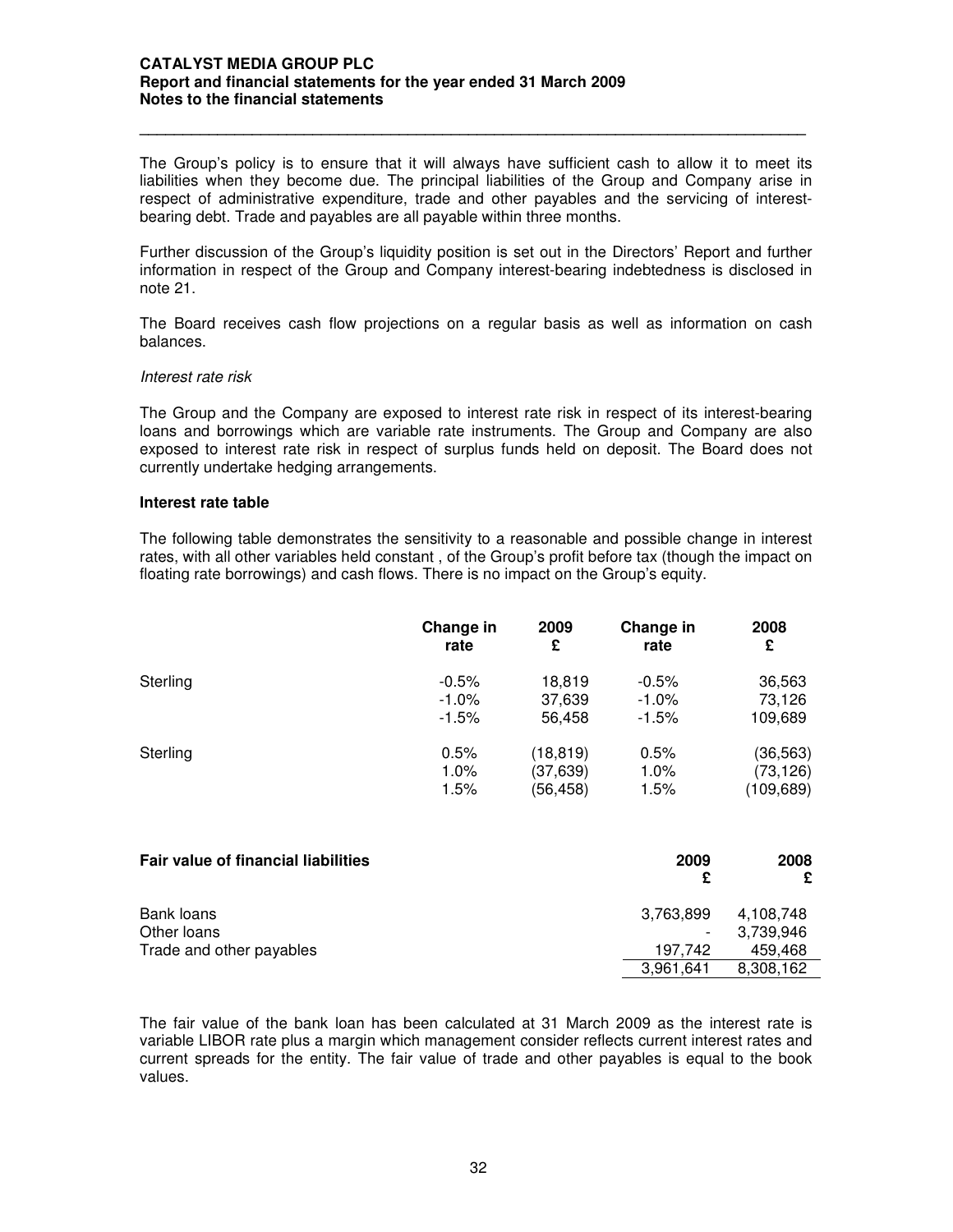# **Capital**

The Group considers its capital to comprise its ordinary share capital, share premium, merger reserve, share option reserve and the retained deficit as its capital reserves. In managing its capital, the Group's primary objective is to provide a return for its equity shareholders through capital growth. Going forward the Group will seek to maintain a gearing ratio that balances risks and returns at an acceptable level and also to maintain a sufficient funding base to enable the Group to meet its working capital needs.

**\_\_\_\_\_\_\_\_\_\_\_\_\_\_\_\_\_\_\_\_\_\_\_\_\_\_\_\_\_\_\_\_\_\_\_\_\_\_\_\_\_\_\_\_\_\_\_\_\_\_\_\_\_\_\_\_\_\_\_\_\_\_\_\_\_\_\_\_\_\_\_\_\_\_\_\_\_** 

Details of the Group and Company capital are disclosed in the Group and Company statement of changes in equity.

There have been no other significant changes to the Group's management objectives, policies and processes in the year nor has there been any change in what the Group considers to be capital.

#### Currency risk

The Group and the Company are not exposed to any significant currency risk.

| 24 Operating lease commitments                                             | 2009<br><b>Property</b><br>leases<br>Group<br>and<br>Company | 2008<br><b>Property</b><br>leases<br>Group<br>and<br>Company |
|----------------------------------------------------------------------------|--------------------------------------------------------------|--------------------------------------------------------------|
| Within one year<br>Between one and two years<br>Between two and five years | 45,833                                                       | 50,000<br>45,833                                             |

#### **25 Contingent liabilities**

The Group is potentially liable to pay further consideration in respect of the acquisition of Spoof Limited in 2007 dependent upon the completion of and the financial performance of completed games software. The additional consideration will, if the performance criteria are achieved, be payable in the form of new equity shares in the Company. The maximum number of ordinary shares potentially issuable is 303,033.

#### **26 Post-balance sheet events**

There are no significant post-balance sheet events arising since 31 March 2009 other than those already disclosed within these financial statements.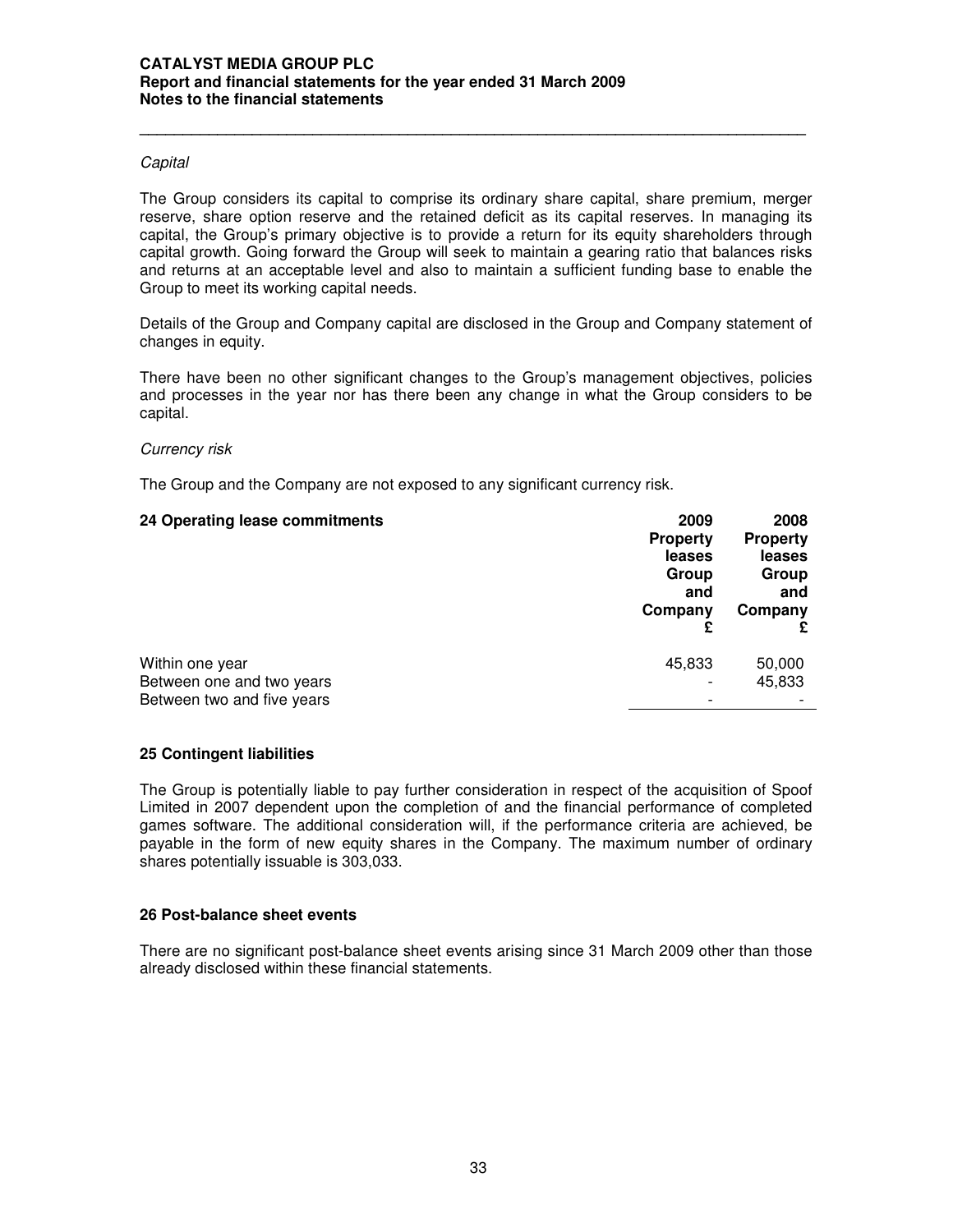#### **27 Capital commitments**

There were no capital commitments outstanding at 31 March 2009 for the Group and the Company.

**\_\_\_\_\_\_\_\_\_\_\_\_\_\_\_\_\_\_\_\_\_\_\_\_\_\_\_\_\_\_\_\_\_\_\_\_\_\_\_\_\_\_\_\_\_\_\_\_\_\_\_\_\_\_\_\_\_\_\_\_\_\_\_\_\_\_\_\_\_\_\_\_\_\_\_\_\_** 

## **28 Ultimate Controlling party**

There was no one ultimate controlling party in this or the prior year.

#### **29 Related-party transactions**

Northern Atlantic Value LLP (NAV) and Oryx International Growth Fund Limited (together known as NASCIT), of which Christopher Mills is a director, made a loan facility to the Company of £4 million on 10 April 2007 of which £3.5 million was drawn down and which has now been repaid. During the year the group paid interest totalling £271,939 (2008: £475,375) on the outstanding balance. NAV have an interest in 3,135,550 ordinary shares of 10p each which represented 11.14% of the total issued share capital of the Company. See note 21.

During the year Satellite Information Services (Holdings) Limited paid the Group £25,000 (2008: £25,000) in respect of fees for the services of the directors. In addition Satellite Information Services (Holdings) Limited paid the Group £310,000 (2008: £687,000) in respect of consortium relief payments.

Melvin Lawson and his associated companies ("Lawson") has an interest in 3,615,486 ordinary shares of 10p each in Catalyst which represented 12.85% of the total issued share capital of the Company.

Mark Hawtin has an interest in 2,010,117 ordinary shares of 10p each in Catalyst which represented 7.14% of the total issued share capital of the Company.

Michael Rosenberg has an interest in 10,520 ordinary shares of 10p each in Catalyst which represented 0.15% of the total issued share capital of the Company.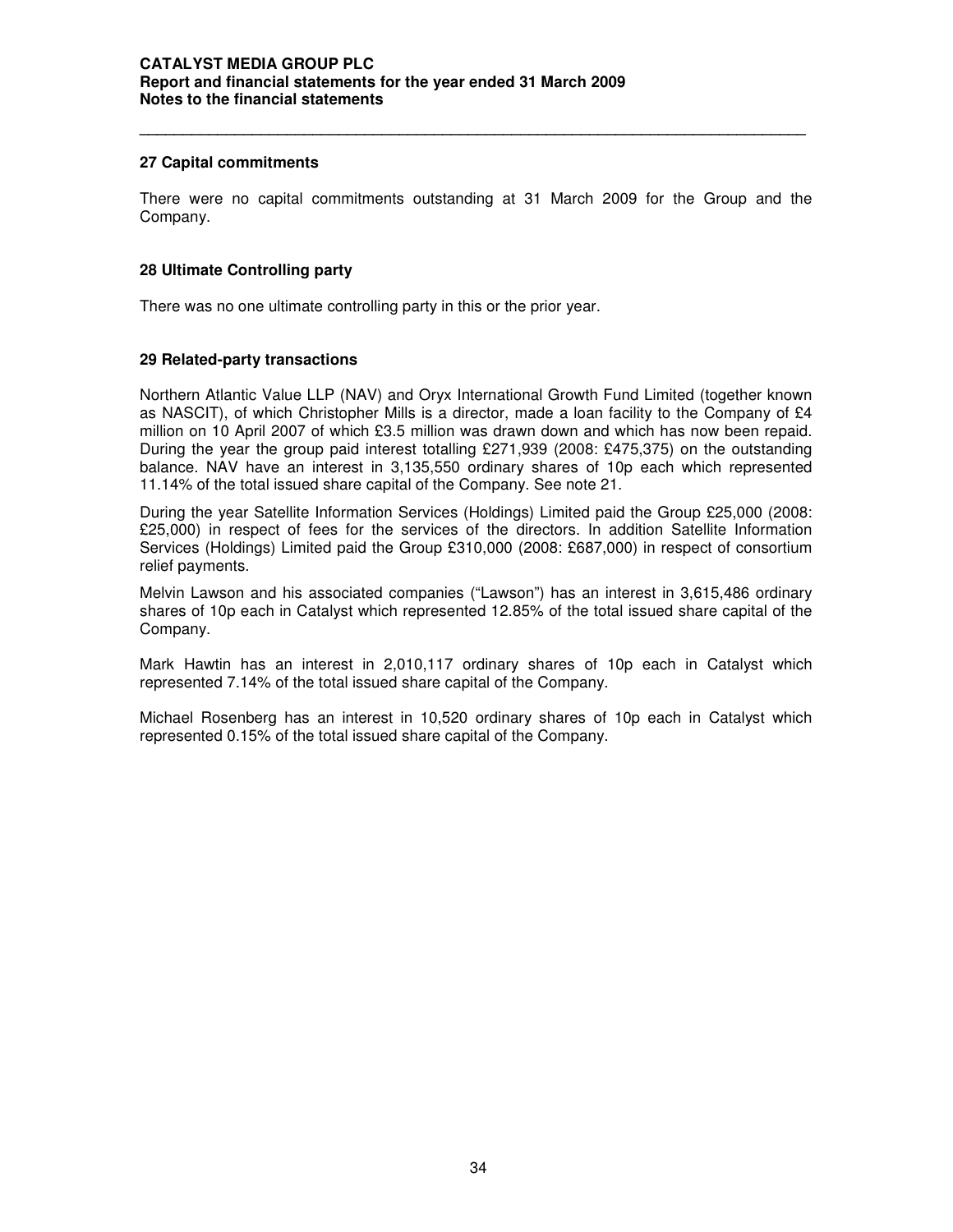# **Note 29 Related Party Transactions (Continued)**

|                 |                                 | Compensation                   |                                    |                           |  |
|-----------------|---------------------------------|--------------------------------|------------------------------------|---------------------------|--|
|                 | Salary and<br>fees<br>2009<br>£ | Other<br>benefits<br>2009<br>£ | for loss of<br>office<br>2009<br>£ | <b>Total</b><br>2009<br>£ |  |
| A Prestwich     | 12,654                          | 199                            | 25,000                             | 37,853                    |  |
| M Rosenberg OBE | 15,000                          |                                | $\blacksquare$                     | 15,000                    |  |
| M Hawtin        | 10,000                          |                                | $\overline{\phantom{a}}$           | 10,000                    |  |
| C Mills         | 10,000                          |                                | $\overline{\phantom{a}}$           | 10,000                    |  |
| M Lawson        | 10,000                          |                                |                                    | 10,000                    |  |
|                 | 57,654                          | 199                            | 25,000                             | 82,853                    |  |

**\_\_\_\_\_\_\_\_\_\_\_\_\_\_\_\_\_\_\_\_\_\_\_\_\_\_\_\_\_\_\_\_\_\_\_\_\_\_\_\_\_\_\_\_\_\_\_\_\_\_\_\_\_\_\_\_\_\_\_\_\_\_\_\_\_\_\_\_\_\_\_\_\_\_\_\_\_** 

|                 | Compensation                    |                                |                                    |                           |  |
|-----------------|---------------------------------|--------------------------------|------------------------------------|---------------------------|--|
|                 | Salary and<br>fees<br>2008<br>£ | Other<br>benefits<br>2008<br>£ | for loss of<br>office<br>2008<br>£ | <b>Total</b><br>2008<br>£ |  |
| A Prestwich     | 100,000                         | 2,383                          |                                    | 102,383                   |  |
| P Duffen        |                                 | 5,280                          |                                    | 5,280                     |  |
| M Rosenberg OBE | 36,670                          |                                |                                    | 36,670                    |  |
| M Hawtin        | 5,833                           |                                |                                    | 5,833                     |  |
| C Mills         | 5,833                           |                                |                                    | 5,833                     |  |
| M Lawson        | 5,833                           |                                |                                    | 5,833                     |  |
| Sir D Frost     | 15,625                          |                                |                                    | 15,625                    |  |
|                 | 169,794                         | 7,663                          |                                    | 177,457                   |  |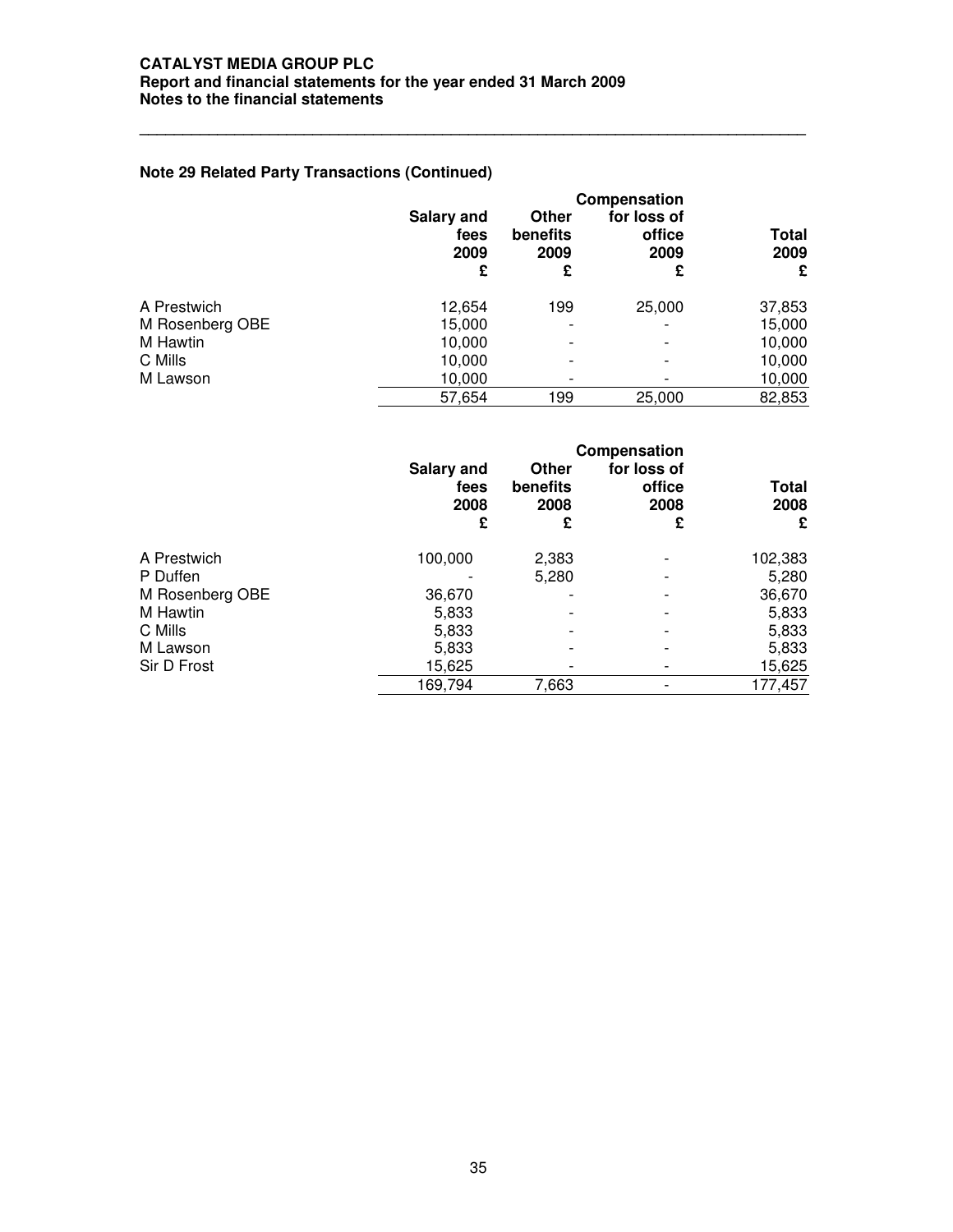#### **30 Basis of preparation and significant accounting policies**

These consolidated financial statements of Catalyst Media Group plc have been prepared in accordance with accepted International Financial Reporting Standards (IFRSs), International Accounting Standards (IAS) and International Financial Reporting Interpretations Committee (IFRIC) interpretations (collectively "IFRSs") as adopted for use in the European Union and as issued by the International Accounting Standards Board and with those parts of the Companies Act 1985 applicable to companies reporting under IFRS.

**\_\_\_\_\_\_\_\_\_\_\_\_\_\_\_\_\_\_\_\_\_\_\_\_\_\_\_\_\_\_\_\_\_\_\_\_\_\_\_\_\_\_\_\_\_\_\_\_\_\_\_\_\_\_\_\_\_\_\_\_\_\_\_\_\_\_\_\_\_\_\_\_** 

Catalyst Media Group Plc is a publicly limited company registered in England and Wales where it is domiciled for tax purposes.

The financial statements are prepared under the historical cost convention.

## **Companies Act s230 exemption**

The Company has taken advantage of the exemptions allowed under section 230 of the Companies Act 1985 and has not presented its own income statement in these financial statements. The Group profit for the year included a loss on ordinary activities after tax of £727,118 (2008: loss of £1,035,799) in respect of the Company which is dealt with in the financial statements of the parent Company.

## **Standards, interpretations and amendments to published standards not yet effective.**

At the date of authorisation of these consolidated financial statements, the IASB and IFRIC have issued the following standards and interpretations which are effective for annual accounting periods beginning on or after the stated effective date. These standards and interpretations are not effective for and have not been applied in the preparation of these consolidated financial statements:

- **IAS 1: Presentation of Financial Statements (Revised 2007) (Amended 2008) (effective as of** 1 January 2009)
- IAS 23: Borrowing Costs (Revised 2007) (effective as of 1 January 2009)
- IAS 27: Consolidated and Separate Financial Statements (Amended 2008) (effective as of 1 July 2009)
- IAS 32: Financial Instruments: Presentation (Amended 2008) (effective 1 January 2009)
- IAS 39: Financial Instruments: Recognition and Measurement (Amended 2008) (effective 1 July 2009)
- IFRS 1: First-time Adoption of International Financial Reporting Standards (Amended 2008) (Revised 2008) (effective as of 1 July 2009)
- **IFRS 2:** Share Based Payments: Vesting conditions and Cancellations (Amended) (effective as of 1 January 2009)
- **FIFRS 3: Business Combinations (Revised) (effective as of 1 July 2009)**
- IFRS 7: Financial Instruments: Disclosures (Amended 2008) (effective 1 July 2009)
- **FIFRS 8: Operating Segments (effective as of 1 January 2009)**
- IFRIC Interpretation 12: Service Concession Arrangements (effective as of 1 January 2008 not yet endorsed by the EU)
- IFRIC Interpretation 13: Customer Loyalty Programmes (effective as of 1 July 2008 not yet endorsed by the EU)
- **IFRIC** Interpretation 14: The Limit on a Defined Benefit Asset, Minimum Funding Requirements and their Interaction (effective as of 1 July 2008 – not yet endorsed by the EU)
- **IFRIC Interpretation 15: Agreements for the Construction of Real Estate (effective as of** 1January 2009 – not yet endorsed by the EU)
- IFRIC Interpretation 16: Hedges of a Net Investment in a Foreign Operation (effective as of 1 October 2008 – not yet endorsed by the EU)
- IFRIC 17: Distributions of Non-Cash Assets to owners (effective as of 1July 2009).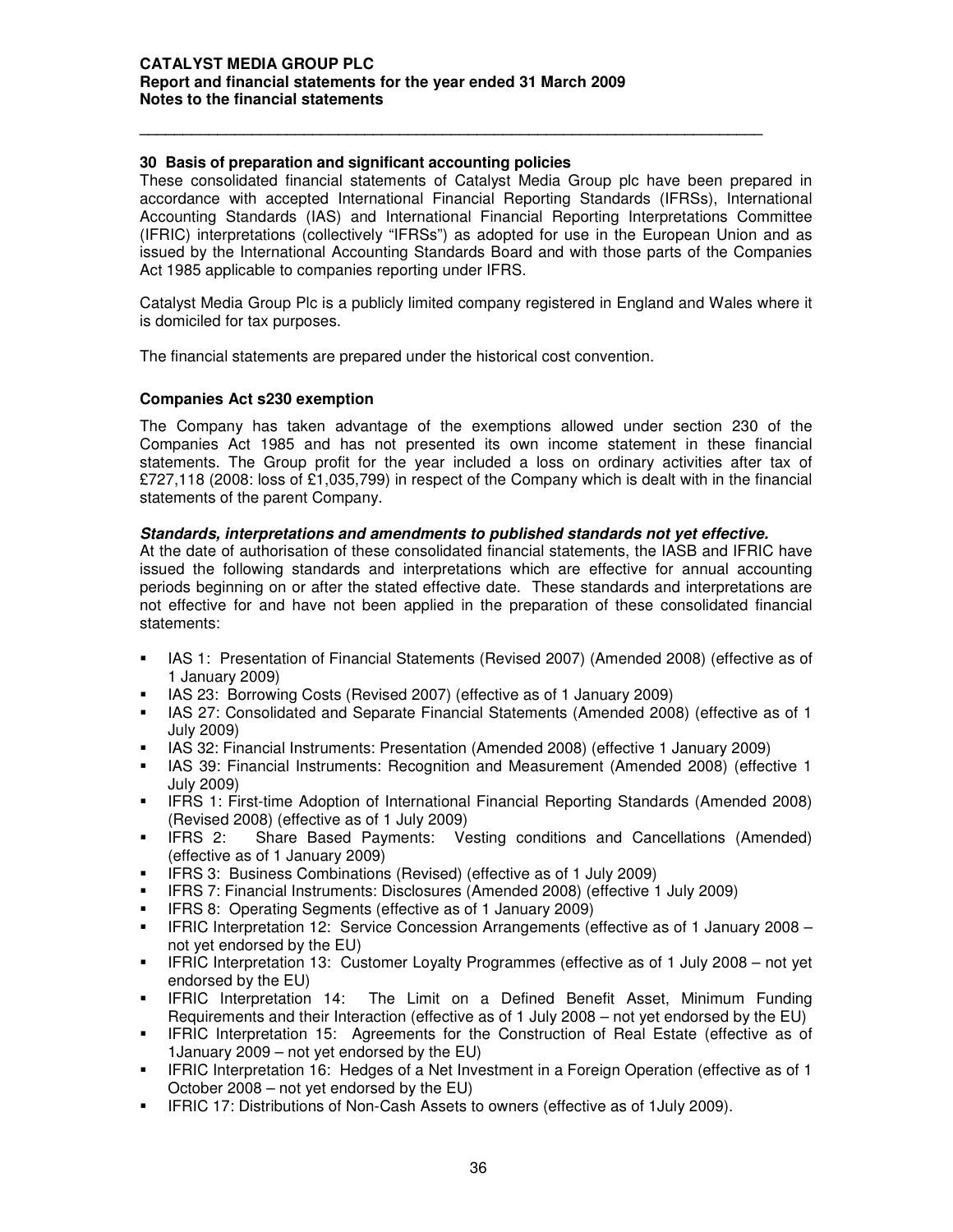The Directors anticipate that the adoption of these standards and interpretations will not have a material impact on the Group's financial statements in the period of initial adoption with the exception of IFRS 3: Business Combinations (Revised), which will require transaction costs arising on business combinations to be expensed to the income statement as opposed to the existing treatment of capitalisation, in the event that acquisitions are undertaken

**\_\_\_\_\_\_\_\_\_\_\_\_\_\_\_\_\_\_\_\_\_\_\_\_\_\_\_\_\_\_\_\_\_\_\_\_\_\_\_\_\_\_\_\_\_\_\_\_\_\_\_\_\_\_\_\_\_\_\_\_\_\_\_\_\_\_\_\_\_\_\_\_** 

#### **Basis of consolidation**

The consolidated financial statements include the results of the Company and all of its subsidiary undertakings. A subsidiary is an entity controlled, directly or indirectly, by the Group. Control is the power to govern the financial and operating policies of the entity so as to obtain benefits from its activities.

The financial statements of subsidiaries are included in the consolidated financial statements from the date that control commences until the date that control ceases. The results of subsidiaries have been included from the date of acquisition using the merger method of accounting or the acquisition method of accounting as appropriate.

The consolidated financial statements present the results of the Company and its subsidiaries ("the Group") as if they formed a single entity. Inter-company transactions and balances between Group companies are therefore eliminated in full.

Minority interests represent the portion of profit or loss and net assets not held by the Group and are presented separately in the income statement and within equity in the consolidated balance sheet, separately from parent shareholders' equity.

#### **Merger accounting**

In accordance with the exemption in IFRS 1 where merger accounting has been used in years prior to the transition date, the accounting method used for the relevant purchase transactions has not been restated.

#### **Business combinations**

The consolidated financial statements incorporate the results of business combinations using the purchase method. The acquiree's identifiable assets, liabilities and contingent liabilities are initially recognised at their fair values at the acquisition date. Where the fair value of consideration paid exceeds the fair value of the identifiable assets, liabilities and contingent liabilities acquired the resulting difference is classified as goodwill and presented as a non-current intangible asset. Where the fair value of consideration paid is lower than the fair value of identifiable assets, liabilities and contingent liabilities acquired the difference is taken to the income statement. Goodwill arising from business combinations is assessed for impairment annually.

The results of acquired operations are included in the consolidated income statement from the date on which control is obtained.

Where the value of a business combination increases as a result of the purchase of all or part of a minority interest in an existing subsidiary the purchase method as set out above is applied proportionately to the increase in investment as set out above. The relevant proportion of the results of the acquired operations is included in the Consolidated Income Statement from the date of the relevant acquisition.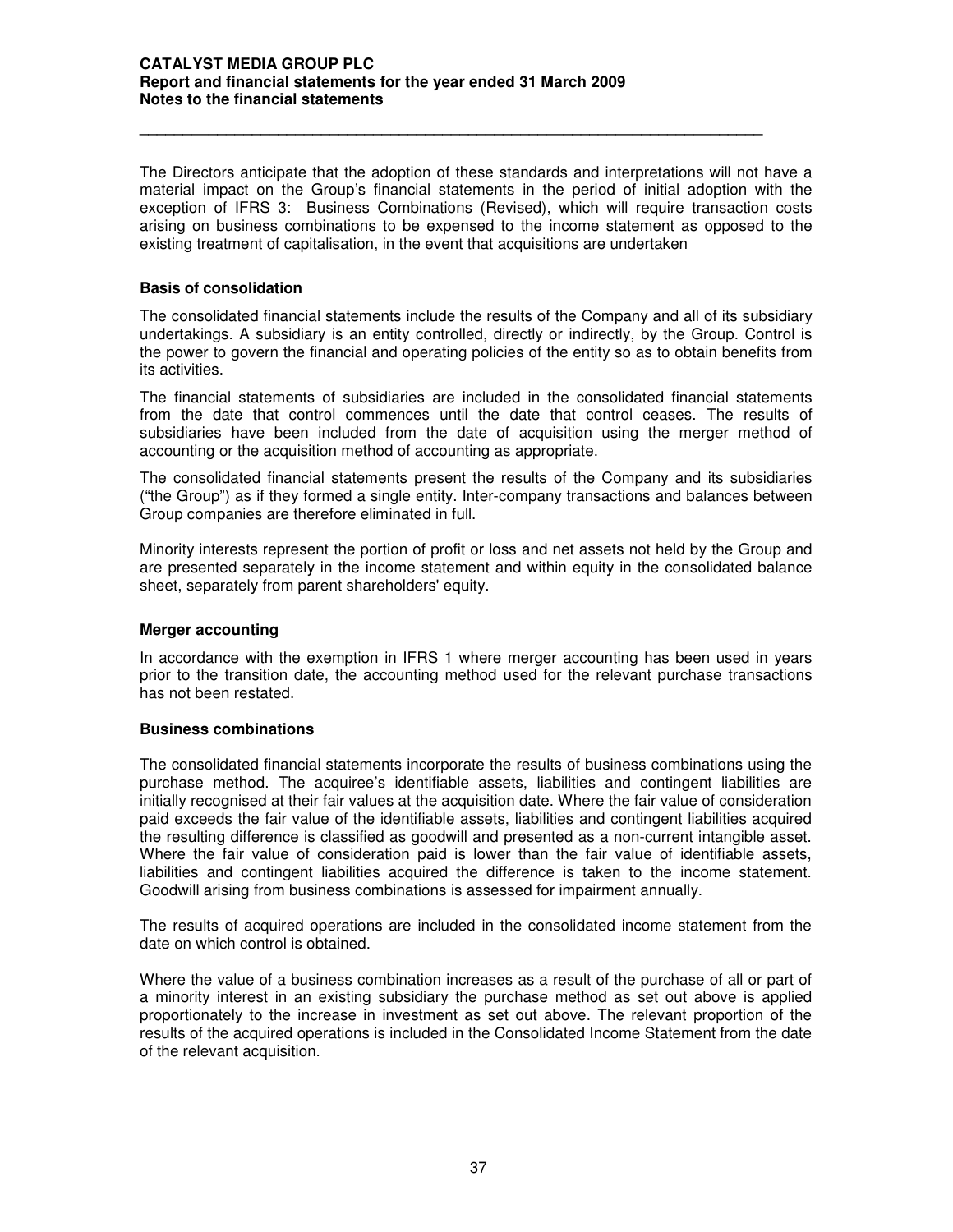#### **Investments in subsidiaries**

Fixed asset investments in subsidiary undertakings are shown at cost less provisions for impairment in value. The cost of acquisition includes directly attributable professional fees and other expenses incurred in connection with the acquisition.

**\_\_\_\_\_\_\_\_\_\_\_\_\_\_\_\_\_\_\_\_\_\_\_\_\_\_\_\_\_\_\_\_\_\_\_\_\_\_\_\_\_\_\_\_\_\_\_\_\_\_\_\_\_\_\_\_\_\_\_\_\_\_\_\_\_\_\_\_\_\_\_\_** 

#### **Intangible assets**

Intangible assets acquired separately are measured on initial recognition at cost. The cost of intangible assets acquired in a business combination is fair value as at the date of acquisition. Following initial recognition, intangible assets are carried at cost less any accumulated amortisation and any accumulated impairment losses. Internally generated intangible assets, excluding capitalised development costs, are not capitalised and expenditure is reflected in profit or loss in the year in which the expenditure is incurred.

Intangible assets are subject to an annual impairment review.

Gains or losses arising from derecognition of an intangible asset are measured as the difference between the net disposal proceeds and the carrying amount of the asset and are recognised in profit or loss when the asset is derecognised.

#### **Development expenditure**

Research costs are expensed as incurred. Development expenditure on an individual project is recognised as an intangible asset when the Group can demonstrate the technical feasibility of completing the intangible asset so that it will be available for use or sale, its intention to complete and its ability to use or sell the asset, how the asset will generate future economic benefits, the availability of resources to complete the asset and the ability to measure reliably the expenditure during development. Following initial recognition of the development expenditure as an asset, the cost model is applied requiring the asset to be carried at cost less any accumulated amortisation and accumulated impairment losses. Amortisation of the asset begins when development is complete and the asset is available for use. It is amortised over the period of expected future benefit. During the period of development, the asset is tested for impairment annually.

#### **Licences**

Licence rights acquired are amortised over the period of the licence to exploit such rights, typically five to ten years. Licences acquired during the year do not start to run until the products to which they relate to are used. Provision is made for any impairment in value, and that is reviewed on an annual basis.

#### **Property, plant and equipment**

Property, plant and equipment are stated at cost of acquisition less accumulated depreciation and impairment losses. Depreciation is provided on a straight-line basis at rates calculated to write off the cost less the estimated residual value of each asset over its expected useful economic life. The residual value is the estimated amount that would currently be obtained from disposal of the asset if the asset were already of the age and in the condition expected at the end of its useful life.

Plant and equipment are depreciated using the straight-line method based on estimated useful lives.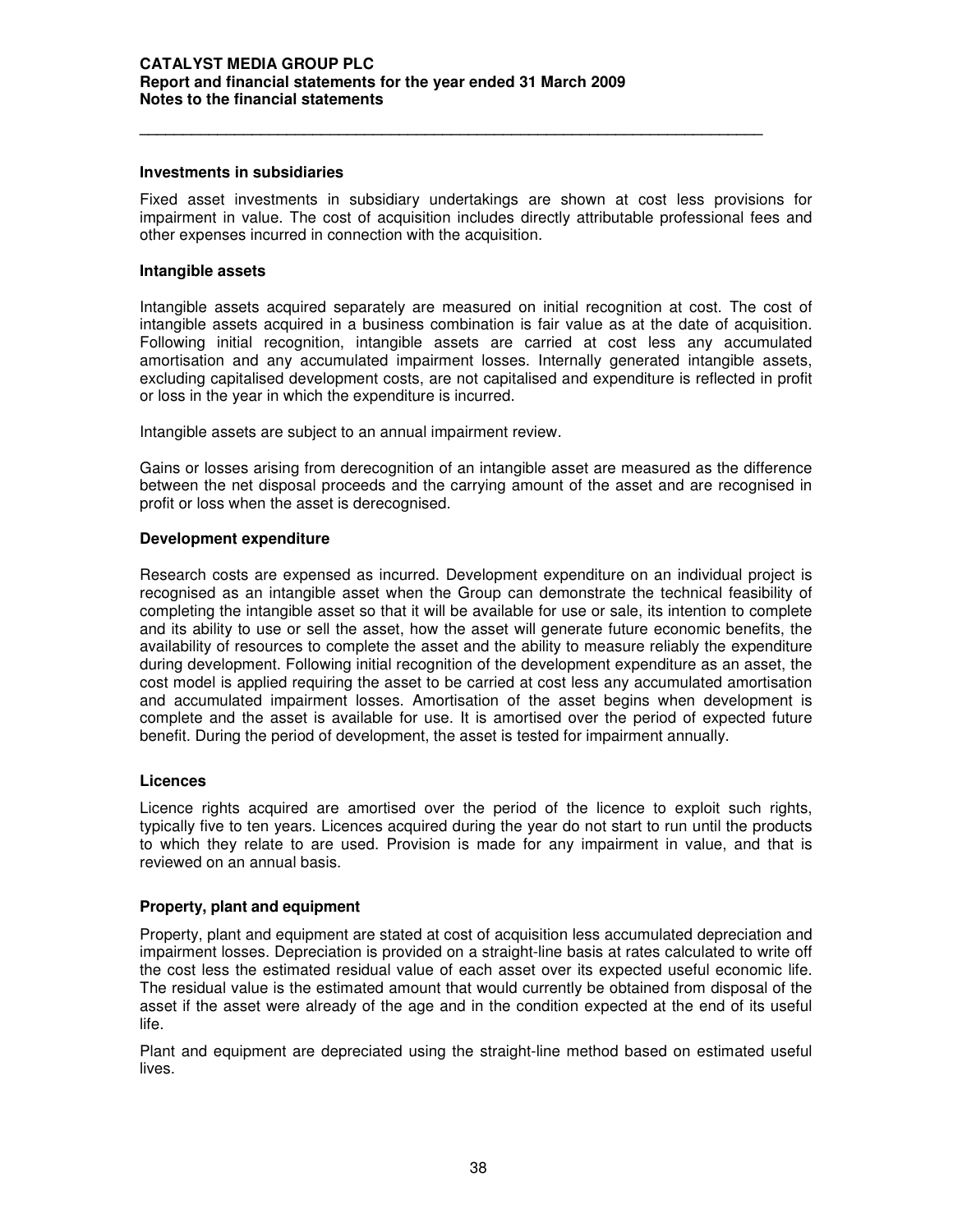The annual rate of depreciation for each class of depreciable asset is:

- Fixtures and fittings 25% straight line
- Office equipment 25% straight line

The carrying value of tangible fixed assets is assessed annually and any impairment is charged to the income statement.

**\_\_\_\_\_\_\_\_\_\_\_\_\_\_\_\_\_\_\_\_\_\_\_\_\_\_\_\_\_\_\_\_\_\_\_\_\_\_\_\_\_\_\_\_\_\_\_\_\_\_\_\_\_\_\_\_\_\_\_\_\_\_\_\_\_\_\_\_\_\_\_\_** 

#### **Investment in an associate**

The Group's investment in its associate is accounted for using the equity method of accounting. An associate is an entity in which the Group has significant influence and which is neither a subsidiary nor a joint venture. Under the equity method, the investment in the associate is carried in the balance sheet at cost plus post-acquisition changes in the Group's share of net assets of the associate. Goodwill relating to the associate is included in the carrying amount of the investment and is not amortised. The income statement reflects the share of the results of operations of the associate. Where there has been a change recognised directly in the equity of the associate, the Group recognises its share of any changes and discloses this, when applicable, in the statement of changes in equity. Profits and losses resulting from transactions between the Group and the associate are eliminated to the extent of the interest in the associate. The financial statements of the associate are prepared for the same reporting period as the parent company. Where necessary, adjustments are made to bring the accounting policies in line with those of the Group.

## **Impairment of non-financial assets**

The Group assesses at each reporting date whether there is an indication that an asset may be impaired. If any such indication exists, or when annual impairment testing for an asset is required, the Group estimates the asset's recoverable amount. An asset's recoverable amount is the higher of an asset's or cash-generating unit's fair value less costs to sell and its value in use and is determined for an individual asset, unless the asset does not generate cash inflows that are largely independent of those from other assets or groups of assets. Where the carrying amount of an asset exceeds its recoverable amount, the asset is considered impaired and is written down to its recoverable amount. In assessing value in use, the estimated future cash flows are discounted to their present value using a pre-tax discount rate that reflects current market assessments of the time value of money and the risks specific to the asset. In determining fair value less costs to sell, an appropriate valuation model is used. These calculations are corroborated by valuation multiples, quoted share prices for publicly traded subsidiaries or other available fair value indicators.

Impairment losses of continuing operations are recognised in profit or loss in those expense categories consistent with the function of the impaired asset, except for property previously revalued where the revaluation was taken to equity. In this case the impairment is also recognised in equity up to the amount of any previous revaluation. For assets excluding goodwill, an assessment is made at each reporting date as to whether there is any indication that previously recognised impairment losses may no longer exist or may have decreased. If such indication exists, the Group makes an estimate of recoverable amount. A previously recognised impairment loss is reversed only if there has been a change in the estimates used to determine the asset's recoverable amount since the last impairment loss was recognised. If that is the case the carrying amount of the asset is increased to its recoverable amount. That increased amount cannot exceed the carrying amount that would have been determined, net of depreciation, had no impairment loss been recognised for the asset in prior years. Such reversal is recognised in profit or loss unless the asset is carried at revalued amount, in which case the reversal is treated as a revaluation increase.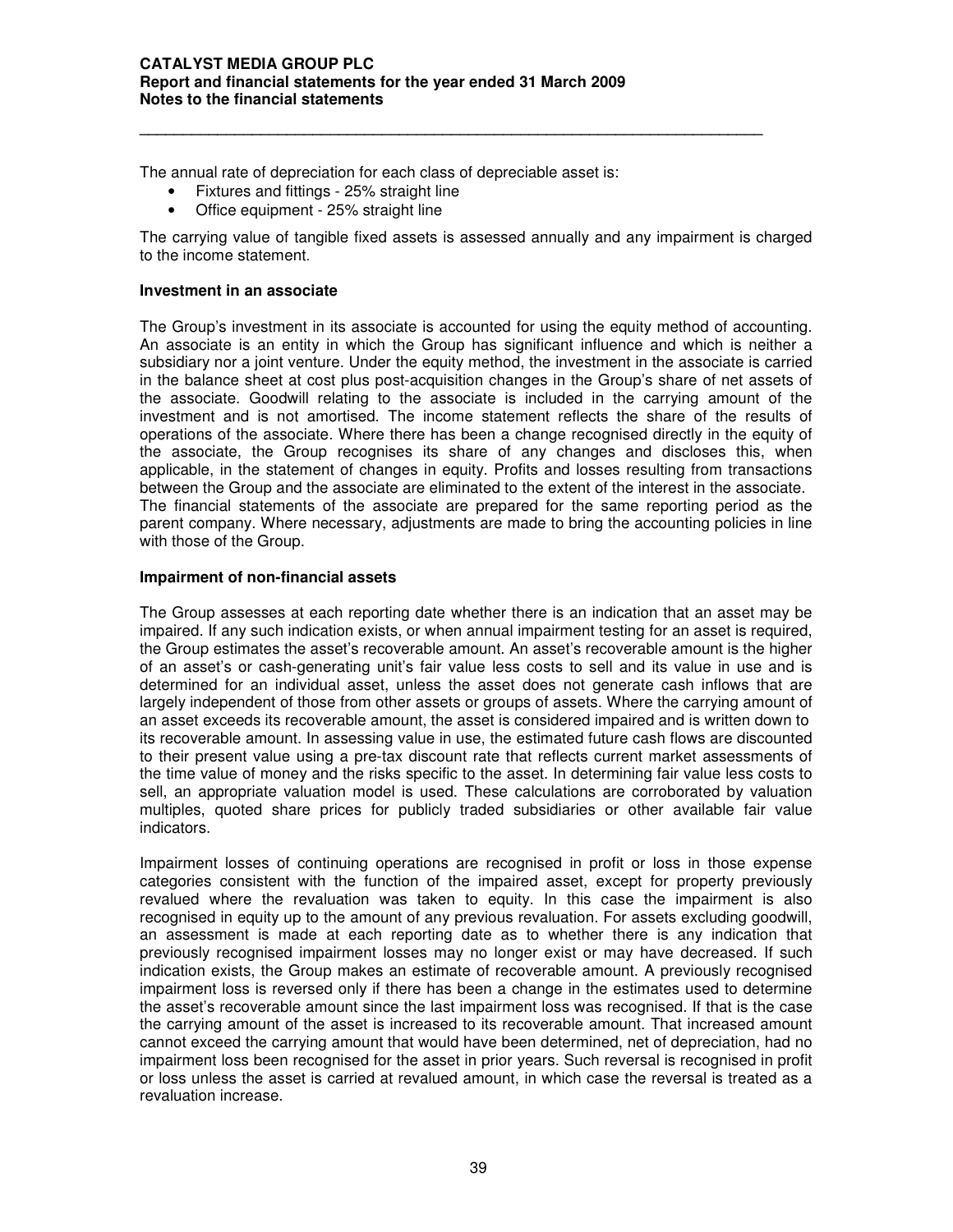The following criteria are also applied in assessing impairment of specific assets:

**\_\_\_\_\_\_\_\_\_\_\_\_\_\_\_\_\_\_\_\_\_\_\_\_\_\_\_\_\_\_\_\_\_\_\_\_\_\_\_\_\_\_\_\_\_\_\_\_\_\_\_\_\_\_\_\_\_\_\_\_\_\_\_\_\_\_\_\_\_\_\_\_** 

#### Goodwill

The Group assesses whether there are any indicators that goodwill is impaired at each reporting date. Goodwill is tested for impairment, annually and when circumstances indicate that the carrying value may be impaired.

#### **Associates**

After application of the equity method, the Group determines whether it is necessary to recognise an additional impairment loss of the Group's investment in its associates. The Group determines at each balance sheet date whether there is any objective evidence that the investment in associate is impaired. If this is the case the Group calculates the amount of impairment as being the difference between the fair value of the associate and the acquisition cost and recognises the amount in profit or loss.

#### **Financial instruments**

#### Financial assets

The Group classifies its financial assets into one of the categories discussed below, depending on the purpose for which the asset was acquired.

**Trade and other receivables:** These are non-derivative financial assets with fixed or determinable payments that are not quoted in an active market. They arise principally through the provision of goods and services but also incorporate other types of contractual monetary assets. They are initially recognised at fair value plus transaction costs that are directly attributable to their acquisition or issue, and are subsequently carried at amortised cost using the effective interest rate method, less provision for impairment.

**Cash and cash equivalents:** These include cash in hand, deposits held at call with banks and bank overdrafts.

#### Financial liabilities

The Group classifies its financial liabilities as:

**Interest-bearing loans and borrowings:** Group's financial liabilities at amortised cost include trade payables and other financial liabilities. These are initially recognised at fair value and subsequently carried at amortised cost using the effective interest rate method.

**Trade and other payables:** These are initially recognised at fair-value and then carried at amortised cost. These arise from the receipt of goods and services.

#### **Provisions**

A provision is recognised in the balance sheet when the Group has a present legal or constructive obligation as a result of a past event, and it is probable that an outflow of economic benefits will be required to settle the obligation. If the effect is material, provisions are determined by discounting the expected future cash flows at a pre-tax rate that reflects the current market assessment of the time value of money and, where appropriate, the risks specific to the liability.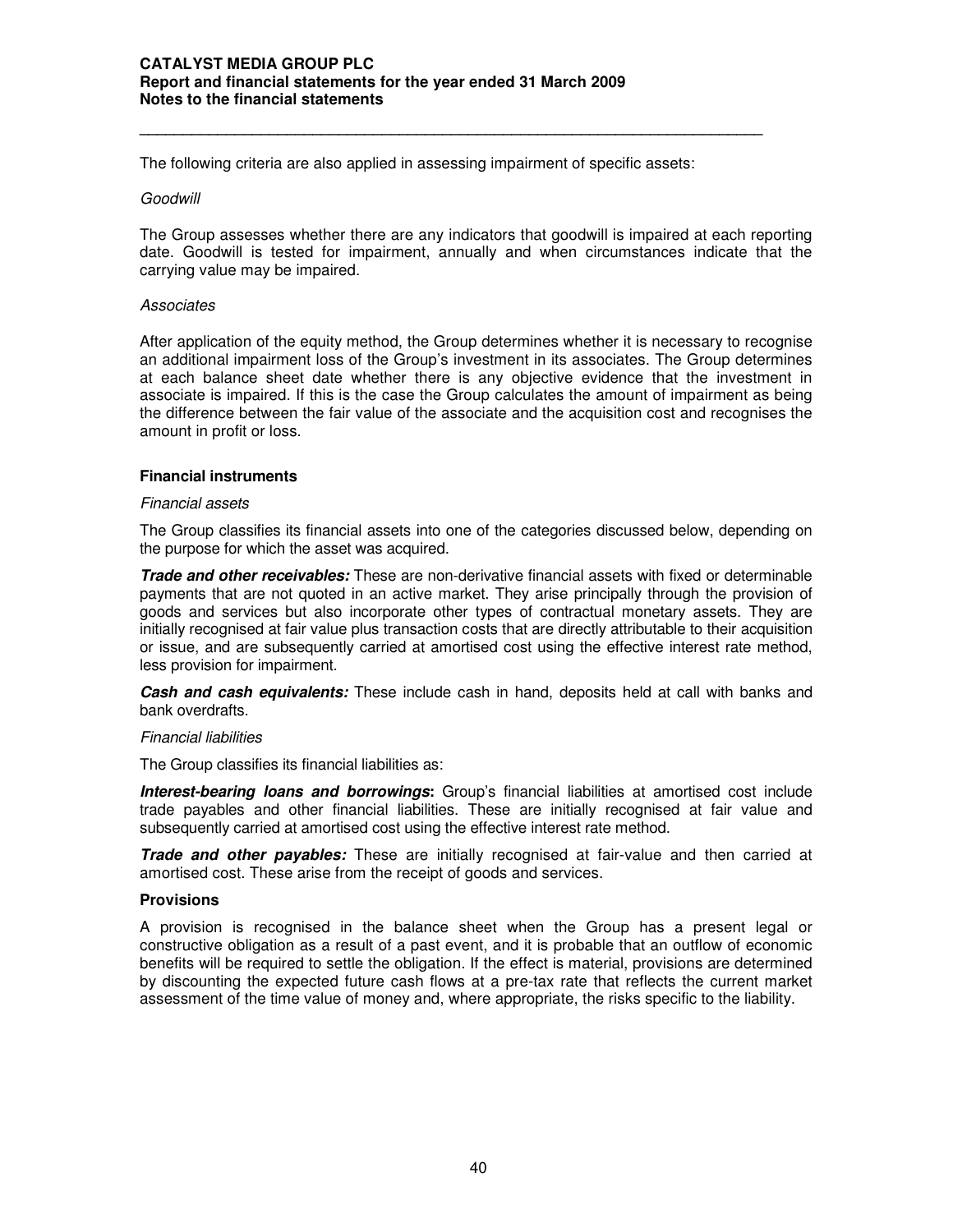#### **Revenue**

Revenue is recognised to the extent that it is probable that the economic benefits will flow to the Group and the revenue can be reliably measured. Revenue is measured at the fair value of the consideration received, excluding discounts, rebates, and other sales taxes or duty. Revenue arising from the provision of services is recognised when and to the extent that the Group obtains the right to consideration in exchange for the performance of its contractual obligations.

**\_\_\_\_\_\_\_\_\_\_\_\_\_\_\_\_\_\_\_\_\_\_\_\_\_\_\_\_\_\_\_\_\_\_\_\_\_\_\_\_\_\_\_\_\_\_\_\_\_\_\_\_\_\_\_\_\_\_\_\_\_\_\_\_\_\_\_\_\_\_\_\_** 

#### **Share-based payment transactions**

The cost of equity-settled transactions is recognised, together with a corresponding increase in equity, over the period in which the performance and/or service conditions are fulfilled, ending on the date on which the relevant employees become fully entitled to the award ('the vesting date'). The cumulative expense recognised for equity-settled transactions at each reporting date until the vesting date reflects the extent to which the vesting period has expired and the Group's best estimate of the number of equity instruments that will ultimately vest. The profit or loss charge or credit for a period represents the movement in cumulative expense recognised as at the beginning and end of that period.

No expense is recognised for awards that do not ultimately vest, except for awards where vesting is conditional upon a market condition, which are treated as vesting irrespective of whether or not the market condition is satisfied, provided that all other performance and/or service conditions are satisfied. Where the terms of an equity-settled award are modified, the minimum expense recognised is the expense as if the terms had not been modified. An additional expense is recognised for any modification, which increases the total fair value of the share-based payment arrangement, or is otherwise beneficial to the employee as measured at the date of modification. Where an equity-settled award is cancelled, it is treated as if it had vested on the date of cancellation, and any expense not yet recognised for the award is recognised immediately. However, if a new award is substituted for the cancelled award, and designated as a replacement award on the date that it is granted, the cancelled and new awards are treated as if they were a modification of the original award, as described in the previous paragraph.

The dilutive effect of outstanding options is reflected as additional share dilution in the computation of earnings per share (further details are given in note 13).

#### **Leases**

Operating lease rentals are charged to income in equal annual amounts over the lease term.

#### **Foreign currency**

The individual financial statements of each Group entity are presented in the currency of the primary economic environment in which the entity operates (its functional currency). For the purpose of the consolidated financial statements, the results and financial position of each entity are expressed pound sterling which is the presentation currency for the consolidated and Company financial statements. The functional currency of the Company is pound sterling.

In preparing the financial statements of the individual entities, transactions in currencies other than the entity's functional currency (foreign currencies) are recorded at the rates of exchange prevailing on the dates of the transactions. At each balance sheet date, monetary items denominated in foreign currencies are retranslated at the rates prevailing at the balance sheet date.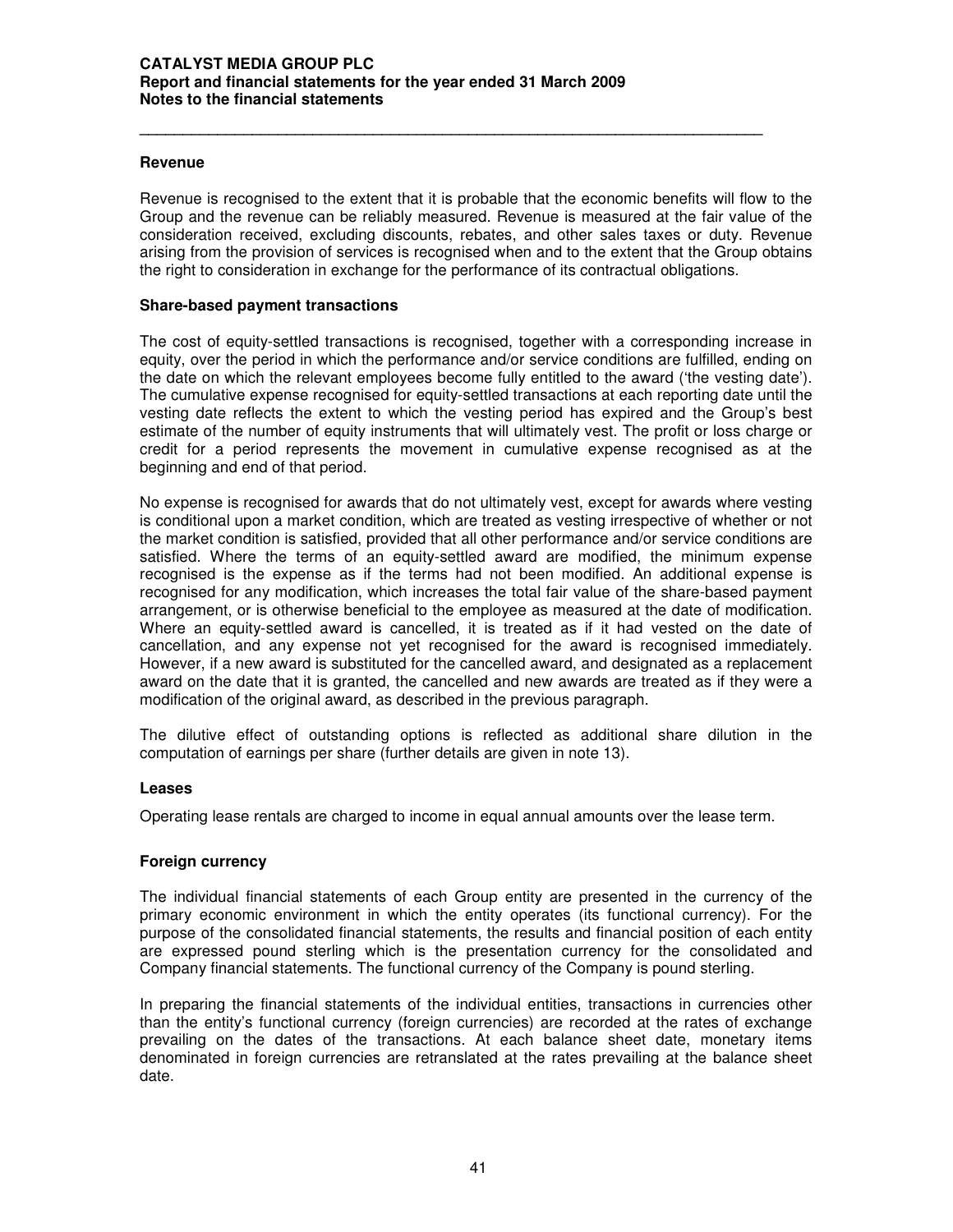Exchange differences arising on the settlement of monetary items and on the retranslation of monetary items is included in the income statement for the period.

**\_\_\_\_\_\_\_\_\_\_\_\_\_\_\_\_\_\_\_\_\_\_\_\_\_\_\_\_\_\_\_\_\_\_\_\_\_\_\_\_\_\_\_\_\_\_\_\_\_\_\_\_\_\_\_\_\_\_\_\_\_\_\_\_\_\_\_\_\_\_\_\_** 

For the purpose of presenting consolidated financial statements, the assets and liabilities of the Group's foreign operations (including comparatives) are expressed in US dollars using exchange rates prevailing at the balance sheet date. Income and expense items are translated at the average exchange rates for the period. Exchange differences arising, if any, are classified as equity and where material are transferred to the Group's translation reserve.

On transition to IFRS the Group has taken advantage of the exemption offered under IFRS 1 and assumed zero brought forward translation differences on subsidiary undertakings as at 1 January 2006.

#### **Taxation**

Income tax expense or taxation recoverable represents the sum of the tax currently payable or recoverable and deferred tax.

The tax currently payable is based on taxable profit for the year. Taxable profit differs from profit as reported in the income statement because it excludes items of income or expense that are taxable or deductible in other years and it further excludes items that are never taxable or deductible. The Group's liability for current tax is calculated using tax rates that have been enacted or substantively enacted by the balance sheet date.

Tax recoverable comprises amounts receivable in respect of consortium tax relief arising from the surrender of taxable losses to the Group's associate.

Deferred tax is recognised on differences between the carrying amounts of assets and liabilities in the financial statements and the corresponding tax bases used in the computation of taxable profit, and are accounted for using the balance sheet liability method. Deferred tax liabilities are generally recognised for all taxable temporary differences and deferred tax assets are recognised to the extent that it is probable that taxable profits will be available against which deductible temporary differences can be utilised.

The carrying amount of deferred tax assets is reviewed at each balance sheet date and reduced to the extent that it is no longer probable that sufficient taxable profits will be available to allow all or part of the asset to be recovered. Deferred tax is calculated at the tax rates that are expected to apply in the period when the liability is settled or the asset realised. Deferred tax is charged or credited to the income statement, except when it relates to items charged or credited directly to equity, in which case the deferred tax is also dealt with in equity.

Deferred tax assets and liabilities are offset when the Group has a legally enforceable right to offset current tax assets and liabilities and the deferred tax assets and liabilities relate to taxes levied by the same tax authority on either the same taxable Group company or different Group entities which intend to settle current tax assets and liabilities on a net basis, or to realise the assets and settle the liabilities simultaneously, in each future period in which significant amounts of deferred tax assets or liabilities are expected to be settled or recovered.

#### **Operating profit and loss**

Operating profit and loss comprises revenues less cost of sales and administrative expenses, including exceptional expenditures where relevant from continuing operations. Operating profit and loss attributed to discontinued operations is included as part of the net result of these operations and is disclosed separately.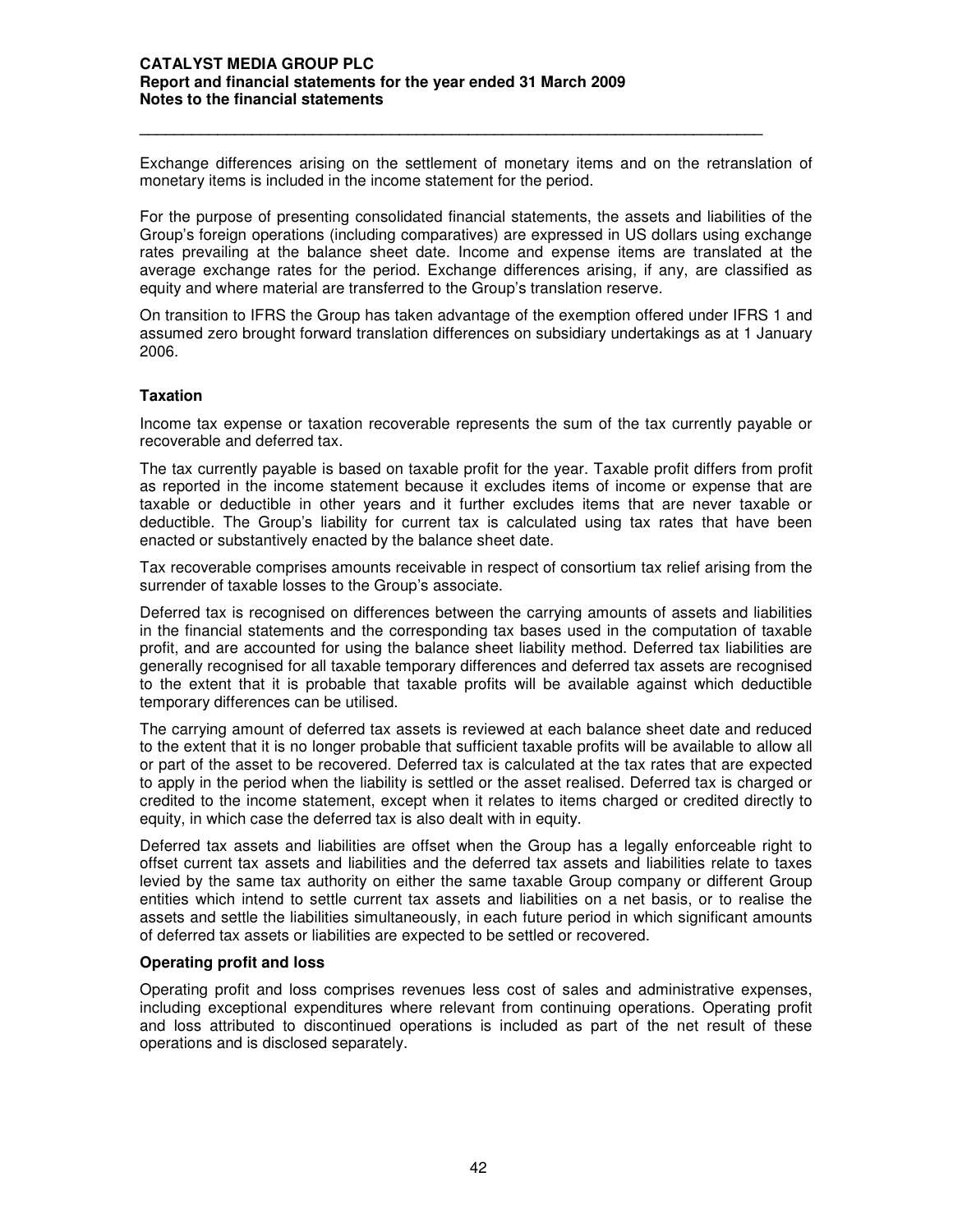#### **2 Critical accounting estimates and judgements**

The Group makes estimates and assumptions concerning the future, which by definition will seldom result in actual results that match the accounting estimate. The estimates and assumptions that have a significant risk of causing a material adjustment to the carrying amount of assets and liabilities within the next financial year are discussed above.

**\_\_\_\_\_\_\_\_\_\_\_\_\_\_\_\_\_\_\_\_\_\_\_\_\_\_\_\_\_\_\_\_\_\_\_\_\_\_\_\_\_\_\_\_\_\_\_\_\_\_\_\_\_\_\_\_\_\_\_\_\_\_\_\_\_\_\_\_\_\_\_\_** 

#### **(i) Valuation of Goodwill and other intangible assets**

The value of the Group's goodwill and other intangible assets is dependent upon the success of the Group in exploiting its current technology and business base. The estimation of future revenue flows relating to these assets is uncertain and will also be affected by competition and potential new regulatory legislation and related requirements.

#### **(ii) Impairment of intangible assets**

The value of intangible assets is considered by the directors at the end of each reporting period. Impairments are recognised on the bases outlined in note 30 to the accounts. (see impairment of non-financial assets p39).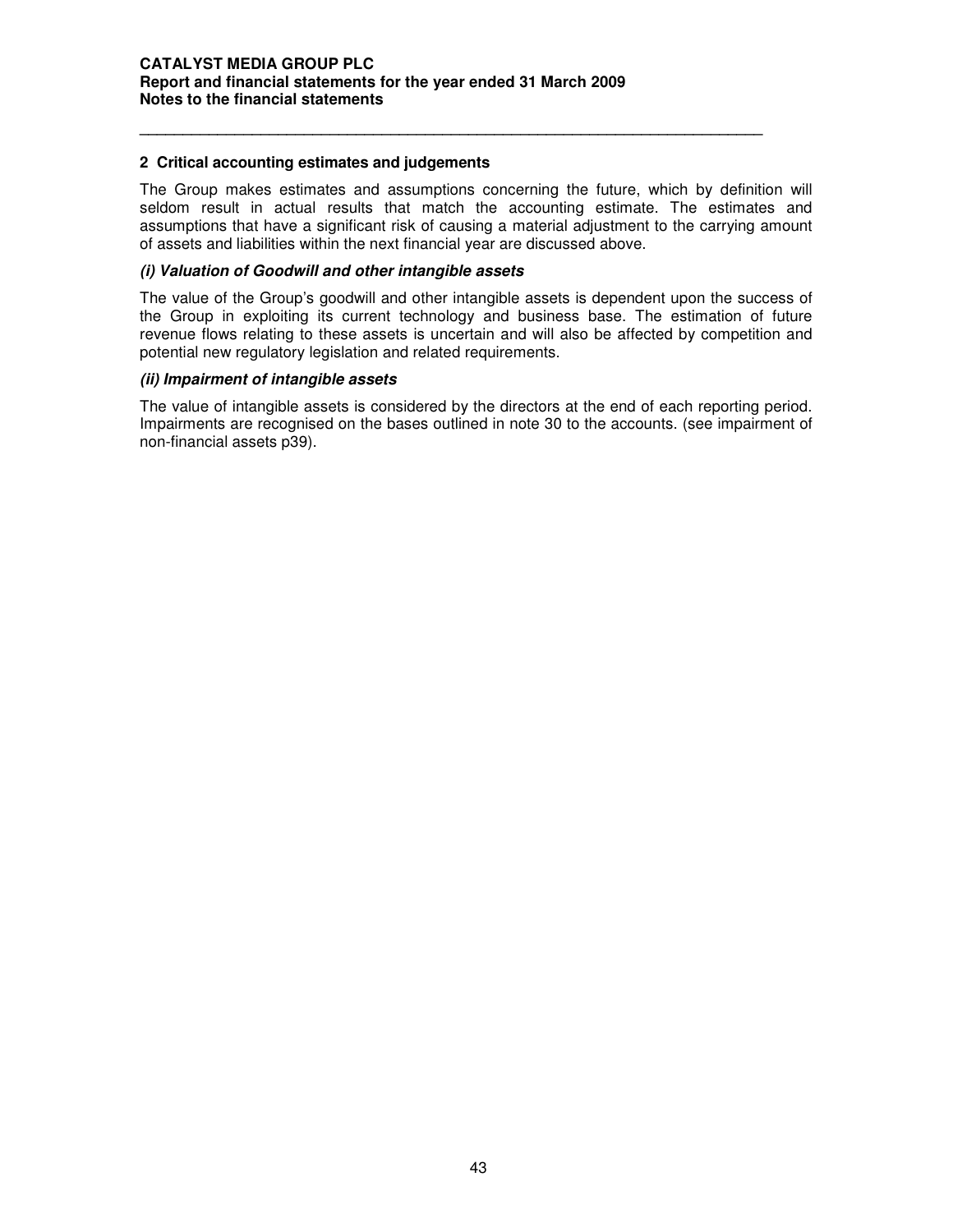# **CATALYST MEDIA GROUP PLC Report and financial statements for the year ended 31 March 2009 Consolidated statement of changes in equity**

| Attributable to equity holders of the Company                                |                                |                                                      |                                 |                                                      |                              |                                        |                              |                        |
|------------------------------------------------------------------------------|--------------------------------|------------------------------------------------------|---------------------------------|------------------------------------------------------|------------------------------|----------------------------------------|------------------------------|------------------------|
|                                                                              | <b>Share</b><br><b>Capital</b> | <b>Share</b><br><b>Premium</b>                       | <b>Merger</b><br><b>Reserve</b> | <b>Share option</b><br><b>reserve</b>                | <b>Retained</b><br>deficit   | <b>Total</b><br>shareholders<br>equity | <b>Minority</b><br>interests | <b>Total</b><br>equity |
|                                                                              | £                              | £                                                    | £                               | £                                                    | £                            | £                                      | £                            | £                      |
| At 1 April 2008                                                              | 9,243,197                      | 38,904,450                                           | 2,402,674                       | $\overline{\phantom{a}}$                             | (27,610,843)                 | 22,939,478                             | $\overline{\phantom{a}}$     | 22,939,478             |
| Profit for the year                                                          |                                | $\overline{\phantom{a}}$                             | $\overline{\phantom{a}}$        | $\overline{\phantom{a}}$                             | 2,465,716                    | 2,465,716                              | $\overline{\phantom{a}}$     | 2,465,716              |
| Total recognised income and<br>expense for the year<br>Shares issued in year |                                | $\overline{\phantom{a}}$<br>$\overline{\phantom{0}}$ | $\sim$<br>$\sim$                | $\overline{\phantom{a}}$<br>$\overline{\phantom{0}}$ | 2,465,716                    | 2,465,716                              | $\overline{\phantom{a}}$     | 2,465,716              |
| Share issue expenses                                                         |                                | $\overline{\phantom{a}}$                             | $\overline{\phantom{0}}$        | $\overline{\phantom{a}}$                             | $\qquad \qquad \blacksquare$ |                                        |                              |                        |
| At 31 March 2009                                                             | 9,243,197                      | 38,904,450                                           | 2,402,674                       | $\overline{\phantom{a}}$                             | (25, 145, 127)               | 25,405,194                             |                              | 25,405,194             |

**\_\_\_\_\_\_\_\_\_\_\_\_\_\_\_\_\_\_\_\_\_\_\_\_\_\_\_\_\_\_\_\_\_\_\_\_\_\_\_\_\_\_\_\_\_\_\_\_\_\_\_\_\_\_\_\_\_\_\_\_\_\_\_\_\_\_\_\_\_\_\_\_\_\_\_\_\_\_\_\_\_\_\_\_\_\_\_\_\_\_\_\_\_\_\_\_\_\_\_\_\_\_\_\_\_\_\_\_\_\_\_\_\_\_\_\_** 

The notes on pages 17 to 43 form part of these financial statements.

The following describes the nature and purpose of each reserve within owners' equity.

| Share capital        | Amount subscribed for shares at nominal value.                                                                                                        |
|----------------------|-------------------------------------------------------------------------------------------------------------------------------------------------------|
| Share premium        | Amount subscribed for share capital in excess of nominal value.                                                                                       |
| Merger reserve       | Amounts arising from the merger of subsidiary investments.                                                                                            |
| Share option reserve | Amounts credited to equity in respect of options to acquire<br>ordinary shares in the Company expensed in profit and loss as<br>share-based payments. |
| Retained deficit     | Cumulative profit/(loss) of the Group attributable to equity<br>shareholders.                                                                         |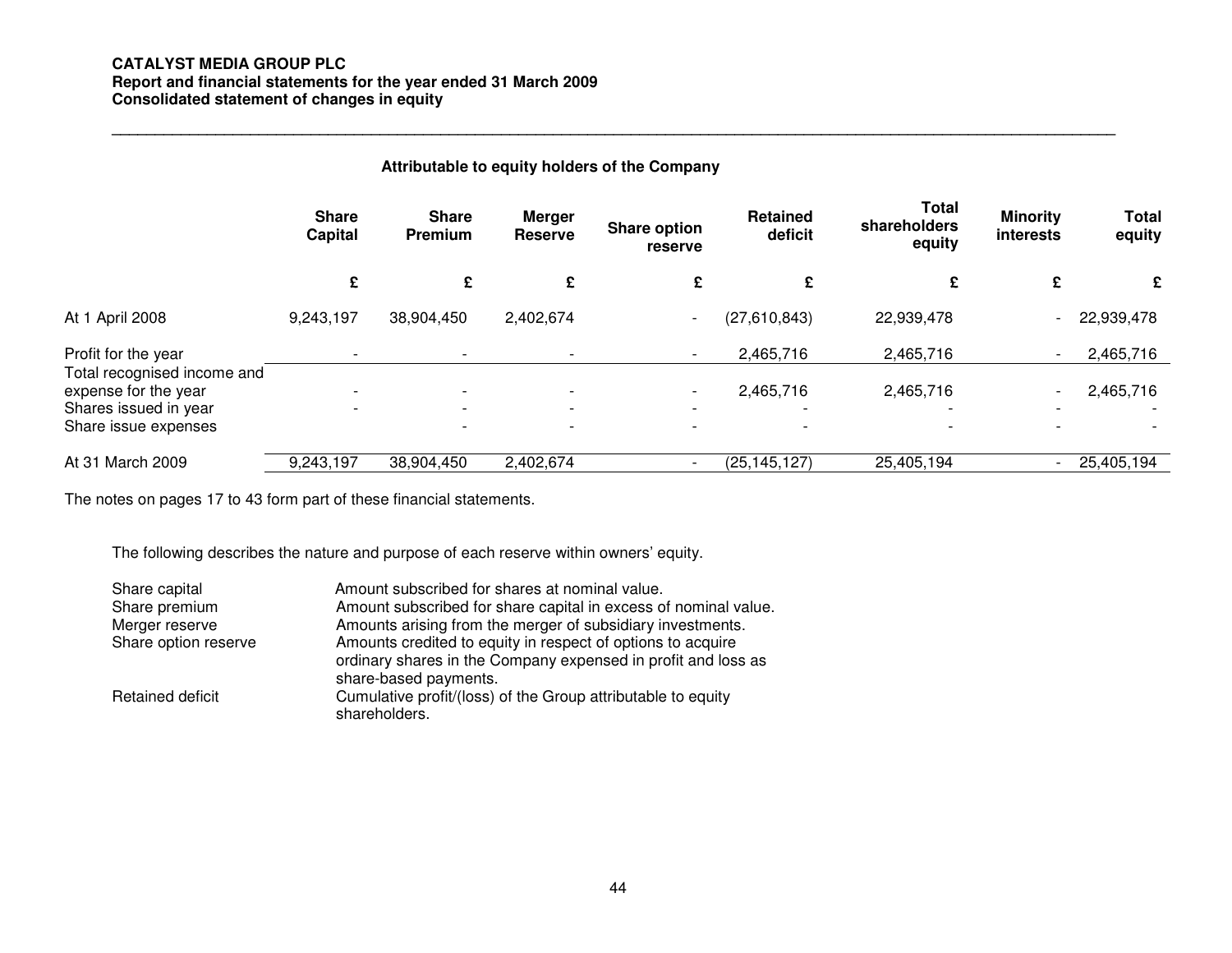# **CATALYST MEDIA GROUP PLC Report and financial statements for the year ended 31 March 2009 Company statement of changes in equity**

| Attributable to equity holders of the Company                   |                         |                                |                                 |                                       |                                   |                                        |
|-----------------------------------------------------------------|-------------------------|--------------------------------|---------------------------------|---------------------------------------|-----------------------------------|----------------------------------------|
|                                                                 | <b>Share</b><br>Capital | <b>Share</b><br><b>Premium</b> | <b>Merger</b><br><b>Reserve</b> | <b>Share option</b><br><b>reserve</b> | <b>Retained</b><br><b>Deficit</b> | <b>Total</b><br>shareholders<br>equity |
|                                                                 | £                       | £                              | £                               | £                                     | £                                 | £                                      |
| At 1 April 2008                                                 | 9,243,197               | 38,904,450                     | 2,912,060                       | ۰.                                    | (30, 748, 298)                    | 20,311,409                             |
| Loss for the year                                               |                         |                                |                                 | $\overline{\phantom{a}}$              | (727, 118)                        | (727, 118)                             |
| Total recognised income and expense for the<br>year             |                         |                                |                                 |                                       | (727, 118)                        | (727, 118)                             |
| Minority interest acquired in the year<br>Shares issued in year |                         | $\qquad \qquad \blacksquare$   |                                 |                                       |                                   |                                        |
| Share-based payment adjustment                                  |                         | $\overline{\phantom{0}}$       |                                 |                                       |                                   |                                        |
| At 31 March 2009                                                | 9,243,197               | 38,904,450                     | 2,912,060                       |                                       | (31, 475, 416)                    | 19,584,291                             |

**\_\_\_\_\_\_\_\_\_\_\_\_\_\_\_\_\_\_\_\_\_\_\_\_\_\_\_\_\_\_\_\_\_\_\_\_\_\_\_\_\_\_\_\_\_\_\_\_\_\_\_\_\_\_\_\_\_\_\_\_\_\_\_\_\_\_\_\_\_\_\_\_\_\_\_\_\_\_\_\_\_\_\_\_\_\_\_\_\_\_\_\_\_\_\_\_\_\_\_\_\_\_\_\_\_\_\_\_\_\_\_\_\_\_\_\_** 

The notes on pages 17 to 43 form part of these financial statements.

The following describes the nature and purpose of each reserve within owners' equity.

| Amount subscribed for shares at nominal value.                                |
|-------------------------------------------------------------------------------|
| Amount subscribed for share capital in excess of nominal value.               |
| Amounts arising from the merger of subsidiary investments.                    |
| Amounts credited to equity in respect of options to acquire                   |
| ordinary shares in the Company expensed in profit and loss as                 |
| share-based payments.                                                         |
| Cumulative profit/(loss) of the Group attributable to equity<br>shareholders. |
|                                                                               |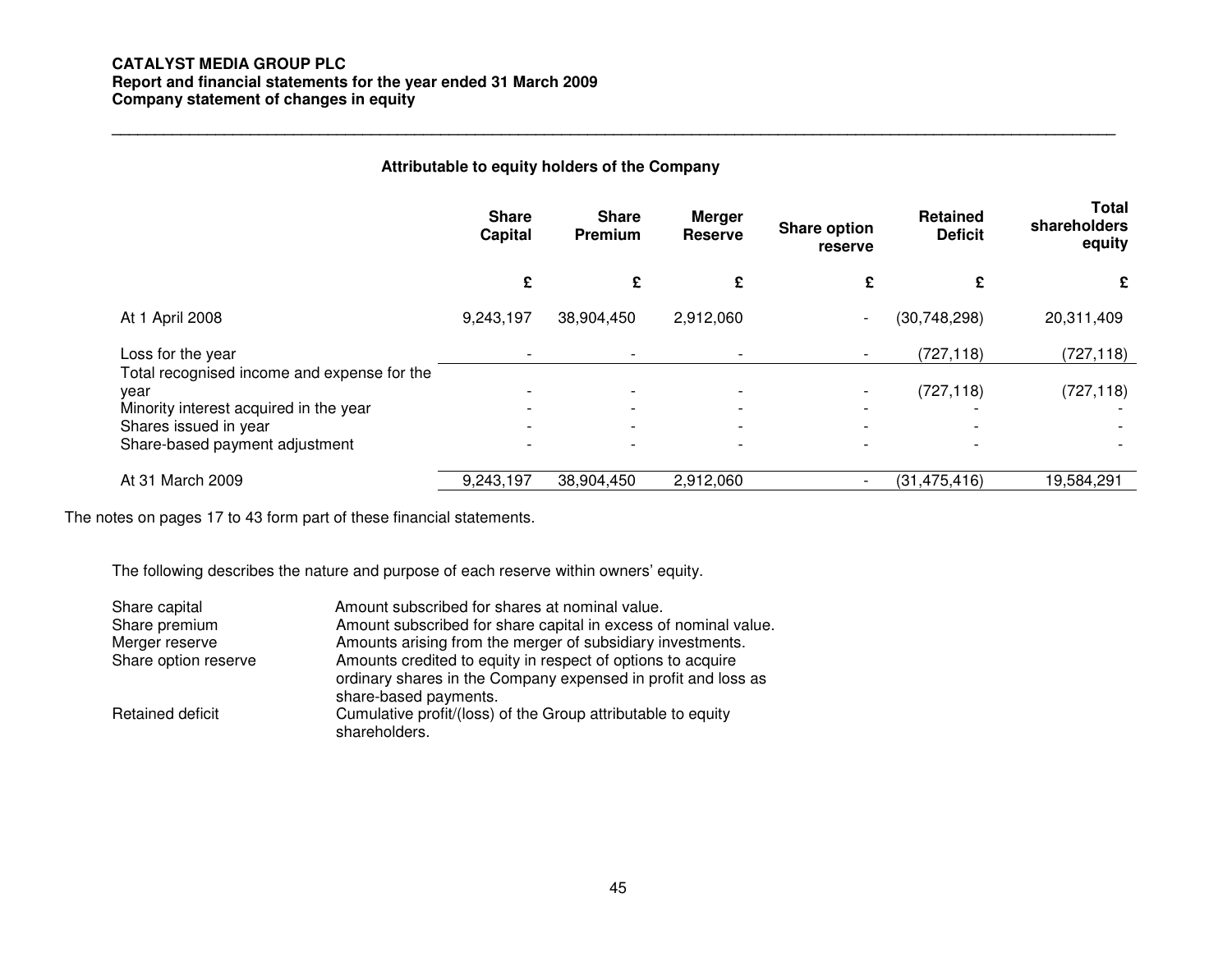# **NOTICE OF ANNUAL GENERAL MEETING**

# **CATALYST MEDIA GROUP PLC**

(Registered in England and Wales with number 03955206)

Notice is hereby given that the ninth annual general meeting (the "**AGM**") of Catalyst Media Group Plc (the "**Company**") will be held on Monday 26 October 2009 at the offices of Lewis Silkin LLP, 5 Chancery Lane, Clifford's Inn, London EC4A 1BL at 11.00am for the purposes of considering and, if thought fit, passing the following resolutions of which resolutions 1 to 6 are to be proposed as ordinary resolutions and resolution 7 is to be proposed as a special resolution:

## **Ordinary Resolutions**

- 1. To receive the audited financial statements and the report of the directors and the auditors for the Company for the period ended 31 March 2009.
- 2. To approve the directors' remuneration report for the Company for the year ended 31 March 2009.
- 3. To reappoint H W Fisher & Company as auditors of the Company to hold office until the conclusion of the next annual general meeting.
- 4. To authorise the directors to fix the remuneration of the auditors.
- 5. To re-elect Melvin Lawson as a director.
- 6. That the Company may send or supply documents or information to shareholders by making them available on a website or through other electronic means.

# **Special Resolution**

- 7. Subject to, and in accordance with the Company's articles of association, the Company be generally and unconditionally authorised to make market purchases (within the meaning of Section 693(4) of the Companies Act 2006) of ordinary shares of the Company provided that:
	- (a) the maximum number of ordinary shares hereby authorised to be acquired is 4,221,479 (being fifteen per cent. of the issued ordinary shares of the Company at the date of this resolution);
	- (b) the minimum price which may be paid for an ordinary share is the nominal value of such share;
	- (c) the maximum price which may be paid for an ordinary share is an amount equal to 105 per cent. of the average of the middle market quotations for an ordinary share in the Company as derived from the AIM Appendix to The London Stock Exchange Daily Official List for the five business days immediately preceding the day on which such ordinary share is contracted to be purchased;
	- (d) the authority hereby conferred shall expire on the date which is five years from the date of the passing of this resolution;
	- (e) the Company may make any purchase of its ordinary shares pursuant to a contract concluded before the authority hereby conferred expires and which will or may be executed wholly or partly after the expiry of such authority; and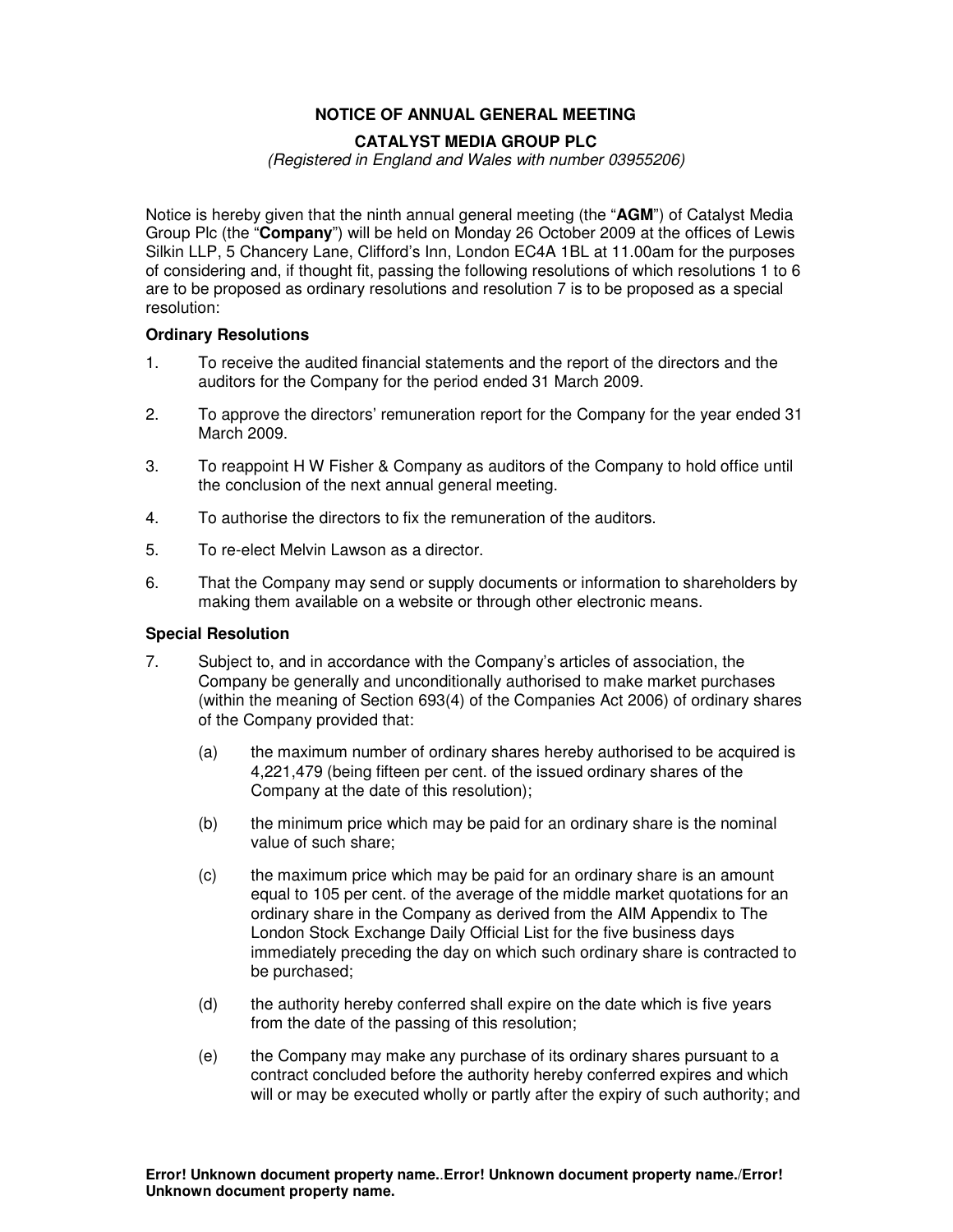(f) all ordinary shares purchased pursuant to the authority conferred by this resolution shall be cancelled immediately on completion of the purchase or held in treasury (provided that the aggregate nominal value of shares held as treasury shares shall not at any time exceed ten per cent. of the issued ordinary share capital of the Company at any time).

By order of the Board

Chairman

**Michael Rosenberg** Registered Office: Portland House 4 Great Portland Street London W1W 8QJ

Date: 29 September 2009